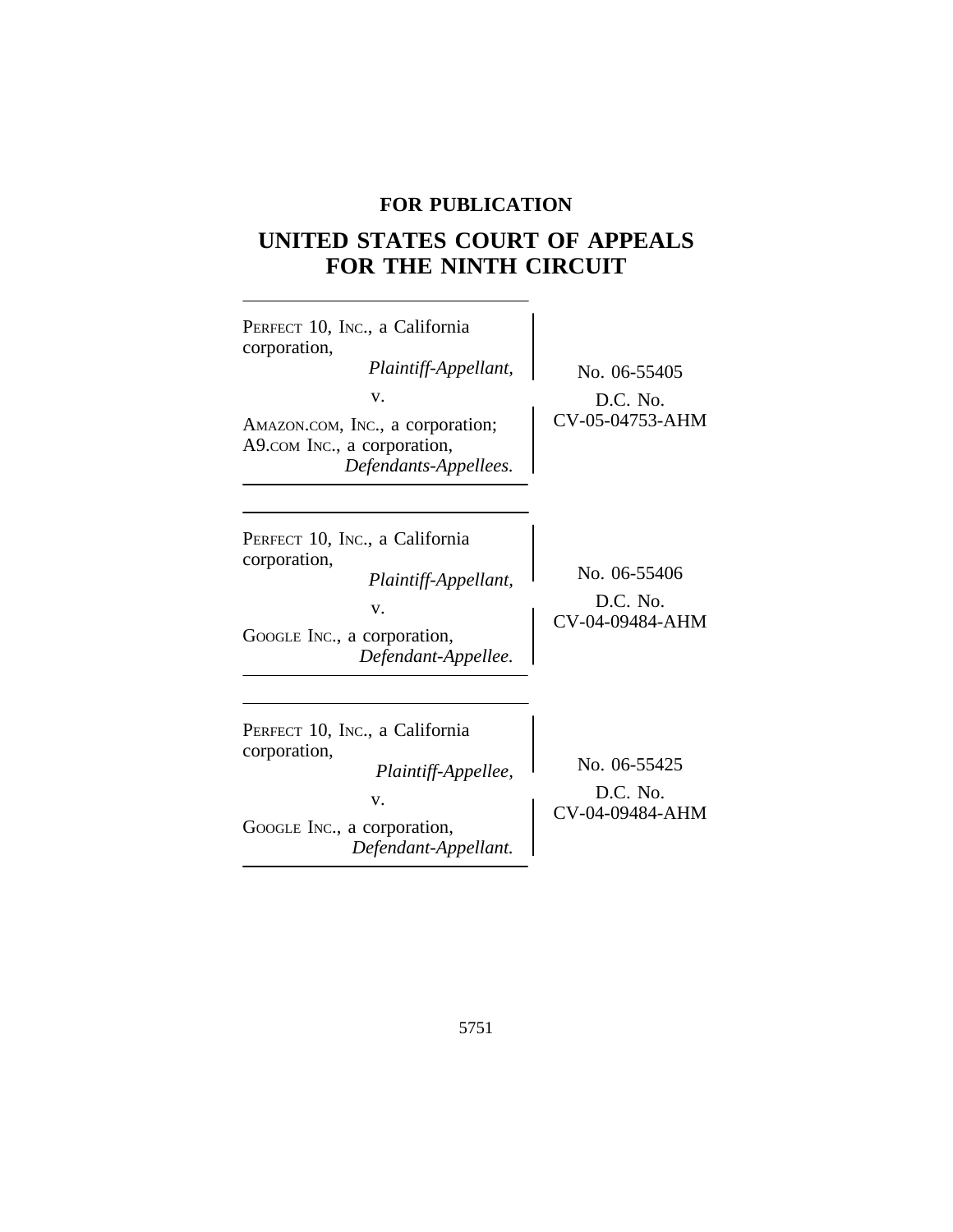| PERFECT 10, INC., a California<br>corporation,<br>Plaintiff-Appellant,<br>v.<br>GOOGLE INC., a corporation,<br>Defendant-Appellee. | No. 06-55759<br>D.C. No.<br>CV-04-09484-AHM                   |
|------------------------------------------------------------------------------------------------------------------------------------|---------------------------------------------------------------|
| PERFECT 10, INC., a California<br>corporation,<br>Plaintiff-Appellee,<br>V.<br>GOOGLE INC., a corporation,<br>Defendant-Appellant. | No. 06-55854<br>D.C. No.<br>CV-04-09484-AHM                   |
| PERFECT 10, INC., a California<br>corporation,<br>Plaintiff-Appellee,<br>V.<br>Google Inc., a corporation,<br>Defendant-Appellant. | No. 06-55877<br>D.C. No.<br>CV-04-09484-AHM<br><b>OPINION</b> |

Appeal from the United States District Court for the Central District of California A. Howard Matz, District Judge, Presiding

Argued and Submitted November 15, 2006—Pasadena, California

Filed May 16, 2007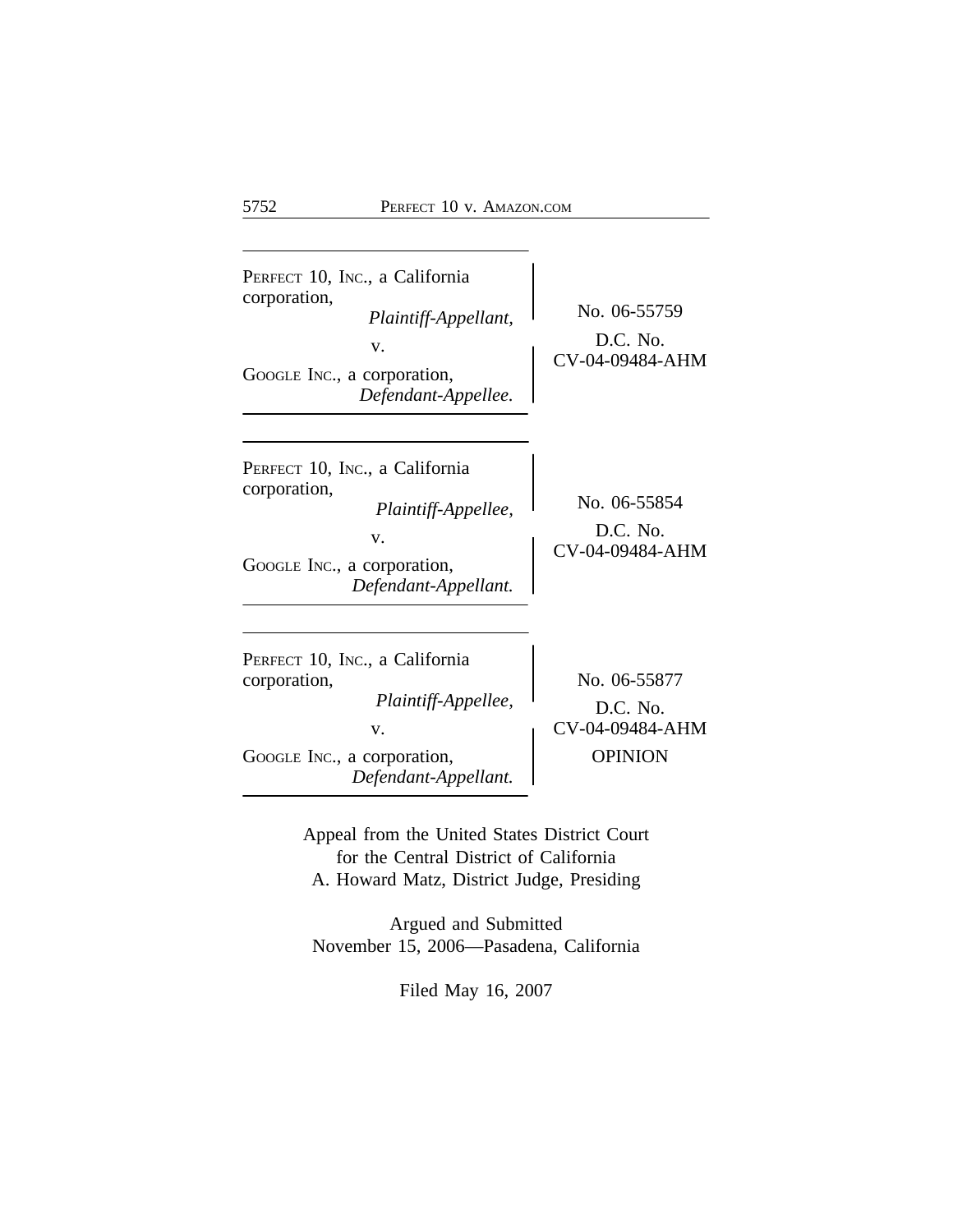Before: Cynthia Holcomb Hall, Michael Daly Hawkins, and Sandra S. Ikuta, Circuit Judges.

Opinion by Judge Ikuta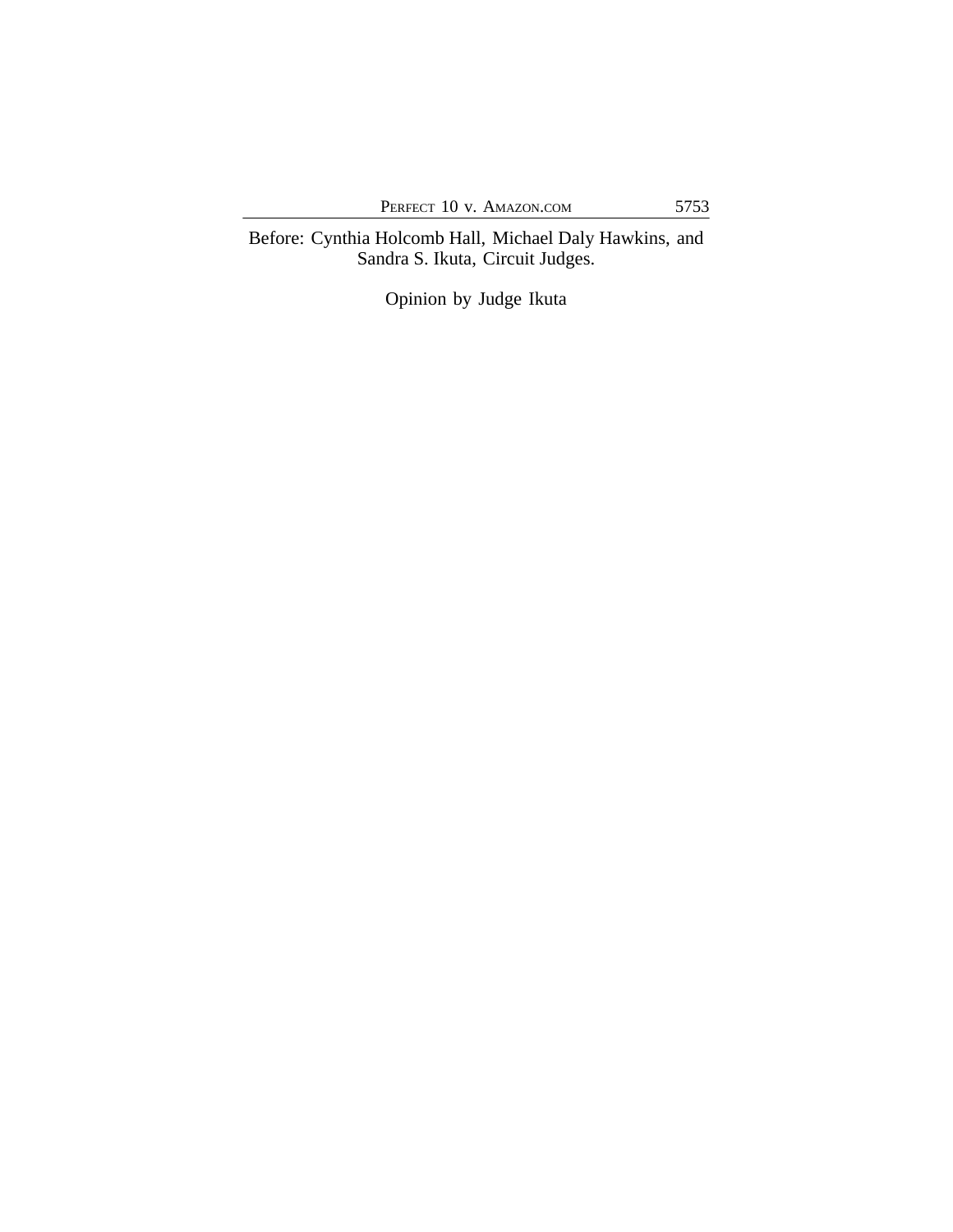# **COUNSEL**

Russell J. Frackman and Jeffrey D. Goldman, Mitchell, Silberberg & Knupp LLP, Los Angeles, California, Jeffrey N. Mausner, Berman, Mausner & Resser, Los Angeles, California, Daniel J. Cooper, Perfect 10, Inc., Beverly Hills, California, for plaintiff-appellant Perfect 10, Inc.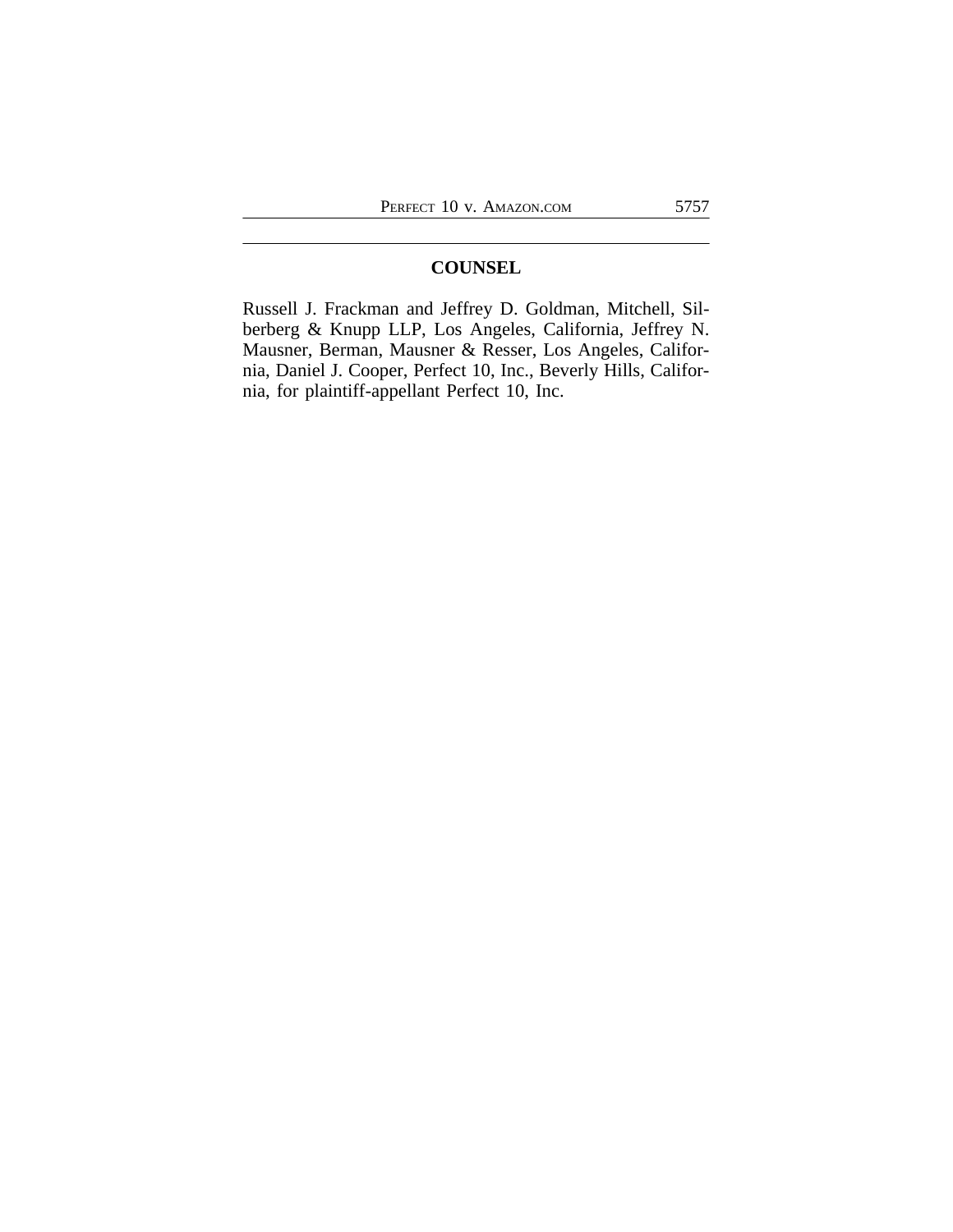Andrew P. Bridges and Jennifer A. Golinveaux, Winston & Strawn LLP, San Francisco, California, Gene C. Schaerr, Winston & Strawn LLP, Washington, DC, for defendantappellee and cross-appellant Google Inc.

Mark T. Jansen & Anthony J. Malutta, Townsend and Townsend and Crew LLP, San Francisco, California, for defendants-appellees Amazon.com and A9.com, Inc.

Fred von Lohmann, Electronic Frontier Foundation, San Francisco, California, for amicus curiae Electronic Frontier Foundation, American Library Association, Medical Library Association, American Association of Law Libraries, Association of Research Libraries, and Special Libraries Association in support of Google Inc.

Victor S. Perlman, of counsel, American Society of Media Photographers; Nancy E. Wolff, of counsel, Cowan, DeBaets, Abrahams & Sheppard, LLP; Robert W. Clarida and Jason D. Sanders, Cowan, Liebowitz & Latman, P.C., New York, New York, for amicus curiae American Society of Media Photographers, Inc., Picture Archive Council of America, Inc., British Association of Picture Libraries and Agencies, Inc., Stock Artists Alliance, The Graphic Artists Guild, American Society of Picture Professionals and National Press Photographers, in support of Perfect 10 on issue of Google's liability for the display of full-size images.

Eric J. Schwartz and Steven J. Metalitz, Smith & Metalitz LLP, Washington, DC, for amicus curiae Motion Picture Association of America, Inc. in support of Perfect 10.

Jonathan Band, Jonathan Band PLLC, Washington, DC, for amicus curiae NetCoalition, Computer and Communications Industry Association, U.S. Internet Service Provider Association, Consumer Electronics Association, Home Recording Rights Coalition, Information Technology Association of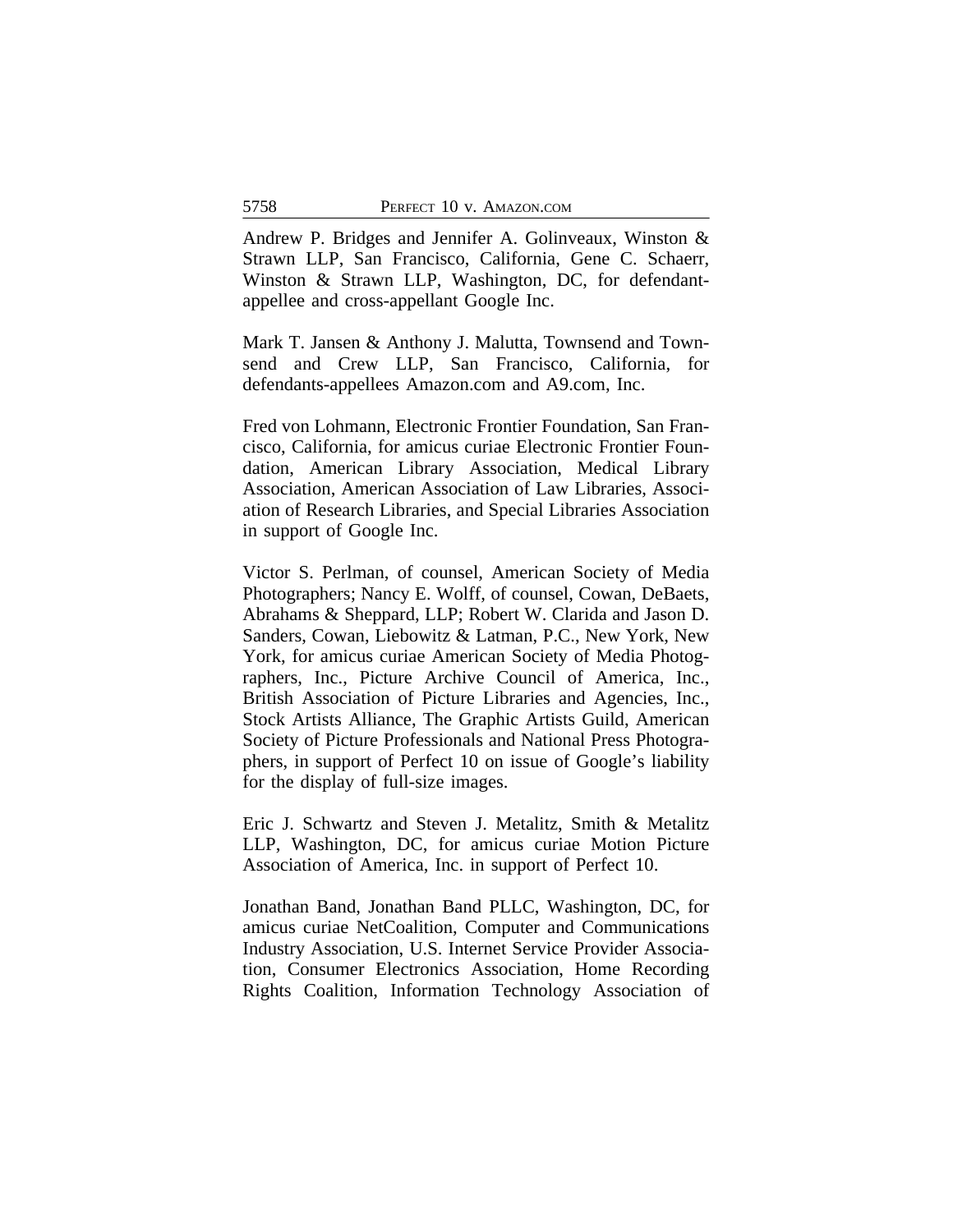America, and Internet Commerce Coalition in support of Google Inc.

Kenneth L. Doroshow and Linda J. Zirkelbach, Recording Industry Association of America, Washington, DC; Jacqueline C. Charlesworth, National Music Publishers' Association, Washington, DC; Robert W. Clarida, Richard S. Mandel and Jonathan Z. King, Cowan, Liebowitz & Latman, P.C., New York, New York, for amicus curiae Recording Industry Association of America and National Music Publishers' Association in support of neither party.

#### **OPINION**

IKUTA, Circuit Judge:

In this appeal, we consider a copyright owner's efforts to stop an Internet search engine from facilitating access to infringing images. Perfect 10, Inc. sued Google Inc., for infringing Perfect 10's copyrighted photographs of nude models, among other claims. Perfect 10 brought a similar action against Amazon.com and its subsidiary A9.com (collectively, "Amazon.com"). The district court preliminarily enjoined Google from creating and publicly displaying thumbnail versions of Perfect 10's images, *Perfect 10 v. Google, Inc.*, 416 F. Supp. 2d 828 (C.D. Cal. 2006), but did not enjoin Google from linking to third-party websites that display infringing full-size versions of Perfect 10's images. Nor did the district court preliminarily enjoin Amazon.com from giving users access to information provided by Google. Perfect 10 and Google both appeal the district court's order. We have jurisdiction pursuant to 28 U.S.C.  $\S 1292(a)(1)$ .<sup>1</sup>

**<sup>1</sup>**Google argues that we lack jurisdiction over the preliminary injunction to the extent it enforces unregistered copyrights. Registration is generally a jurisdictional prerequisite to a suit for copyright infringement. *See* 17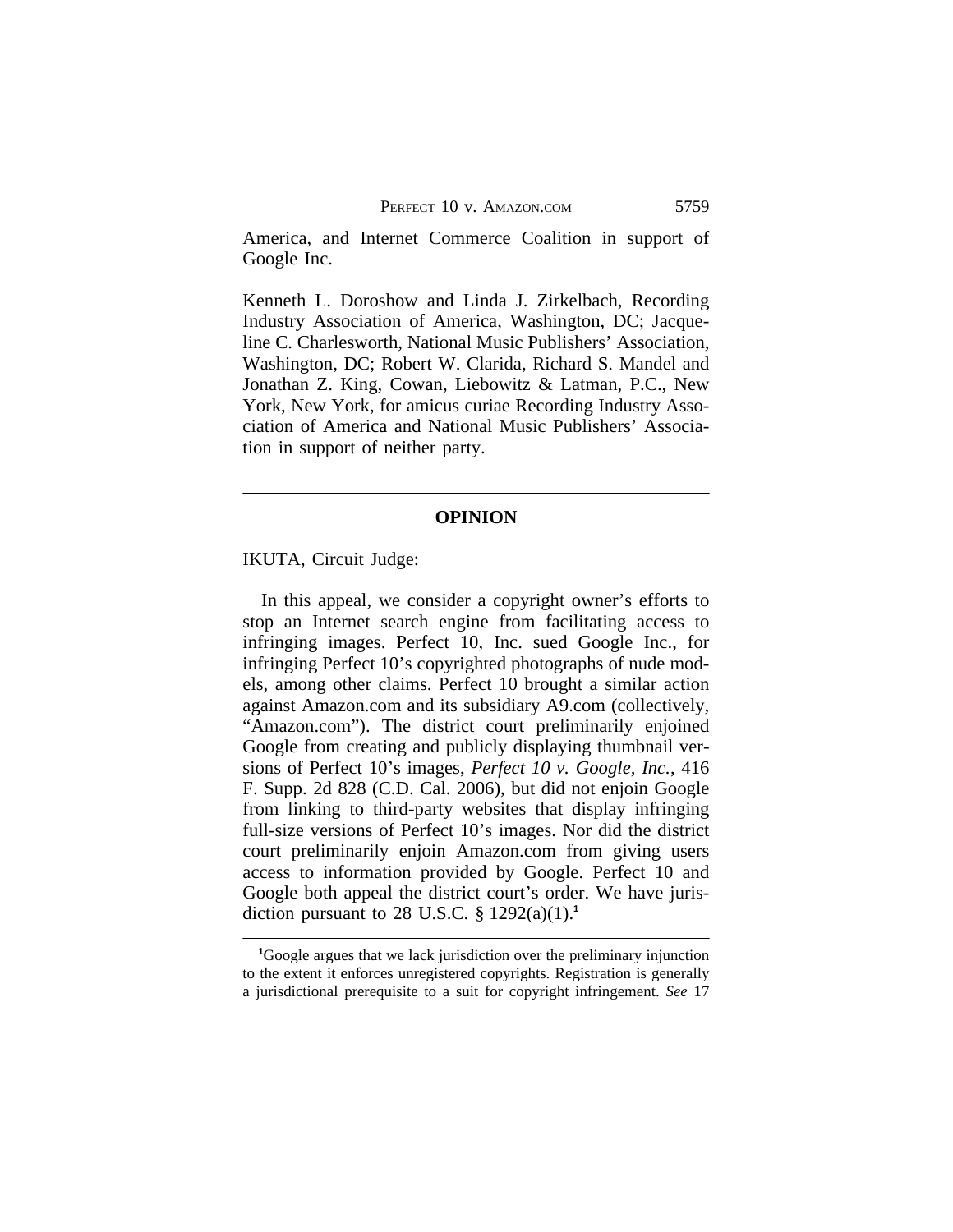The district court handled this complex case in a particularly thoughtful and skillful manner. Nonetheless, the district court erred on certain issues, as we will further explain below. We affirm in part, reverse in part, and remand.

I

### Background

Google's computers, along with millions of others, are connected to networks known collectively as the "Internet." "The Internet is a world-wide network of networks . . . all sharing a common communications technology." *Religious Tech. Ctr. v. Netcom On-Line Commc'n Servs., Inc.*, 923 F. Supp. 1231, 1238 n.1 (N.D. Cal. 1995). Computer owners can provide information stored on their computers to other users connected to the Internet through a medium called a webpage. A webpage consists of text interspersed with instructions written in Hypertext Markup Language ("HTML") that is stored in a computer. No images are stored on a webpage; rather, the HTML instructions on the webpage provide an address for where the images are stored, whether in the webpage publisher's computer or some other computer. In general, webpages are publicly available and can be accessed by computers connected to the Internet through the use of a web browser.

U.S.C. § 411. But section 411 does not limit the remedies a court can grant. Rather, the Copyright Act gives courts broad authority to issue injunctive relief. *See* 17 U.S.C. § 502(a). Once a court has jurisdiction over an action for copyright infringement under section 411, the court may grant injunctive relief to restrain infringement of any copyright, whether registered or unregistered. *See, e.g.*, *Olan Mills, Inc. v. Linn Photo Co.*, 23 F.3d 1345, 1349 (8th Cir. 1994); *Pac. & S. Co., Inc. v. Duncan*, 744 F.2d 1490, 1499 n.17 (11th Cir. 1984). Because at least some of the Perfect 10 images at issue were registered, the district court did not err in determining that it could issue an order that covers unregistered works. Therefore, we have jurisdiction over the district court's decision and order.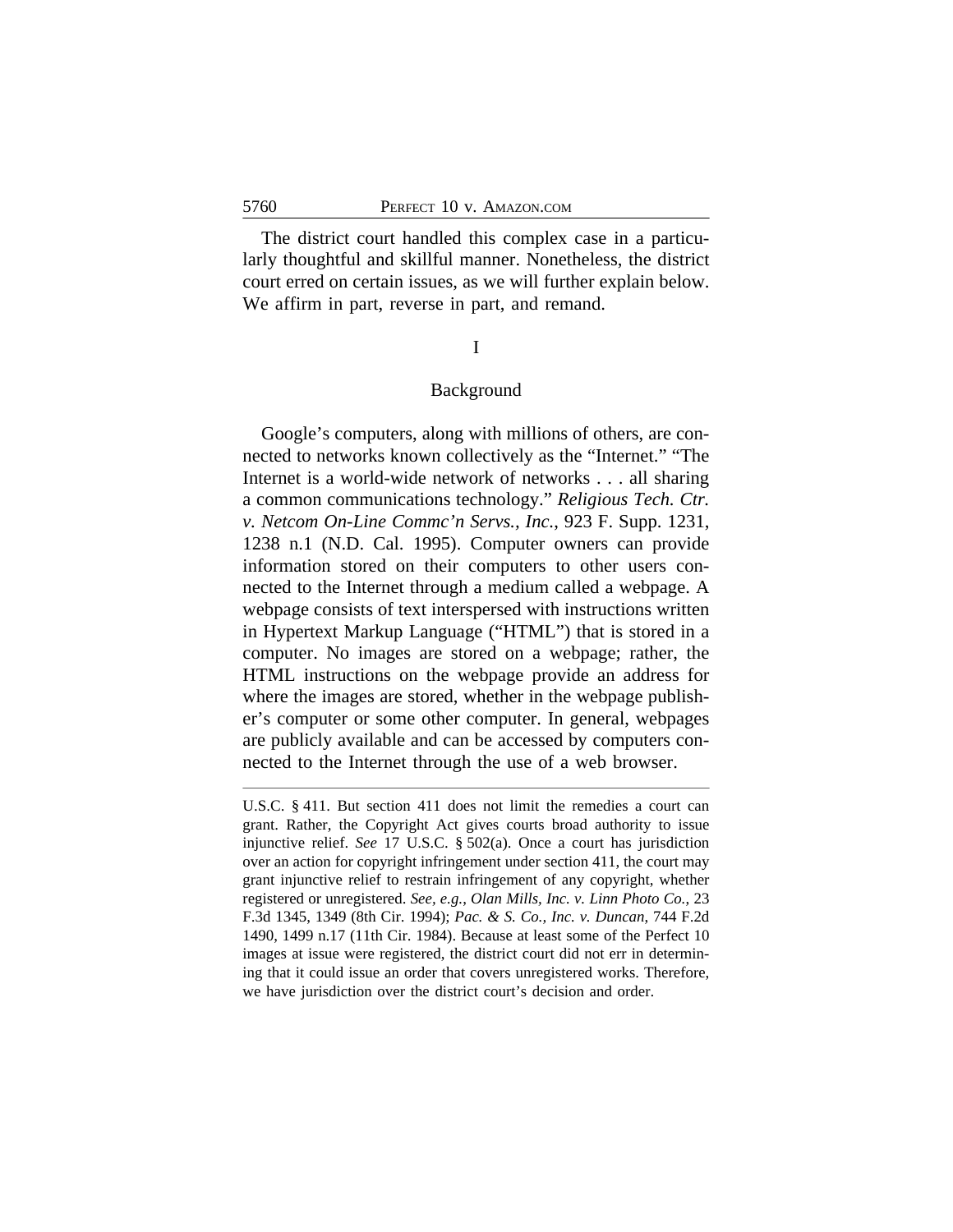PERFECT 10 v. AMAZON.COM 5761

Google operates a search engine, a software program that automatically accesses thousands of websites (collections of webpages) and indexes them within a database stored on Google's computers. When a Google user accesses the Google website and types in a search query, Google's software searches its database for websites responsive to that search query. Google then sends relevant information from its index of websites to the user's computer. Google's search engines can provide results in the form of text, images, or videos.

The Google search engine that provides responses in the form of images is called "Google Image Search." In response to a search query, Google Image Search identifies text in its database responsive to the query and then communicates to users the images associated with the relevant text. Google's software cannot recognize and index the images themselves. Google Image Search provides search results as a webpage of small images called "thumbnails," which are stored in Google's servers. The thumbnail images are reduced, lowerresolution versions of full-sized images stored on third-party computers.

When a user clicks on a thumbnail image, the user's browser program interprets HTML instructions on Google's webpage. These HTML instructions direct the user's browser to cause a rectangular area (a "window") to appear on the user's computer screen. The window has two separate areas of information. The browser fills the top section of the screen with information from the Google webpage, including the thumbnail image and text. The HTML instructions also give the user's browser the address of the website publisher's computer that stores the full-size version of the thumbnail.**<sup>2</sup>** By

<sup>&</sup>lt;sup>2</sup>The website publisher may not actually store the photographic images used on its webpages in its own computer, but may provide HTML instructions directing the user's browser to some further computer that stores the image. Because this distinction does not affect our analysis, for convenience, we will assume that the website publisher stores all images used on its webpages in the website publisher's own computer.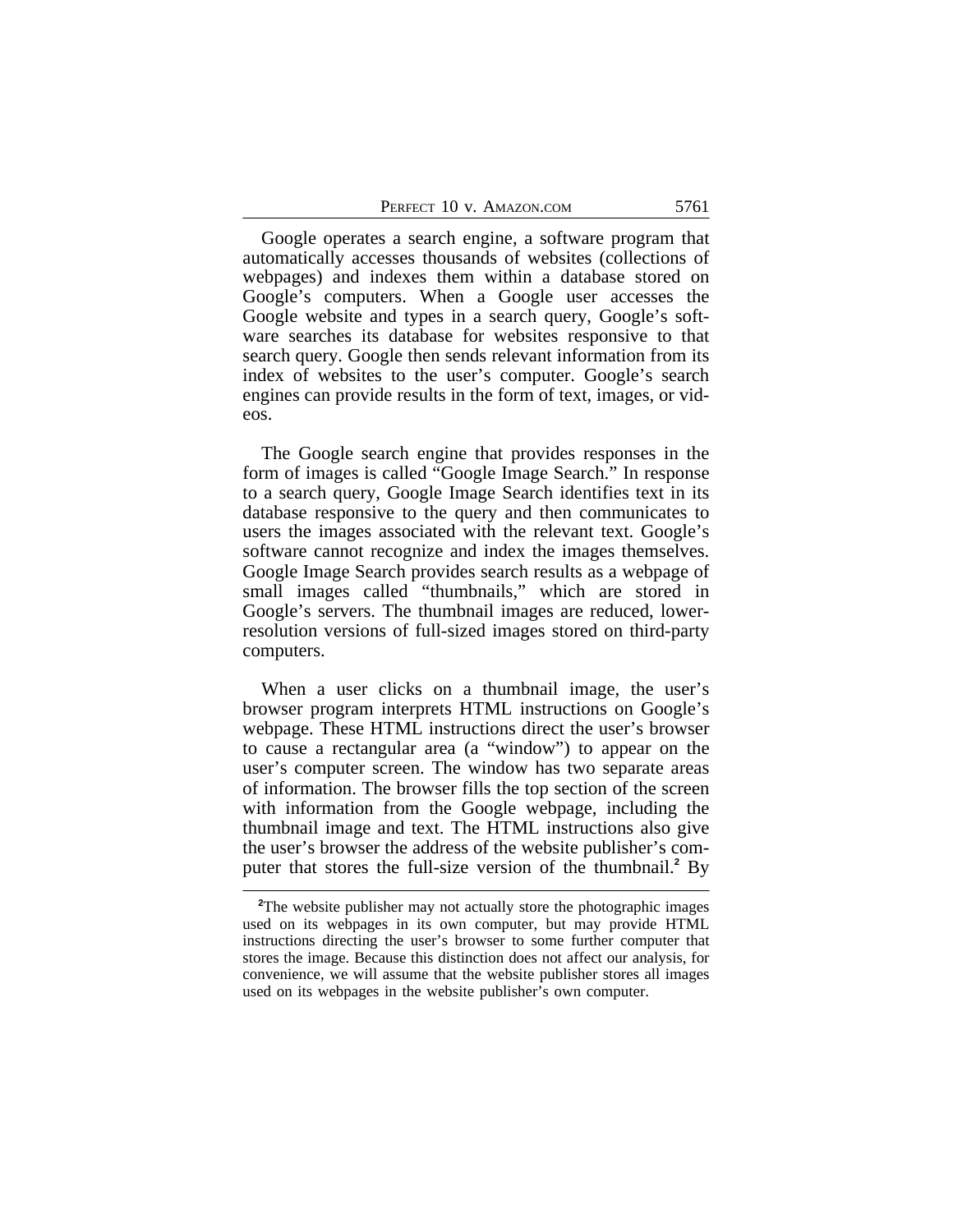following the HTML instructions to access the third-party webpage, the user's browser connects to the website publisher's computer, downloads the full-size image, and makes the image appear at the bottom of the window on the user's screen. Google does not store the images that fill this lower part of the window and does not communicate the images to the user; Google simply provides HTML instructions directing a user's browser to access a third-party website. However, the top part of the window (containing the information from the Google webpage) appears to frame and comment on the bottom part of the window. Thus, the user's window appears to be filled with a single integrated presentation of the fullsize image, but it is actually an image from a third-party website framed by information from Google's website. The process by which the webpage directs a user's browser to incorporate content from different computers into a single window is referred to as "in-line linking." *Kelly v. Arriba Soft Corp*., 336 F.3d 811, 816 (9th Cir. 2003). The term "framing" refers to the process by which information from one computer appears to frame and annotate the in-line linked content from another computer. *Perfect 10*, 416 F. Supp. 2d at 833-34.

Google also stores webpage content in its cache.**<sup>3</sup>** For each cached webpage, Google's cache contains the text of the webpage as it appeared at the time Google indexed the page, but does not store images from the webpage. *Id*. at 833. Google may provide a link to a cached webpage in response to a

<sup>&</sup>lt;sup>3</sup>Generally, a "cache" is "a computer memory with very short access time used for storage of frequently or recently used instructions or data." *United States v. Ziegler*, 474 F.3d 1184, 1186 n.3 (9th Cir. 2007) (quoting MERRIAM-WEBSTER'S COLLEGIATE DICTIONARY 171 (11th ed. 2003)). There are two types of caches at issue in this case. A user's personal computer has an internal cache that saves copies of webpages and images that the user has recently viewed so that the user can more rapidly revisit these webpages and images. Google's computers also have a cache which serves a variety of purposes. Among other things, Google's cache saves copies of a large number of webpages so that Google's search engine can efficiently organize and index these webpages.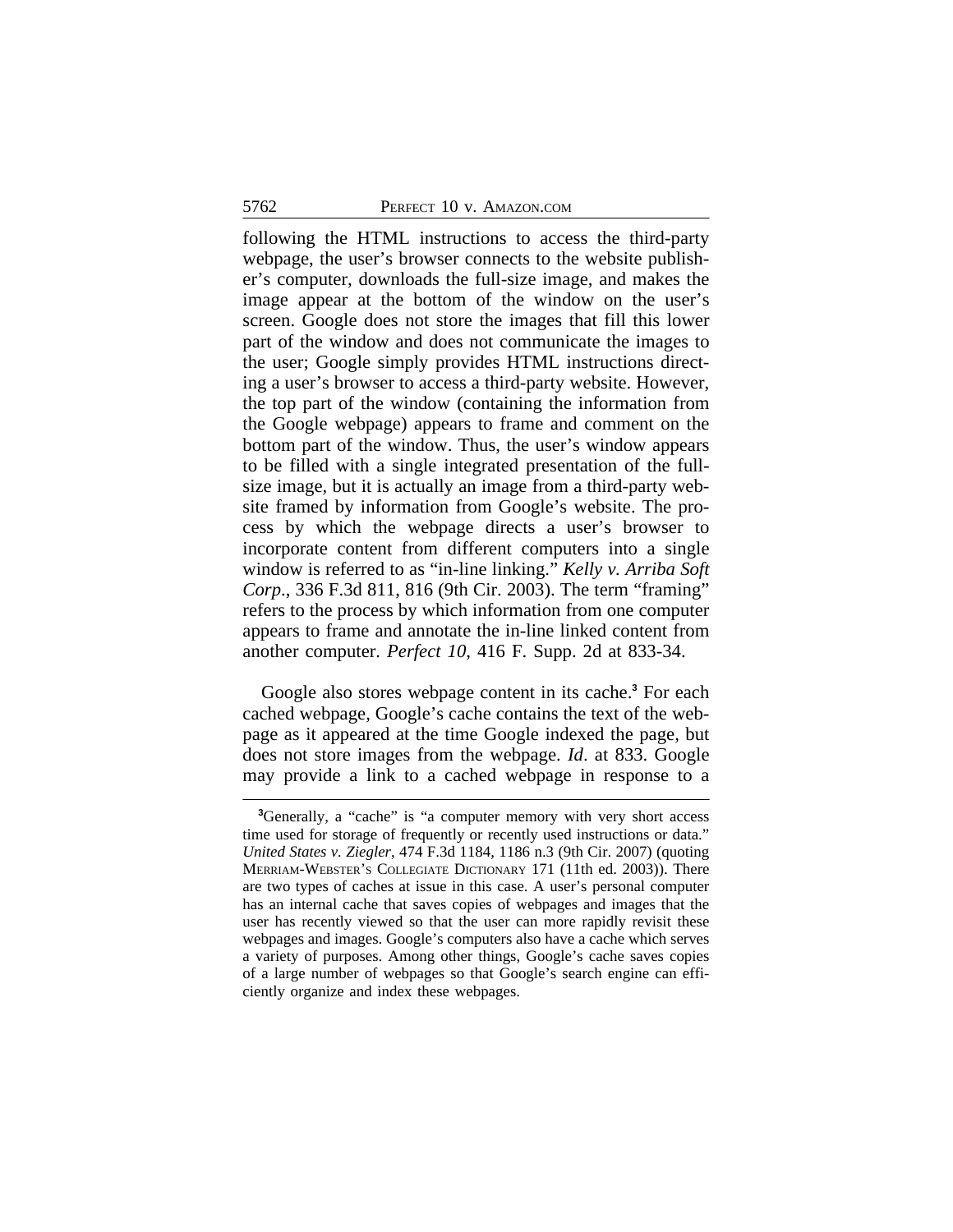| PERFECT 10 v. AMAZON.COM | 5763 |
|--------------------------|------|
|--------------------------|------|

user's search query. However, Google's cache version of the webpage is not automatically updated when the webpage is revised by its owner. So if the webpage owner updates its webpage to remove the HTML instructions for finding an infringing image, a browser communicating directly with the webpage would not be able to access that image. However, Google's cache copy of the webpage would still have the old HTML instructions for the infringing image. Unless the owner of the computer changed the HTML address of the infringing image, or otherwise rendered the image unavailable, a browser accessing Google's cache copy of the website could still access the image where it is stored on the website publisher's computer. In other words, Google's cache copy could provide a user's browser with valid directions to an infringing image even though the updated webpage no longer includes that infringing image.

In addition to its search engine operations, Google generates revenue through a business program called "AdSense." Under this program, the owner of a website can register with Google to become an AdSense "partner." The website owner then places HTML instructions on its webpages that signal Google's server to place advertising on the webpages that is relevant to the webpages' content. Google's computer program selects the advertising automatically by means of an algorithm. AdSense participants agree to share the revenues that flow from such advertising with Google.

Google also generated revenues through an agreement with Amazon.com that allowed Amazon.com to in-line link to Google's search results. Amazon.com gave its users the impression that Amazon.com was providing search results, but Google communicated the search results directly to Amazon.com's users. Amazon.com routed users' search queries to Google and automatically transmitted Google's responses (i.e., HTML instructions for linking to Google's search results) back to its users.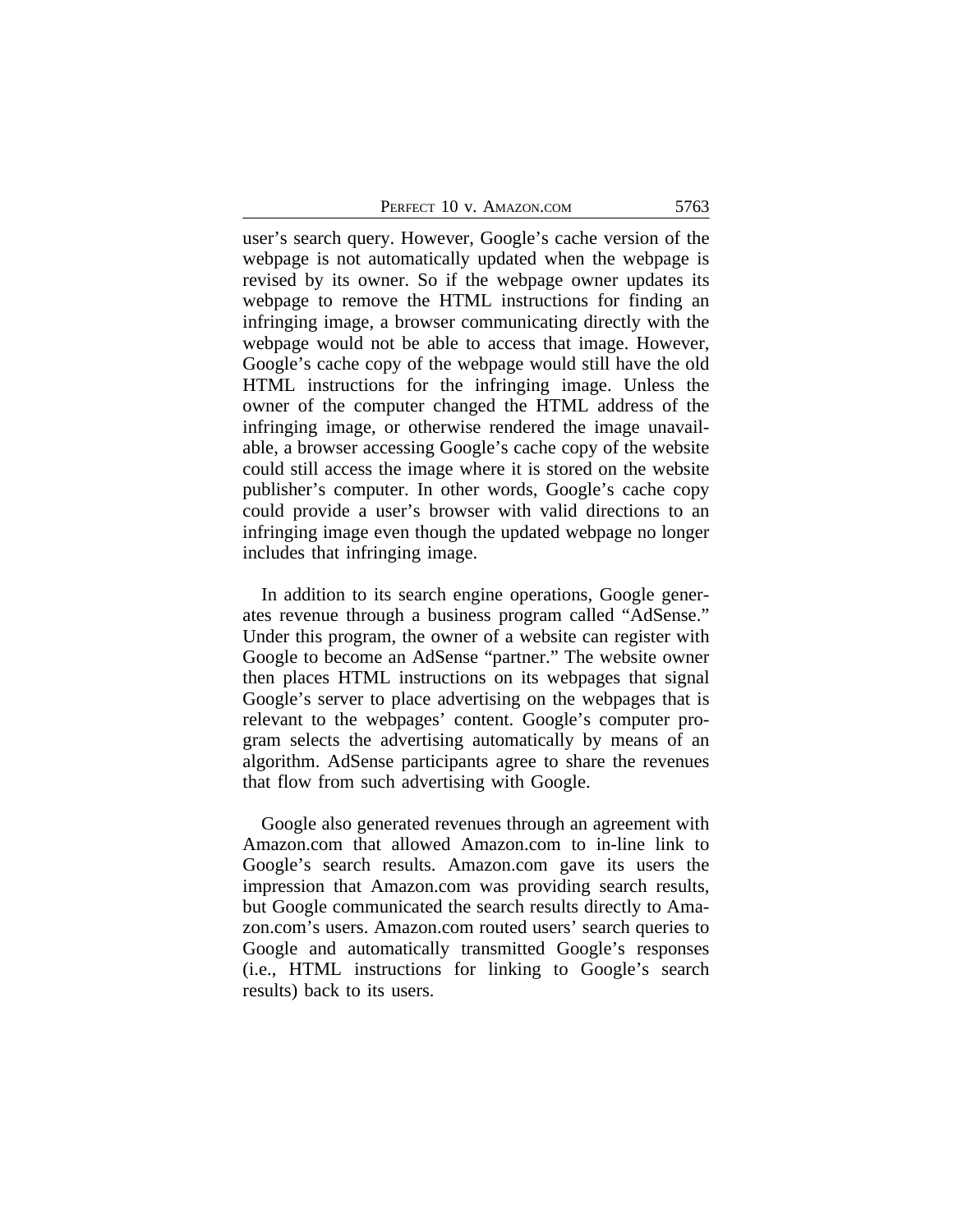Perfect 10 markets and sells copyrighted images of nude models. Among other enterprises, it operates a subscription website on the Internet. Subscribers pay a monthly fee to view Perfect 10 images in a "members' area" of the site. Subscribers must use a password to log into the members' area. Google does not include these password-protected images from the members' area in Google's index or database. Perfect 10 has also licensed Fonestarz Media Limited to sell and distribute Perfect 10's reduced-size copyrighted images for download and use on cell phones.

Some website publishers republish Perfect 10's images on the Internet without authorization. Once this occurs, Google's search engine may automatically index the webpages containing these images and provide thumbnail versions of images in response to user inquiries. When a user clicks on the thumbnail image returned by Google's search engine, the user's browser accesses the third-party webpage and in-line links to the full-sized infringing image stored on the website publisher's computer. This image appears, in its original context, on the lower portion of the window on the user's computer screen framed by information from Google's webpage.

*Procedural History.* In May 2001, Perfect 10 began notifying Google that its thumbnail images and in-line linking to the full-size images infringed Perfect 10's copyright. Perfect 10 continued to send these notices through 2005.

On November 19, 2004, Perfect 10 filed an action against Google that included copyright infringement claims. This was followed by a similar action against Amazon.com on June 29, 2005. On July 1, 2005 and August 24, 2005, Perfect 10 sought a preliminary injunction to prevent Amazon.com and Google, respectively, from "copying, reproducing, distributing, publicly displaying, adapting or otherwise infringing, or contributing to the infringement" of Perfect 10's photographs; linking to websites that provide full-size infringing versions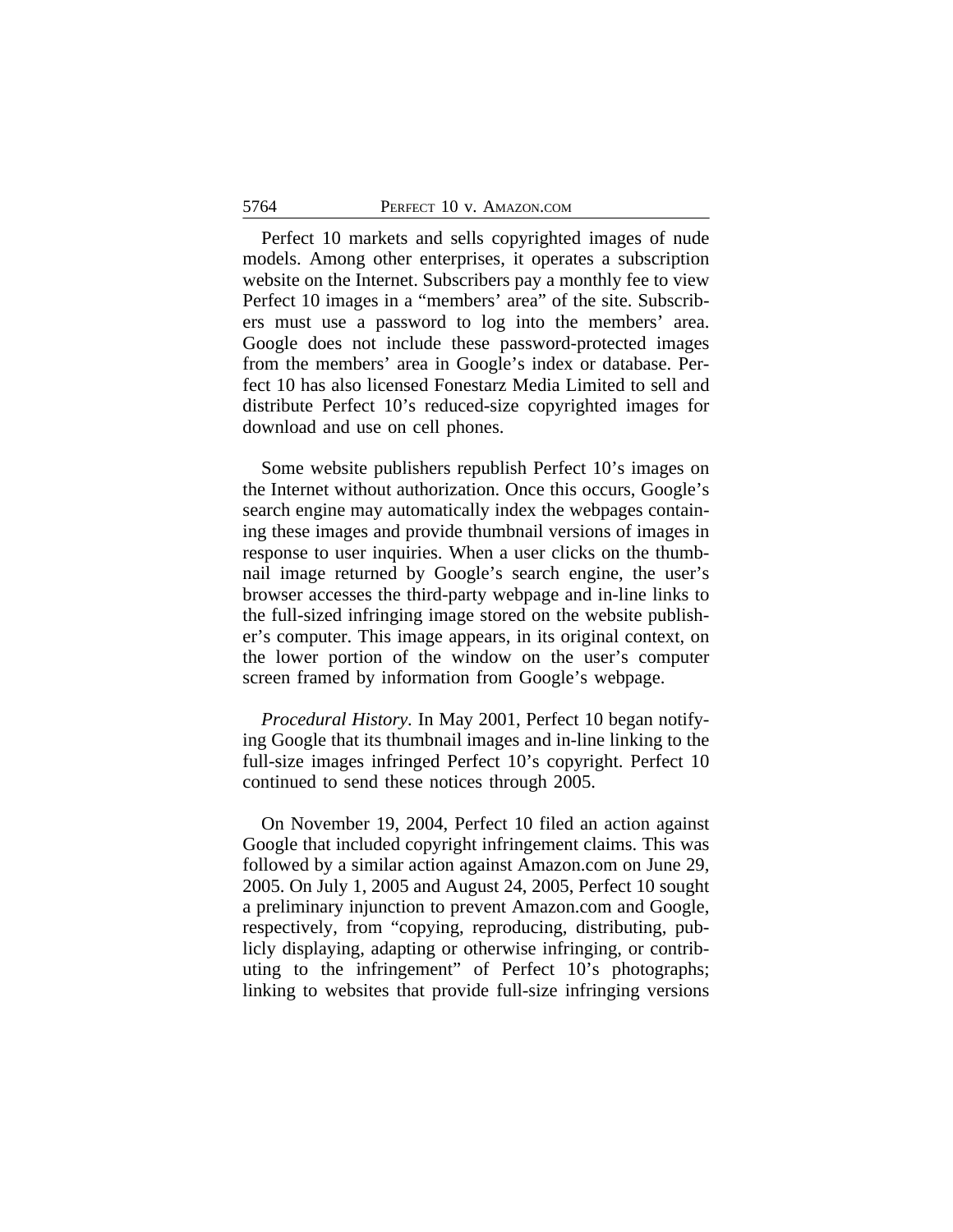of Perfect 10's photographs; and infringing Perfect 10's username/password combinations."

The district court consolidated the two actions and heard both preliminary injunction motions on November 7, 2005. The district court issued orders granting in part and denying in part the preliminary injunction against Google and denying the preliminary injunction against Amazon.com. Perfect 10 and Google cross-appealed the partial grant and partial denial of the preliminary injunction motion, and Perfect 10 appealed the denial of the preliminary injunction against Amazon.com. On June 15, 2006, the district court temporarily stayed the preliminary injunction.

# II

# Standard of Review

We review the district court's grant or denial of a preliminary injunction for an abuse of discretion. *A&M Records, Inc. v. Napster, Inc.*, 239 F.3d 1004, 1013 (9th Cir. 2001). The district court must support a preliminary injunction with findings of fact, which we review for clear error. *Earth Island Inst. v. U.S. Forest Serv.*, 442 F.3d 1147, 1156 (9th Cir. 2006). We review the district court's conclusions of law de novo. *Napster*, 239 F.3d at 1013.

**[1]** Section 502(a) of the Copyright Act authorizes a court to grant injunctive relief "on such terms as it may deem reasonable to prevent or restrain infringement of a copyright." 17 U.S.C. § 502(a). "Preliminary injunctive relief is available to a party who demonstrates either: (1) a combination of probable success on the merits and the possibility of irreparable harm; or  $(2)$  that serious questions are raised and the balance of hardships tips in its favor. These two formulations represent two points on a sliding scale in which the required degree of irreparable harm increases as the probability of success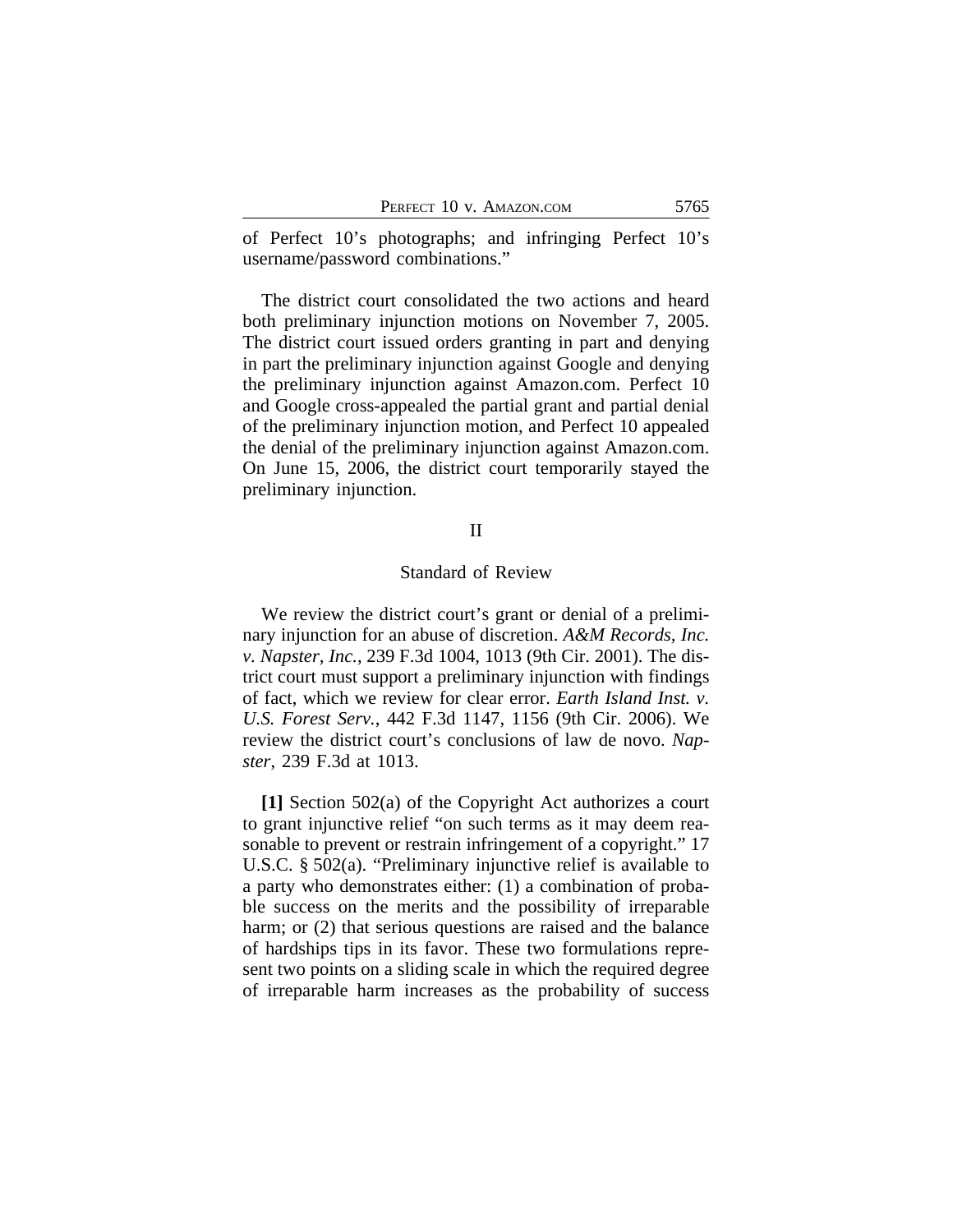decreases." *Napster*, 239 F.3d at 1013 (internal quotation and citation omitted).

**[2]** Because Perfect 10 has the burden of showing a likelihood of success on the merits, the district court held that Perfect 10 also had the burden of demonstrating a likelihood of overcoming Google's fair use defense under 17 U.S.C. § 107. *Perfect 10*, 416 F. Supp. 2d at 836-37. We have not previously ruled on this issue, *see Napster*, 239 F.3d at 1014 n.3 (cataloguing conflicting authority), and we now agree with the district court's ruling. In order to demonstrate its likely success on the merits, the moving party must necessarily demonstrate it will overcome defenses raised by the non-moving party. This burden is correctly placed on the party seeking to demonstrate entitlement to the extraordinary remedy of a preliminary injunction at an early stage of the litigation, before the defendant has had the opportunity to undertake extensive discovery or develop its defenses. Our conclusion that a party seeking a preliminary injunction in the copyright context bears the burden of showing its likely success in overcoming a fair use defense is consistent with decisions of the Federal Circuit purporting to apply Ninth Circuit law*. See Atari Games Corp. v. Nintendo of Am. Inc*., 975 F.2d 832, 837 (Fed. Cir. 1992) ("[F]ollowing Ninth Circuit caselaw [for review of a district court's grant of preliminary injunction], this court must determine whether Nintendo has shown a likelihood of success on its prima facie case of copyright infringement and a likelihood that it will overcome Atari's copyright misuse defense."); *see also H.H. Robertson, Co. v. United Steel Deck, Inc.*, 820 F.2d 384, 387-89 (Fed. Cir. 1987) (requiring a patent holder seeking preliminary injunctive relief to overcome the defense that the patent is invalid even though the patent is presumed valid at trial), *overruled on other grounds by Markman v. Westview Instruments, Inc.*, 52 F.3d 967, 977-79 (Fed. Cir. 1995).

**[3]** However, entitlement for preliminary relief "is determined in the context of the presumptions and burdens that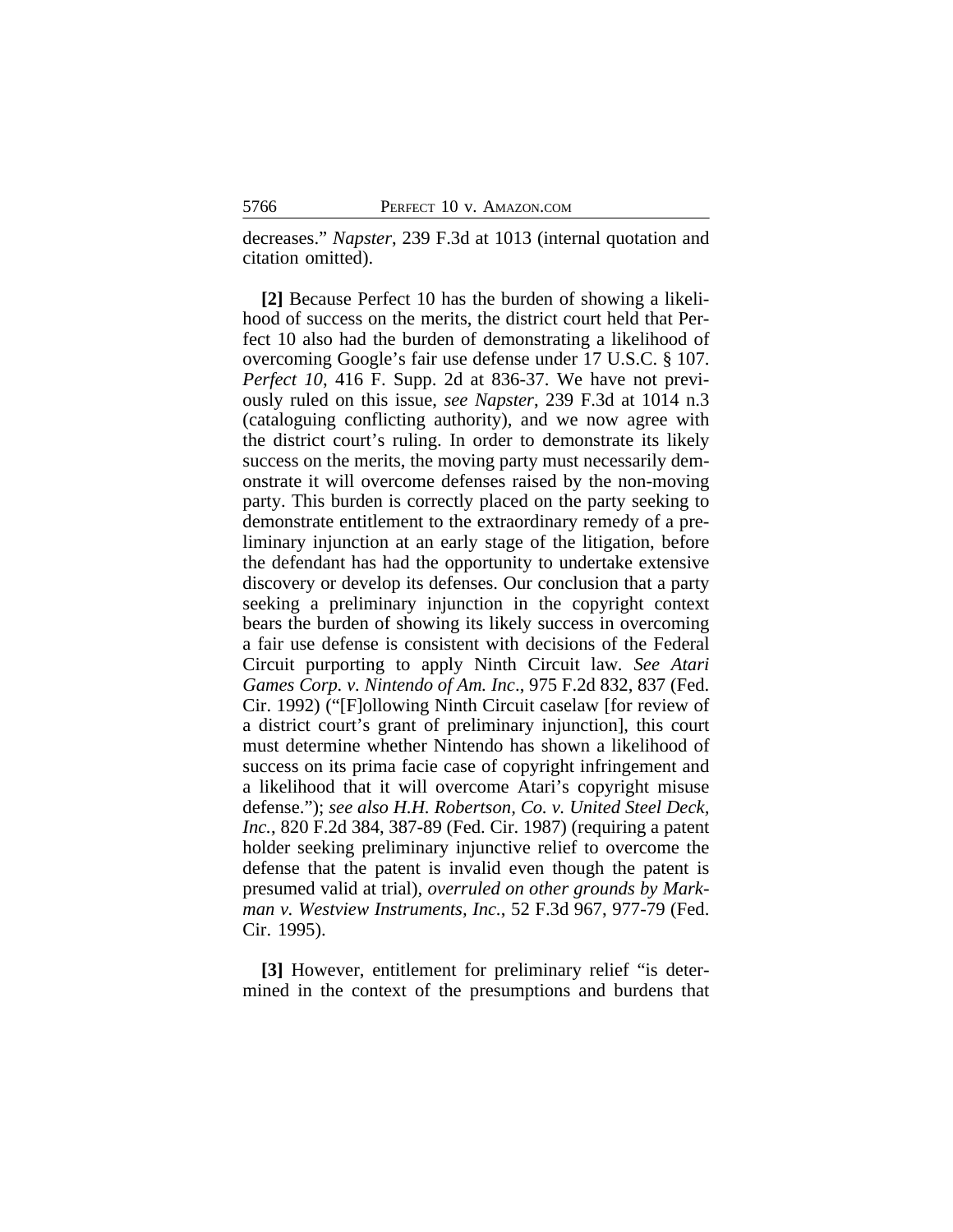PERFECT 10 v. AMAZON.COM 5767

would inhere at trial on the merits." *H.H. Robertson*, 820 F.2d at 388. Because the defendant in an infringement action has the burden of proving fair use, *see Campbell v. Acuff-Rose Music, Inc.*, 510 U.S. 569, 590 (1994), the defendant is responsible for introducing evidence of fair use in responding to a motion for preliminary relief. *See Dr. Seuss Enters., L.P. v. Penguin Books USA, Inc.*, 109 F.3d 1394, 1403 (9th Cir. 1997). The plaintiff must then show it is likely to succeed in its challenge to the alleged infringer's evidence.

Google also raises an affirmative defense under title II of the Digital Millennium Copyright Act ("DMCA"), 17 U.S.C. § 512. Congress enacted title II of the DMCA "to provide greater certainty to service providers concerning their legal exposure for infringements that may occur in the course of their activities." *Ellison v. Robertson*, 357 F.3d 1072, 1076 (9th Cir. 2004) (internal quotation omitted). Sections 512(a) through (d) limit liability for (respectively): "(1) transitory digital network communications; (2) system caching; (3) information residing on systems or networks at the direction of users; and (4) information location tools." *Id*. at 1077. A service provider that qualifies for such protection is not liable for monetary relief and may be subject only to the narrow injunctive relief set forth in section 512(j). 17 U.S.C. § 512(a). In order to obtain preliminary injunctive relief beyond what is allowed by title II of the DMCA, Perfect 10 must also demonstrate a likelihood of overcoming Google's defenses under title II of the DMCA.**<sup>4</sup>**

**<sup>4</sup>**Perfect 10 argues that we are bound by the language and structure of title II of the DMCA in determining Google's liability for copyright infringement. We have noted that the DMCA does not change copyright law; rather, "Congress provided that [the DMCA's] limitations of liability apply if the provider is found to be liable under existing principles of law." *Ellison*, 357 F.3d at 1077 (emphasis and internal quotation omitted). As a result, "[c]laims against service providers for direct, contributory, or vicarious copyright infringement, therefore, are generally evaluated just as they would be in the non-online world." *Id*.; *see also* 17 U.S.C. § 512(l) ("The failure of a service provider's conduct to qualify for limitation of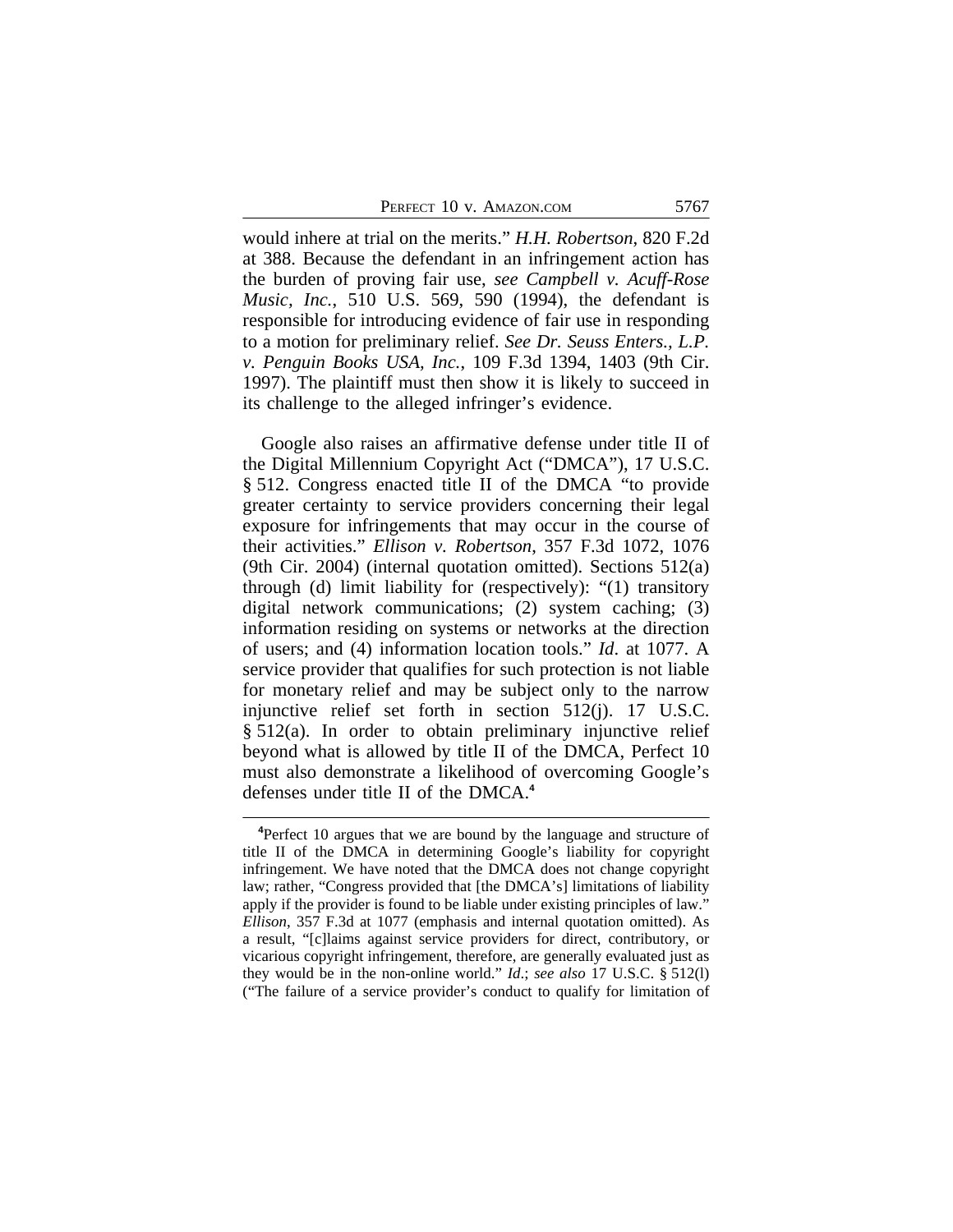#### III

#### Direct Infringement

Perfect 10 claims that Google's search engine program directly infringes two exclusive rights granted to copyright holders: its display rights and its distribution rights.**<sup>5</sup>** "Plaintiffs must satisfy two requirements to present a prima facie case of direct infringement: (1) they must show ownership of the allegedly infringed material and (2) they must demonstrate that the alleged infringers violate at least one exclusive right granted to copyright holders under 17 U.S.C. § 106." *Napster*, 239 F.3d at 1013; *see* 17 U.S.C. § 501(a). Even if a plaintiff satisfies these two requirements and makes a prima facie case of direct infringement, the defendant may avoid liability if it

**5** 17 U.S.C. § 106 states, in pertinent part:

Subject to sections 107 through 122, the owner of copyright under this title has the exclusive rights to do and to authorize any of the following:

(1) to reproduce the copyrighted work in copies or phonorecords;

. . . .

. . . .

(3) to distribute copies or phonorecords of the copyrighted work to the public by sale or other transfer of ownership, or by rental, lease, or lending;

(5) in the case of literary, musical, dramatic, and choreographic works, pantomimes, and pictorial, graphic, or sculptural works, including the individual images of a motion picture or other audiovisual work, to display the copyrighted work publicly . . . .

liability under this section shall not bear adversely upon the consideration of a defense by the service provider that the service provider's conduct is not infringing under this title or any other defense."). Therefore, we must consider Google's potential liability under the Copyright Act without reference to title II of the DMCA.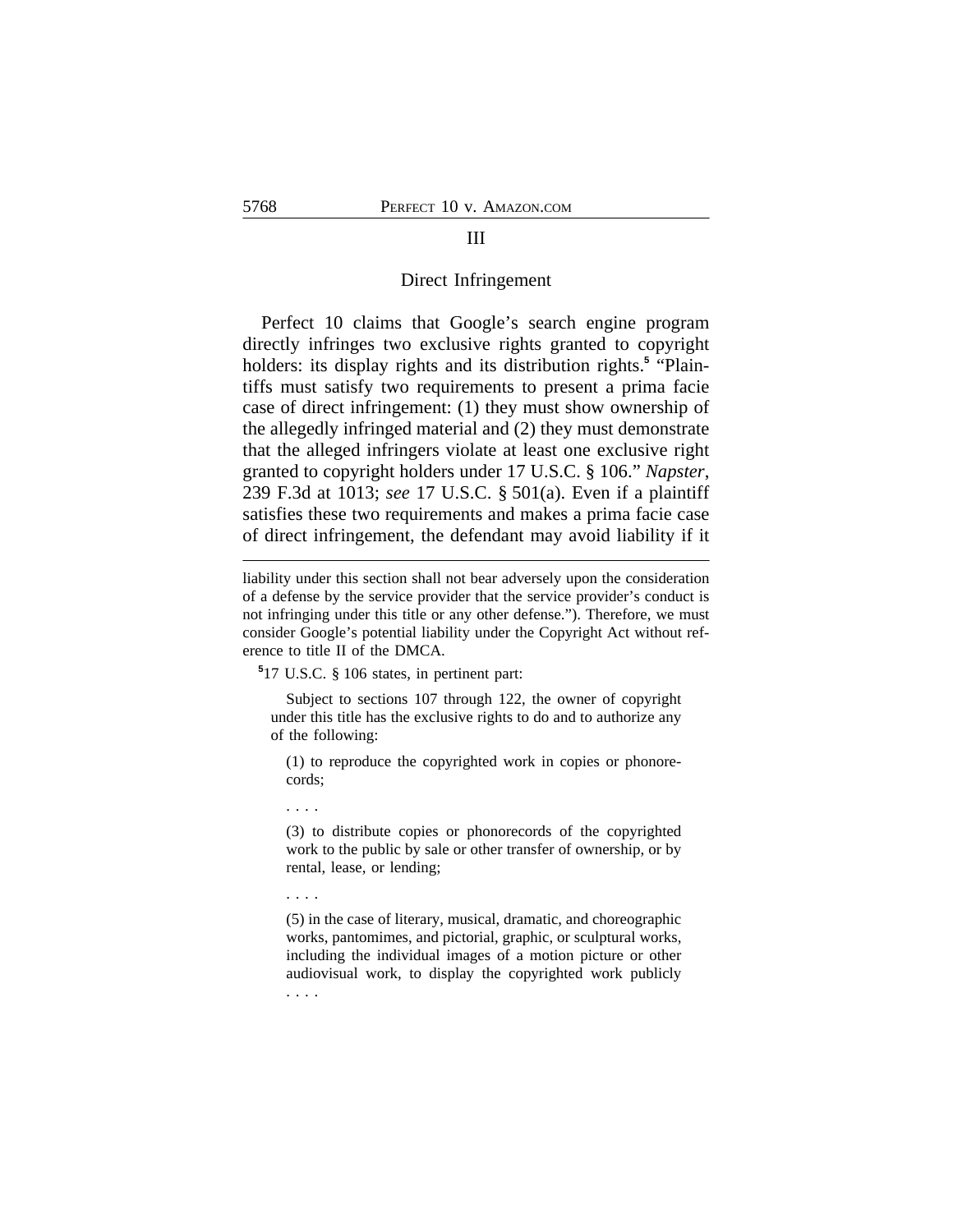can establish that its use of the images is a "fair use" as set forth in 17 U.S.C. § 107. *See Kelly*, 336 F.3d at 817.

Perfect 10's ownership of at least some of the images at issue is not disputed. *See Perfect 10*, 416 F. Supp. 2d at 836.

The district court held that Perfect 10 was likely to prevail in its claim that Google violated Perfect 10's display right with respect to the infringing thumbnails. *Id*. at 844. However, the district court concluded that Perfect 10 was not likely to prevail on its claim that Google violated either Perfect 10's display or distribution right with respect to its fullsize infringing images. *Id*. at 844-45. We review these rulings for an abuse of discretion. *Napster*, 239 F.3d at 1013.

#### *A. Display Right*

In considering whether Perfect 10 made a prima facie case of violation of its display right, the district court reasoned that a computer owner that stores an image as electronic information and serves that electronic information directly to the user ("i.e., physically sending ones and zeroes over the [I]nternet to the user's browser," *Perfect 10*, 416 F. Supp. 2d at 839) is displaying the electronic information in violation of a copyright holder's exclusive display right. *Id.* at 843-45; *see* 17 U.S.C. § 106(5). Conversely, the owner of a computer that does not store and serve the electronic information to a user is not displaying that information, even if such owner in-line links to or frames the electronic information. *Perfect 10*, 416 F. Supp. 2d at 843-45. The district court referred to this test as the "server test." *Id*. at 838-39.

Applying the server test, the district court concluded that Perfect 10 was likely to succeed in its claim that Google's thumbnails constituted direct infringement but was unlikely to succeed in its claim that Google's in-line linking to full-size infringing images constituted a direct infringement. *Id*. at 843- 45. As explained below, because this analysis comports with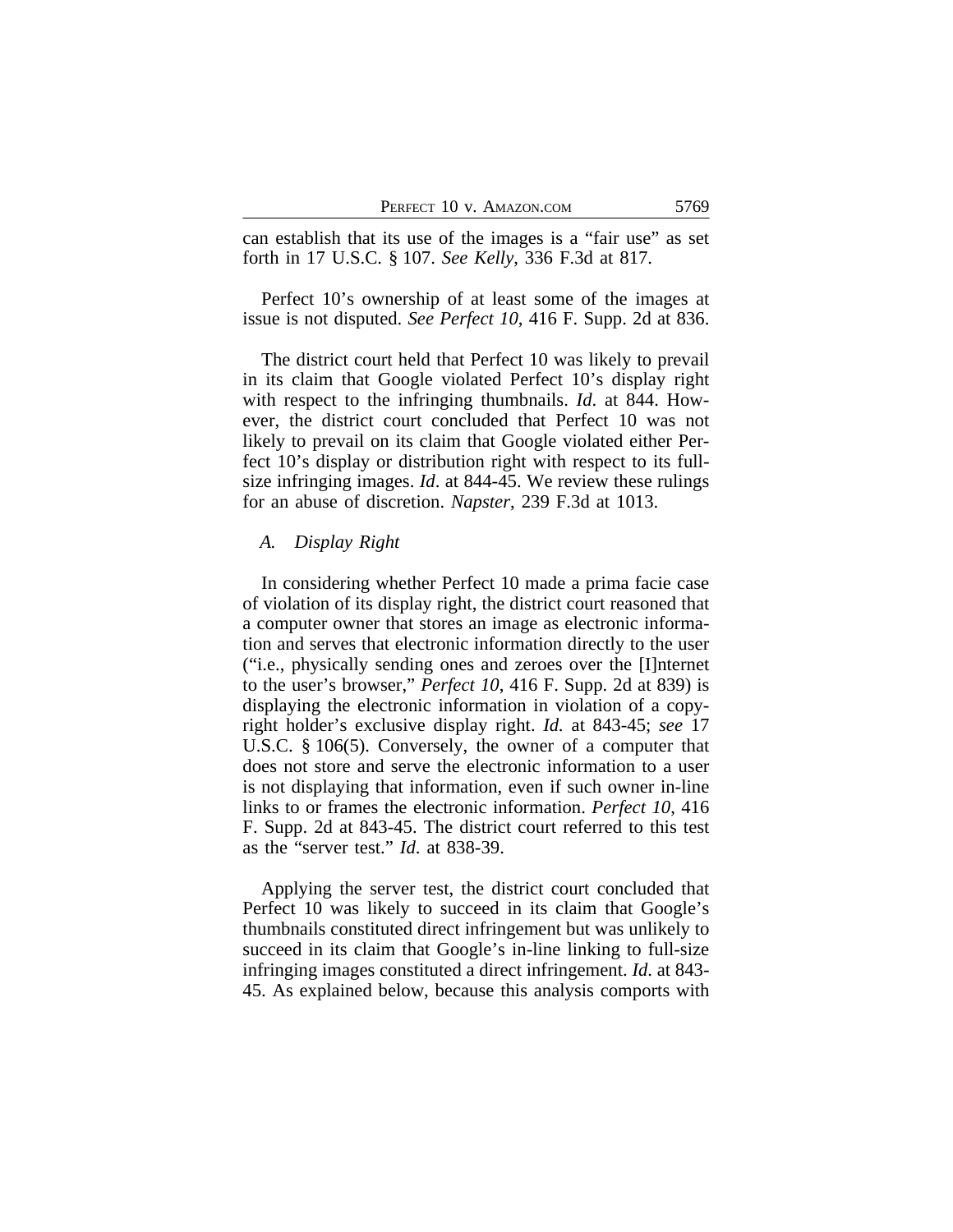the language of the Copyright Act, we agree with the district court's resolution of both these issues.

**[4]** We have not previously addressed the question when a computer displays a copyrighted work for purposes of section 106(5). Section 106(5) states that a copyright owner has the exclusive right "to display the copyrighted work publicly." The Copyright Act explains that "display" means "to show a copy of it, either directly or by means of a film, slide, television image, or any other device or process . . . ." 17 U.S.C. § 101. Section 101 defines "copies" as "material objects, other than phonorecords, in which a work is fixed by any method now known or later developed, and from which the work can be perceived, reproduced, or otherwise communicated, either directly or with the aid of a machine or device." *Id*. Finally, the Copyright Act provides that "[a] work is 'fixed' in a tangible medium of expression when its embodiment in a copy or phonorecord, by or under the authority of the author, is sufficiently permanent or stable to permit it to be perceived, reproduced, or otherwise communicated for a period of more than transitory duration." *Id*.

**[5]** We must now apply these definitions to the facts of this case. A photographic image is a work that is " 'fixed' in a tangible medium of expression," for purposes of the Copyright Act, when embodied (i.e., stored) in a computer's server (or hard disk, or other storage device). The image stored in the computer is the "copy" of the work for purposes of copyright law. *See MAI Sys. Corp. v. Peak Computer, Inc.*, 991 F.2d 511, 517-18 (9th Cir. 1993) (a computer makes a "copy" of a software program when it transfers the program from a third party's computer (or other storage device) into its own memory, because the copy of the program recorded in the computer is "fixed" in a manner that is "sufficiently permanent or stable to permit it to be perceived, reproduced, or otherwise communicated for a period of more than transitory duration" (quoting 17 U.S.C. § 101)). The computer owner shows a copy "by means of a . . . device or process" when the owner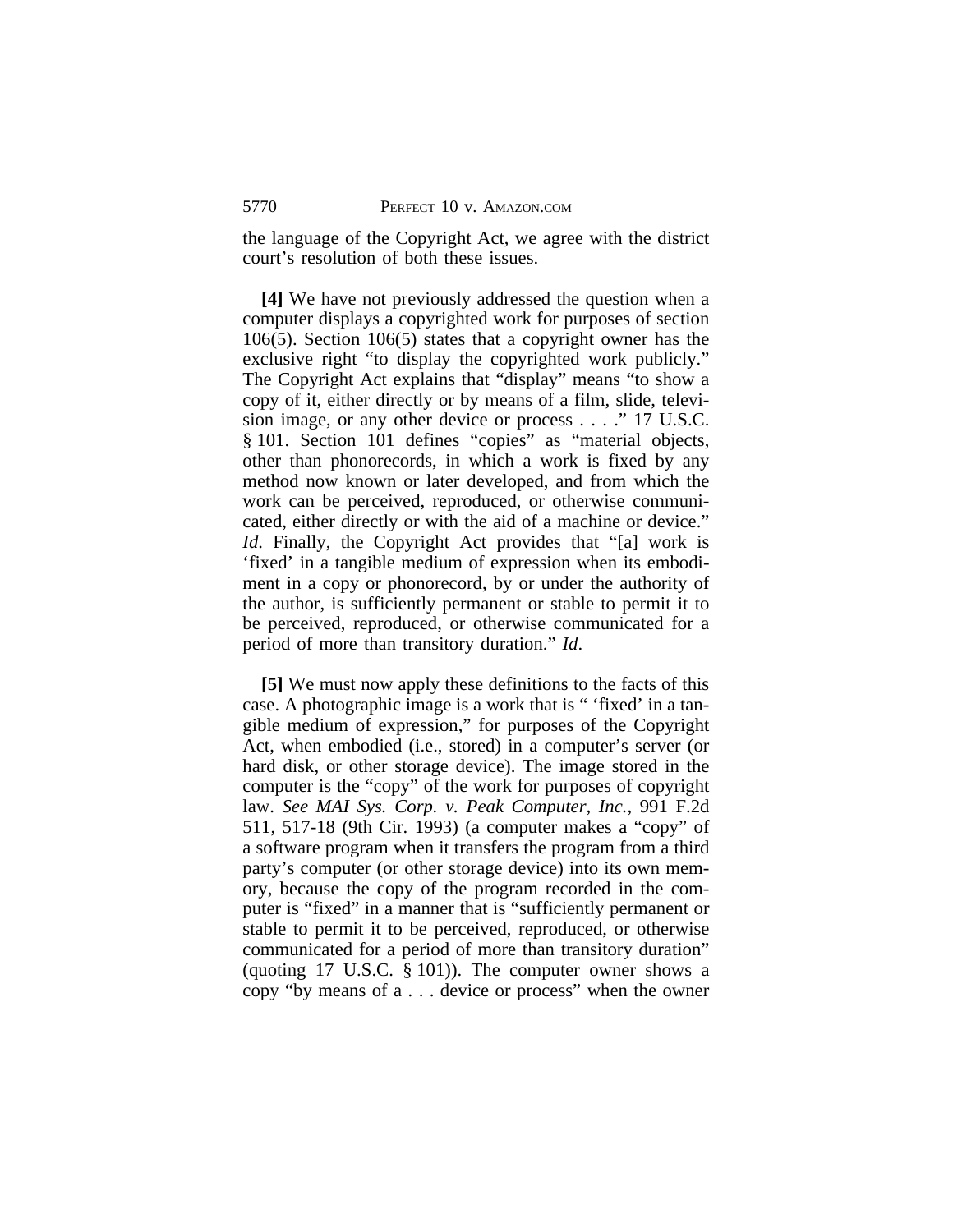PERFECT 10 v. AMAZON.COM 5771

uses the computer to fill the computer screen with the photographic image stored on that computer, or by communicating the stored image electronically to another person's computer. 17 U.S.C. § 101. In sum, based on the plain language of the statute, a person displays a photographic image by using a computer to fill a computer screen with a copy of the photographic image fixed in the computer's memory. There is no dispute that Google's computers store thumbnail versions of Perfect 10's copyrighted images and communicate copies of those thumbnails to Google's users.**<sup>6</sup>** Therefore, Perfect 10 has made a prima facie case that Google's communication of its stored thumbnail images directly infringes Perfect 10's display right.

**[6]** Google does not, however, display a copy of full-size infringing photographic images for purposes of the Copyright Act when Google frames in-line linked images that appear on a user's computer screen. Because Google's computers do not store the photographic images, Google does not have a copy of the images for purposes of the Copyright Act. In other words, Google does not have any "material objects . . . in which a work is fixed . . . and from which the work can be perceived, reproduced, or otherwise communicated" and thus cannot communicate a copy. 17 U.S.C. § 101.

**[7]** Instead of communicating a copy of the image, Google provides HTML instructions that direct a user's browser to a website publisher's computer that stores the full-size photographic image. Providing these HTML instructions is not equivalent to showing a copy. First, the HTML instructions are lines of text, not a photographic image. Second, HTML

**<sup>6</sup>**Because Google initiates and controls the storage and communication of these thumbnail images, we do not address whether an entity that merely passively owns and manages an Internet bulletin board or similar system violates a copyright owner's display and distribution rights when the users of the bulletin board or similar system post infringing works. *Cf. CoStar Group, Inc. v. LoopNet, Inc.,* 373 F.3d 544 (4th Cir. 2004).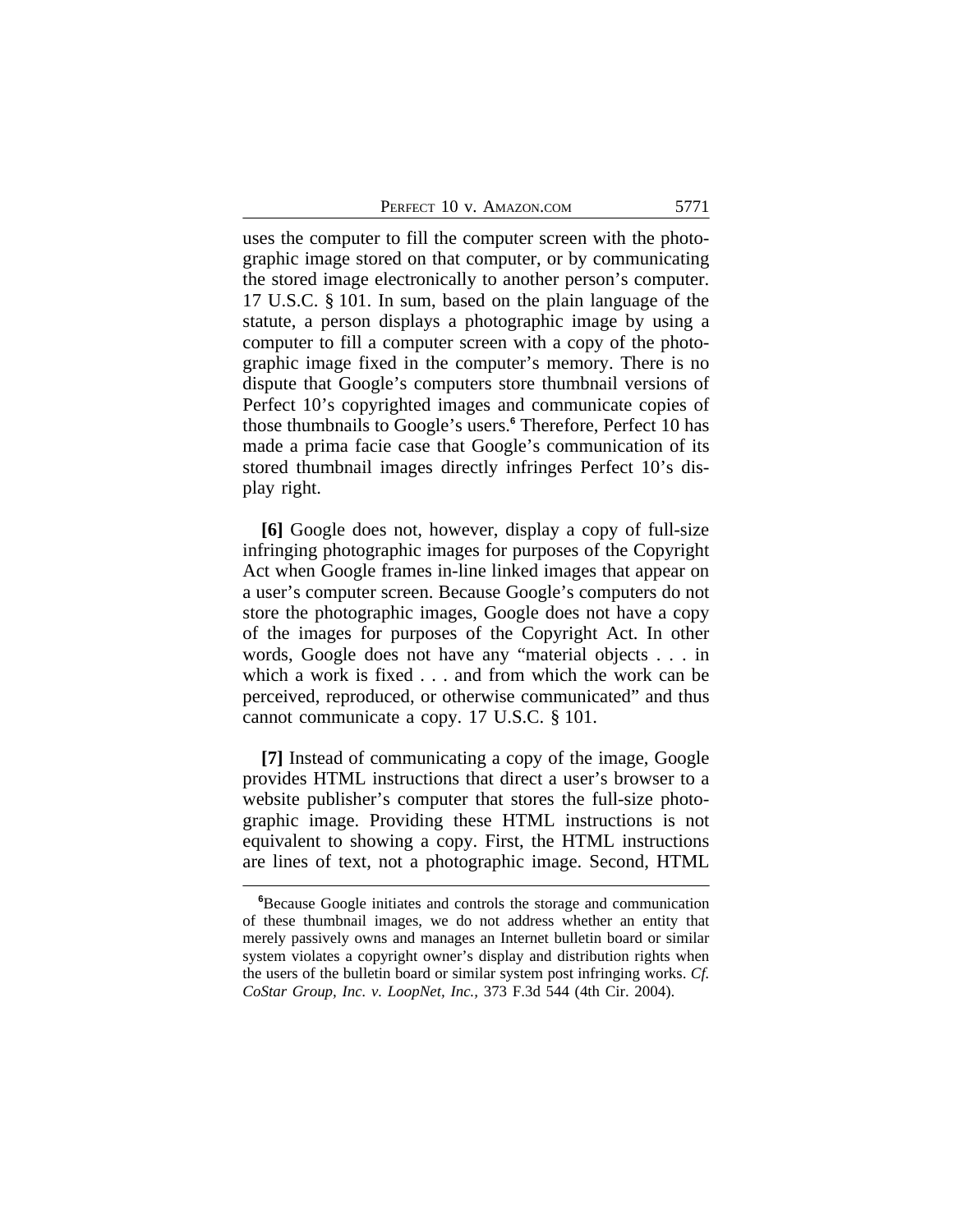instructions do not themselves cause infringing images to appear on the user's computer screen. The HTML merely gives the address of the image to the user's browser. The browser then interacts with the computer that stores the infringing image. It is this interaction that causes an infringing image to appear on the user's computer screen. Google may facilitate the user's access to infringing images. However, such assistance raises only contributory liability issues, *see Metro-Goldwyn-Mayer Studios, Inc. v. Grokster, Ltd.*, 545 U.S. 913, 929-30 (2005), *Napster,* 239 F.3d at 1019, and does not constitute direct infringement of the copyright owner's display rights.

Perfect 10 argues that Google displays a copy of the fullsize images by framing the full-size images, which gives the impression that Google is showing the image within a single Google webpage. While in-line linking and framing may cause some computer users to believe they are viewing a single Google webpage, the Copyright Act, unlike the Trademark Act, does not protect a copyright holder against acts that cause consumer confusion. *Cf.* 15 U.S.C. § 1114(1) (providing that a person who uses a trademark in a manner likely to cause confusion shall be liable in a civil action to the trademark registrant).**<sup>7</sup>**

Nor does our ruling that a computer owner does not display

<sup>&</sup>lt;sup>7</sup>Perfect 10 also argues that Google violates Perfect 10's right to display full-size images because Google's in-line linking meets the Copyright Act's definition of "to perform or display a work 'publicly.' " 17 U.S.C. § 101. This phrase means "to transmit or otherwise communicate a performance or display of the work to . . . the public, by means of any device or process, whether the members of the public capable of receiving the performance or display receive it in the same place or in separate places and at the same time or at different times." *Id.* Perfect 10 is mistaken. Google's activities do not meet this definition because Google transmits or communicates only an address which directs a user's browser to the location where a copy of the full-size image is displayed. Google does not communicate a display of the work itself.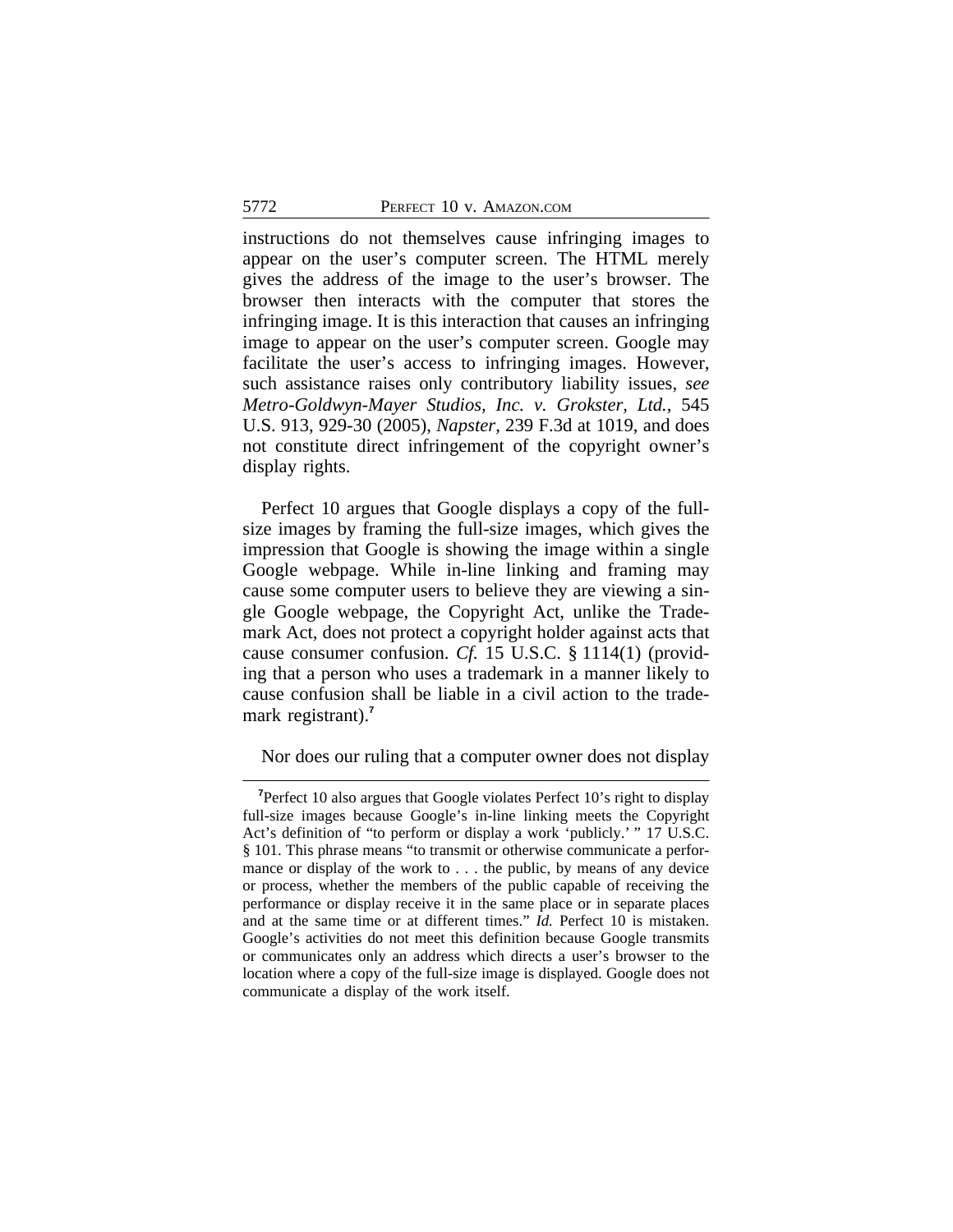PERFECT 10 v. AMAZON.COM 5773

a copy of an image when it communicates only the HTML address of the copy erroneously collapse the display right in section 106(5) into the reproduction right set forth in section 106(1). Nothing in the Copyright Act prevents the various rights protected in section 106 from overlapping. Indeed, under some circumstances, more than one right must be infringed in order for an infringement claim to arise. For example, a "Game Genie" device that allowed a player to alter features of a Nintendo computer game did not infringe Nintendo's right to prepare derivative works because the Game Genie did not incorporate any portion of the game itself. *See Lewis Galoob Toys, Inc. v. Nintendo of Am., Inc.*, 964 F.2d 965, 967 (9th Cir. 1992). We held that a copyright holder's right to create derivative works is not infringed unless the alleged derivative work "incorporate[s] a protected work in some concrete or permanent 'form.' " *Id*. In other words, in some contexts, the claimant must be able to claim infringement of its reproduction right in order to claim infringement of its right to prepare derivative works.

**[8]** Because Google's cache merely stores the text of webpages, our analysis of whether Google's search engine program potentially infringes Perfect 10's display and distribution rights is equally applicable to Google's cache. Perfect 10 is not likely to succeed in showing that a cached webpage that in-line links to full-size infringing images violates such rights. For purposes of this analysis, it is irrelevant whether cache copies direct a user's browser to third-party images that are no longer available on the third party's website, because it is the website publisher's computer, rather than Google's computer, that stores and displays the infringing image.

### *B. Distribution Right*

The district court also concluded that Perfect 10 would not likely prevail on its claim that Google directly infringed Perfect 10's right to distribute its full-size images. *Perfect 10*,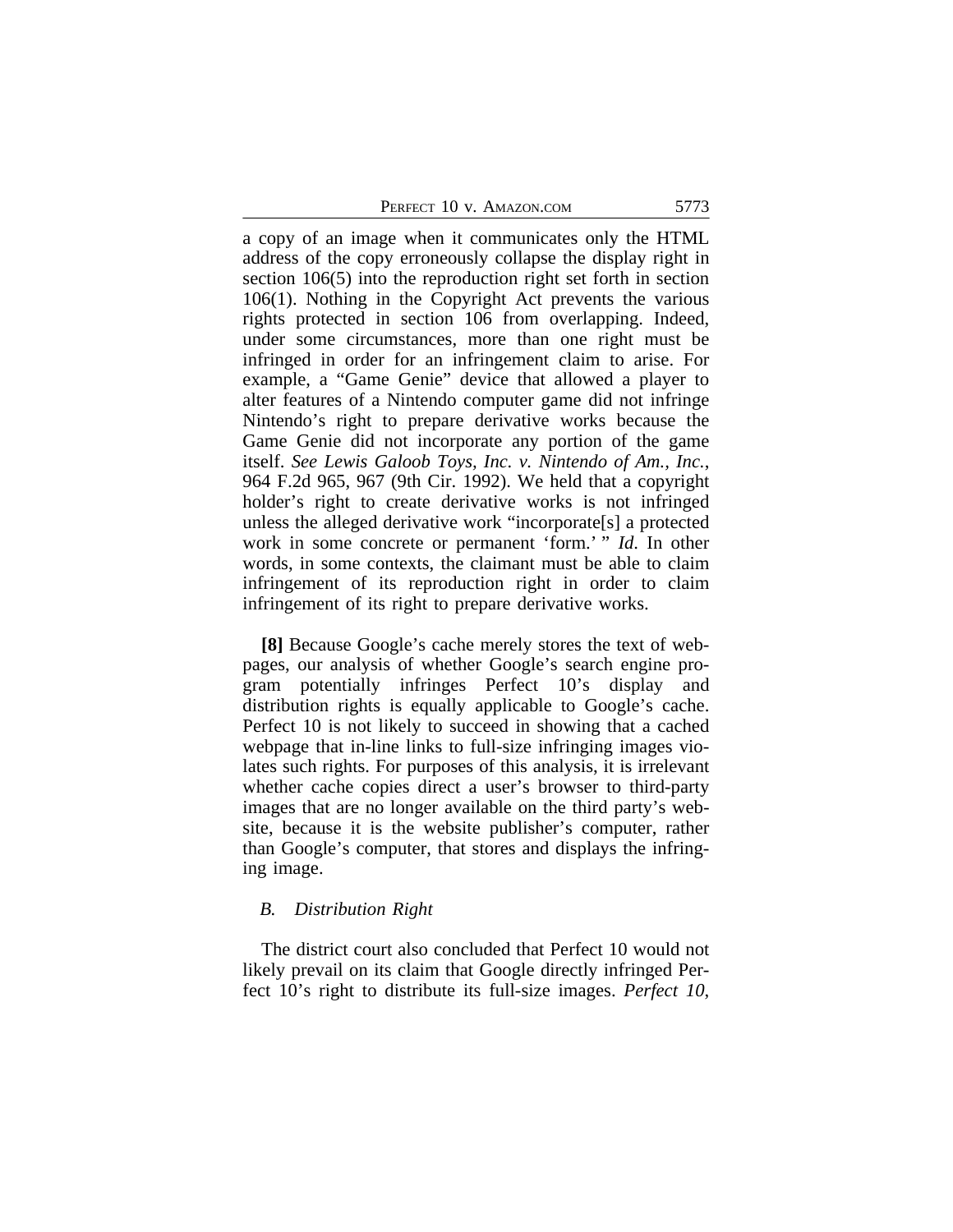416 F. Supp. 2d at 844-45. The district court reasoned that distribution requires an "actual dissemination" of a copy. *Id*. at 844. Because Google did not communicate the full-size images to the user's computer, Google did not distribute these images. *Id*.

Again, the district court's conclusion on this point is consistent with the language of the Copyright Act. Section 106(3) provides that the copyright owner has the exclusive right "to distribute copies or phonorecords of the copyrighted work to the public by sale or other transfer of ownership, or by rental, lease, or lending." 17 U.S.C. § 106(3). As noted, "copies" means "material objects . . . in which a work is fixed." 17 U.S.C. § 101. The Supreme Court has indicated that in the electronic context, copies may be distributed electronically. *See N.Y. Times Co. v. Tasini,* 533 U.S. 483, 498 (2001) (a computer database program distributed copies of newspaper articles stored in its computerized database by selling copies of those articles through its database service). Google's search engine communicates HTML instructions that tell a user's browser where to find full-size images on a website publisher's computer, but Google does not itself distribute copies of the infringing photographs. It is the website publisher's computer that distributes copies of the images by transmitting the photographic image electronically to the user's computer. As in *Tasini*, the user can then obtain copies by downloading the photo or printing it.

Perfect 10 incorrectly relies on *Hotaling v. Church of Jesus Christ of Latter-Day Saints* and *Napster* for the proposition that merely making images "available" violates the copyright owner's distribution right. *Hotaling v. Church of Jesus Christ of Latter-Day Saints*, 118 F.3d 199 (4th Cir. 1997); *Napster*, 239 F.3d 1004. *Hotaling* held that the owner of a collection of works who makes them available to the public may be deemed to have distributed copies of the works. *Hotaling*, 118 F.3d at 203. Similarly, the distribution rights of the plaintiff copyright owners were infringed by Napster *users* (private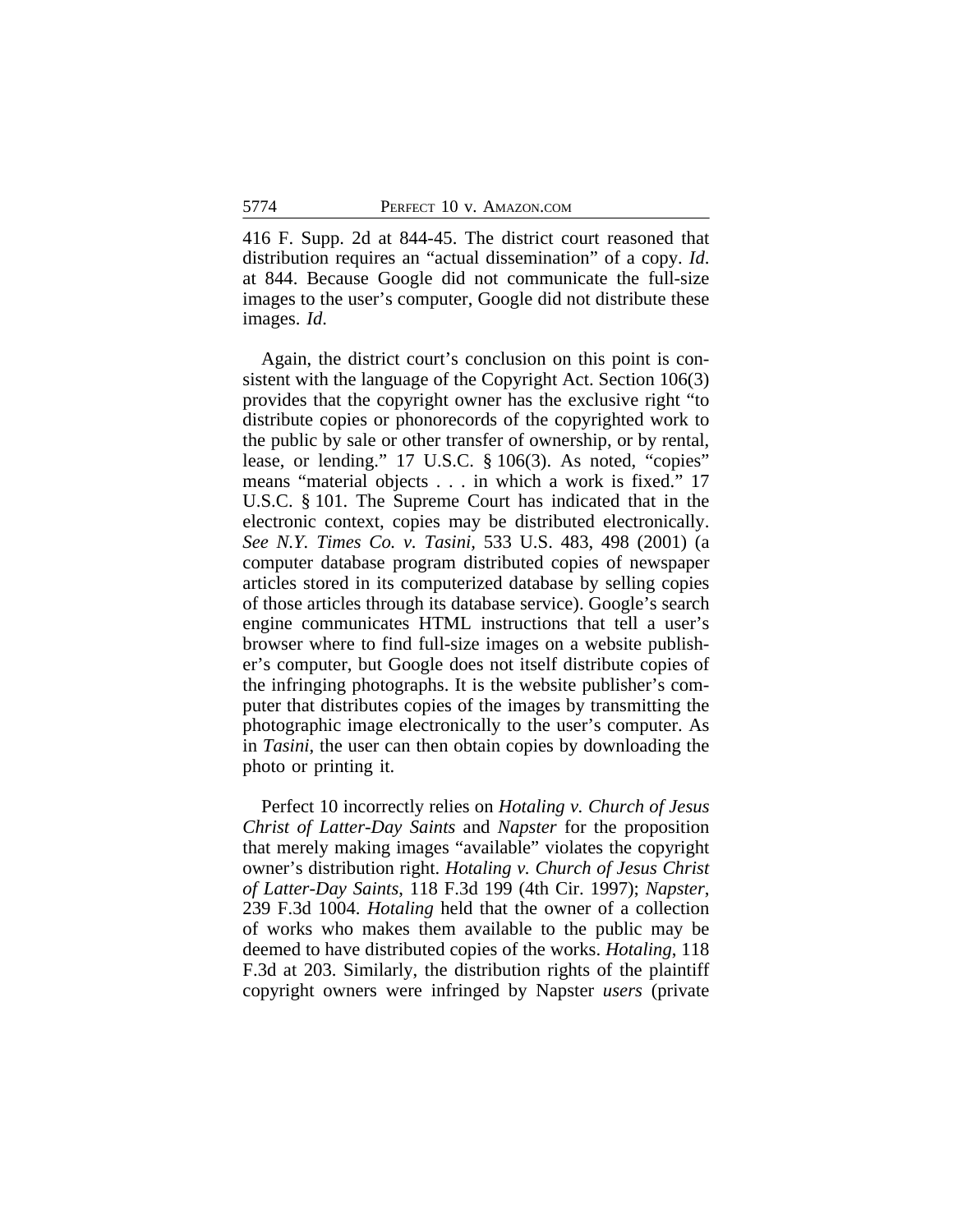individuals with collections of music files stored on their home computers) when they used the Napster software to make their collections available to all other Napster users. *Napster*, 239 F.3d at 1011-14.

**[9]** This "deemed distribution" rule does not apply to Google. Unlike the participants in the Napster system or the library in *Hotaling*, Google does not own a collection of Perfect 10's full-size images and does not communicate these images to the computers of people using Google's search engine. Though Google indexes these images, it does not have a collection of stored full-size images it makes available to the public. Google therefore cannot be deemed to distribute copies of these images under the reasoning of *Napster* or *Hotaling*. Accordingly, the district court correctly concluded that Perfect 10 does not have a likelihood of success in proving that Google violates Perfect 10's distribution rights with respect to full-size images.

#### *C. Fair Use Defense*

Although Perfect 10 has succeeded in showing it would prevail in its prima facie case that Google's thumbnail images infringe Perfect 10's display rights, Perfect 10 must still show a likelihood that it will prevail against Google's affirmative defense. Google contends that its use of thumbnails is a fair use of the images and therefore does not constitute an infringement of Perfect 10's copyright. *See* 17 U.S.C. § 107.

The fair use defense permits the use of copyrighted works without the copyright owner's consent under certain situations. The defense encourages and allows the development of new ideas that build on earlier ones, thus providing a necessary counterbalance to the copyright law's goal of protecting creators' work product. "From the infancy of copyright protection, some opportunity for fair use of copyrighted materials has been thought necessary to fulfill copyright's very purpose . . . ." *Campbell*, 510 U.S. at 575. "The fair use doctrine thus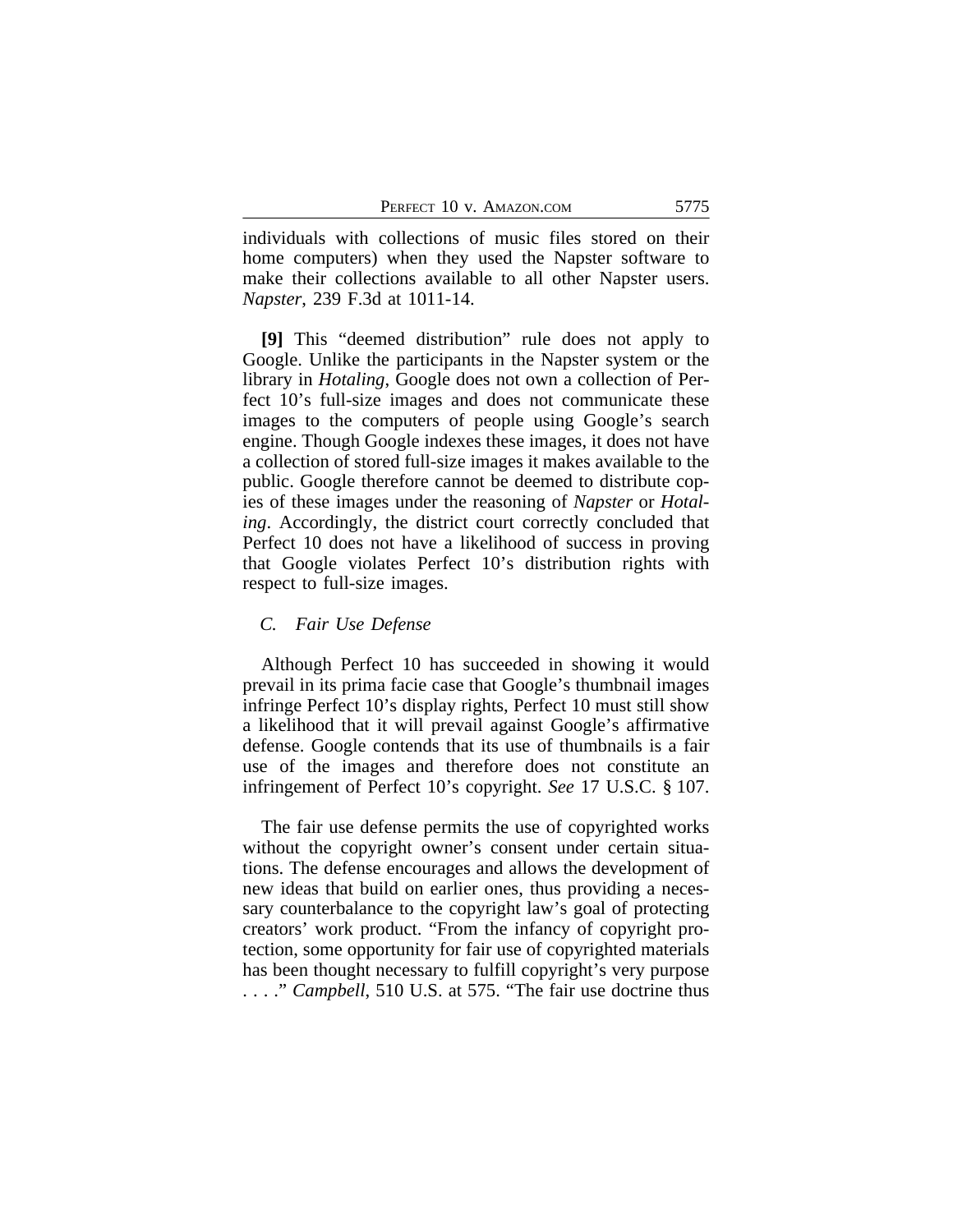'permits [and requires] courts to avoid rigid application of the copyright statute when, on occasion, it would stifle the very creativity which that law is designed to foster.' " *Id.* at 577 (quoting *Stewart v. Abend*, 495 U.S. 207, 236 (1990)) (alteration in original).

Congress codified the common law of fair use in 17 U.S.C. § 107, which provides:

Notwithstanding the provisions of sections 106 and 106A, the fair use of a copyrighted work, including such use by reproduction in copies or phonorecords or by any other means specified by that section, for purposes such as criticism, comment, news reporting, teaching (including multiple copies for classroom use), scholarship, or research, is not an infringement of copyright. In determining whether the use made of a work in any particular case is a fair use the factors to be considered shall include—

(1) the purpose and character of the use, including whether such use is of a commercial nature or is for nonprofit educational purposes;

(2) the nature of the copyrighted work;

(3) the amount and substantiality of the portion used in relation to the copyrighted work as a whole; and

(4) the effect of the use upon the potential market for or value of the copyrighted work.

The fact that a work is unpublished shall not itself bar a finding of fair use if such finding is made upon consideration of all the above factors.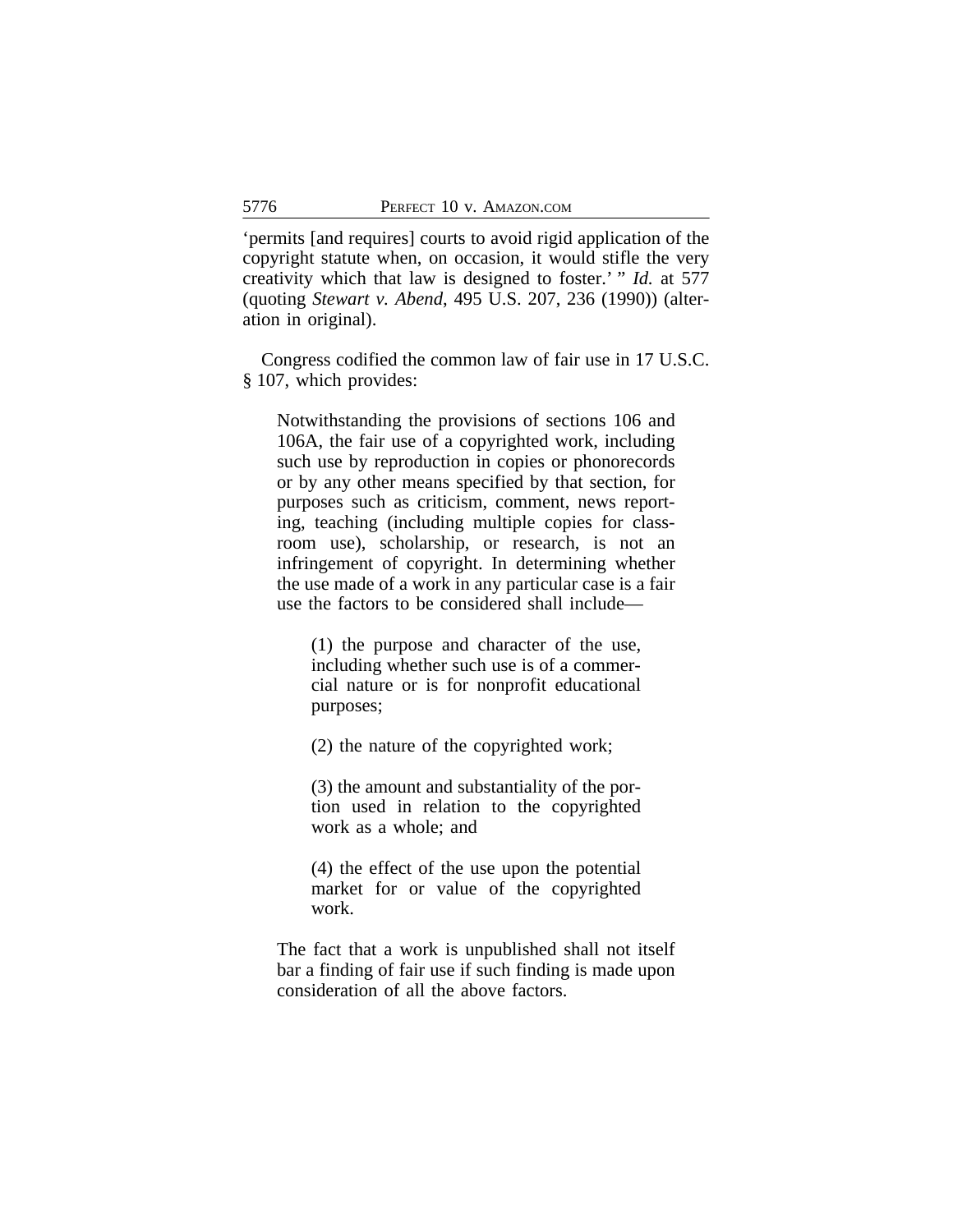#### 17 U.S.C. § 107.

We must be flexible in applying a fair use analysis; it "is not to be simplified with bright-line rules, for the statute, like the doctrine it recognizes, calls for case-by-case analysis. . . . Nor may the four statutory factors be treated in isolation, one from another. All are to be explored, and the results weighed together, in light of the purposes of copyright." *Campbell*, 510 U.S. at 577-78; *see also Kelly*, 336 F.3d at 817-18. The purpose of copyright law is "[t]o promote the Progress of Science and useful Arts," U.S. CONST. art. I, § 8, cl. 8, and to serve " 'the welfare of the public.' " *Sony Corp. of Am. v. Universal City Studios, Inc.*, 464 U.S. 417, 429 n.10 (quoting H.R. Rep. No. 2222, 60th Cong., 2d Sess. 7 (1909)).

In applying the fair use analysis in this case, we are guided by *Kelly v. Arriba Soft Corp.*, which considered substantially the same use of copyrighted photographic images as is at issue here. *See* 336 F.3d 811. In *Kelly*, a photographer brought a direct infringement claim against Arriba, the operator of an Internet search engine. The search engine provided thumbnail versions of the photographer's images in response to search queries. *Id*. at 815-16. We held that Arriba's use of thumbnail images was a fair use primarily based on the transformative nature of a search engine and its benefit to the public. *Id*. at 818-22. We also concluded that Arriba's use of the thumbnail images did not harm the photographer's market for his image. *Id*. at 821-22.

In this case, the district court determined that Google's use of thumbnails was not a fair use and distinguished *Kelly*. *Perfect 10*, 416 F. Supp. 2d at 845-51. We consider these distinctions in the context of the four-factor fair use analysis, remaining mindful that Perfect 10 has the burden of proving that it will successfully challenge any evidence Google presents to support its affirmative defense.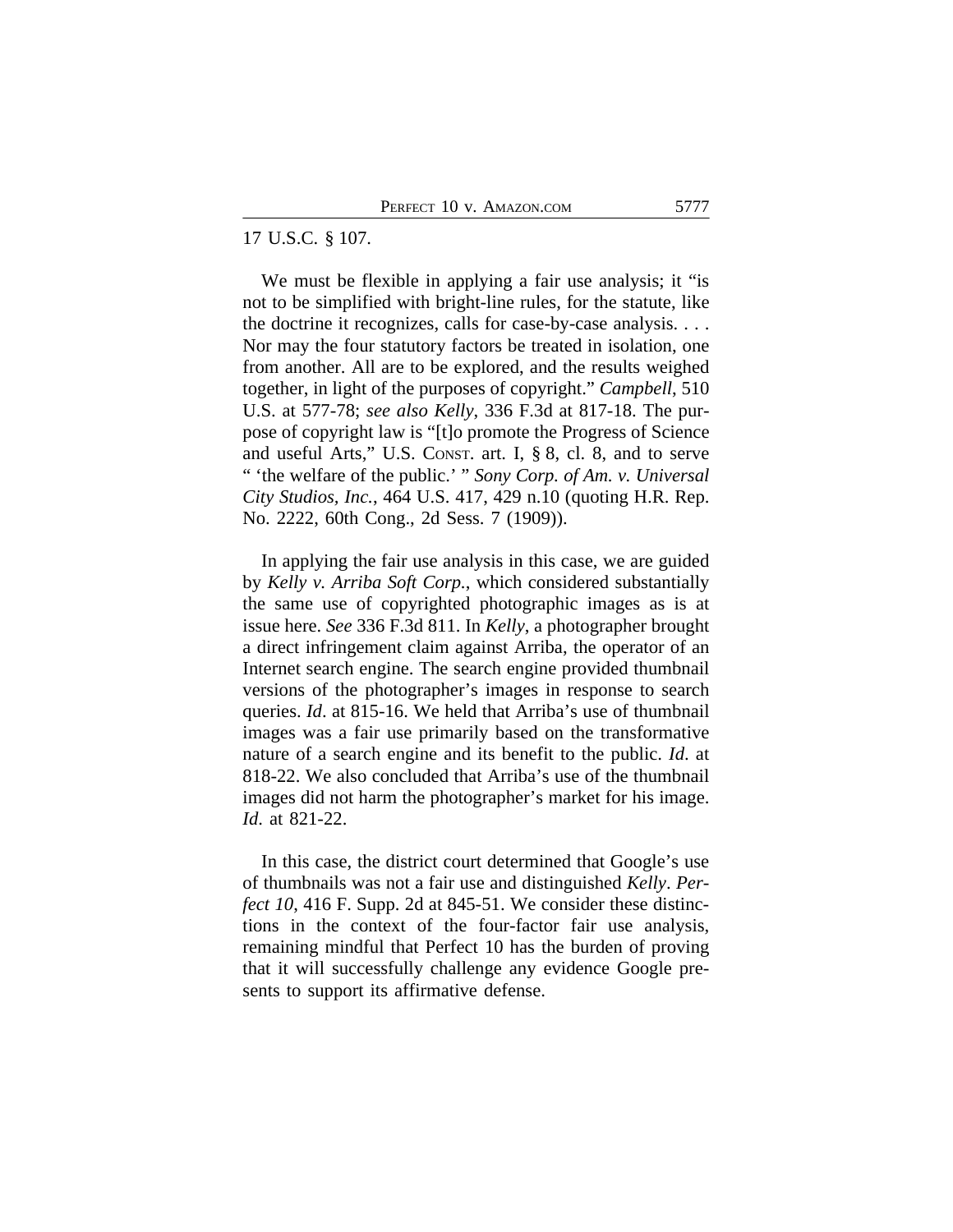**[10]** *Purpose and character of the use.* The first factor, 17 U.S.C. § 107(1), requires a court to consider "the purpose and character of the use, including whether such use is of a commercial nature or is for nonprofit educational purposes." The central purpose of this inquiry is to determine whether and to what extent the new work is "transformative." *Campbell*, 510 U.S. at 579. A work is "transformative" when the new work does not "merely supersede the objects of the original creation" but rather "adds something new, with a further purpose or different character, altering the first with new expression, meaning, or message." *Id*. (internal quotation and alteration omitted). Conversely, if the new work "supersede[s] the use of the original," the use is likely not a fair use. *Harper & Row Publishers, Inc. v. Nation Enters.*, 471 U.S. 539, 550-51 (1985) (internal quotation omitted) (publishing the "heart" of an unpublished work and thus supplanting the copyright holder's first publication right was not a fair use); *see also Wall Data Inc. v. L.A. County Sheriff's Dep't*, 447 F.3d 769, 778- 82 (9th Cir. 2006) (using a copy to save the cost of buying additional copies of a computer program was not a fair use).**<sup>8</sup>**

Unlike the alleged infringers in *Video Pipeline* and *Atari Games*, who intentionally misappropriated the copyright owners' works for the purpose of commercial exploitation, Google is operating a comprehensive search engine that only incidentally indexes infringing websites. This incidental

<sup>&</sup>lt;sup>8</sup>We reject at the outset Perfect 10's argument that providing access to infringing websites cannot be deemed transformative and is inherently not fair use. Perfect 10 relies on *Video Pipeline, Inc. v. Buena Vista Home Entm't, Inc.*, 342 F.3d 191 (3d Cir. 2003), and *Atari Games*, 975 F.2d at 843. But these cases, in essence, simply apply the general rule that a party claiming fair use must act in a manner generally compatible with principles of good faith and fair dealing. *See Harper & Row*, 471 U.S. at 562- 63. For this reason, a company whose business is based on providing scenes from copyrighted movies without authorization could not claim that it provided the same public benefit as the search engine in *Kelly. See Video Pipeline*, 342 F.3d at 198-200. Similarly, a company whose overriding desire to replicate a competitor's computer game led it to obtain a copy of the competitor's source code from the Copyright Office under false pretenses could not claim fair use with respect to its purloined copy. *Atari Games*, 975 F.2d at 843.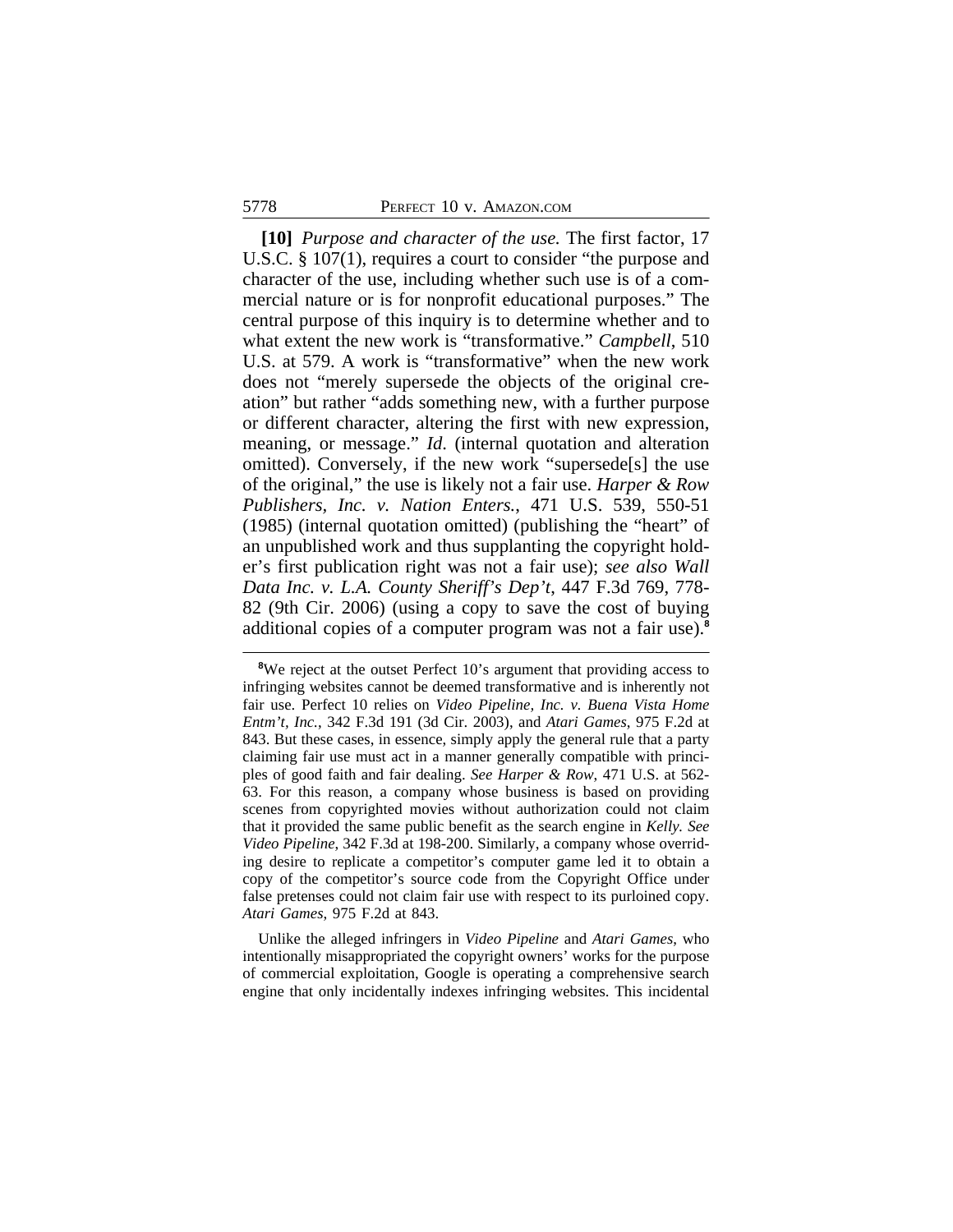|  | PERFECT 10 v. AMAZON.COM | 5779 |
|--|--------------------------|------|
|--|--------------------------|------|

As noted in *Campbell*, a "transformative work" is one that alters the original work "with new expression, meaning, or message." *Campbell*, 510 U.S. at 579. "A use is considered transformative only where a defendant changes a plaintiff's copyrighted work or uses the plaintiff's copyrighted work in a different context such that the plaintiff's work is transformed into a new creation." *Wall Data*, 447 F.3d at 778.

**[11]** Google's use of thumbnails is highly transformative. In *Kelly*, we concluded that Arriba's use of thumbnails was transformative because "Arriba's use of the images serve[d] a different function than Kelly's use—improving access to information on the [I]nternet versus artistic expression." *Kelly*, 336 F.3d at 819. Although an image may have been created originally to serve an entertainment, aesthetic, or informative function, a search engine transforms the image into a pointer directing a user to a source of information. Just as a "parody has an obvious claim to transformative value" because "it can provide social benefit, by shedding light on an earlier work, and, in the process, creating a new one," *Campbell*, 510 U.S. at 579, a search engine provides social benefit by incorporating an original work into a new work, namely, an electronic reference tool. Indeed, a search engine may be more transformative than a parody because a search engine provides an entirely new use for the original work, while a parody typically has the same entertainment purpose as the original work. *See, e.g.*, *id*. at 594-96 (holding that 2 Live Crew's parody of "Oh, Pretty Woman" using the words "hairy woman" or "bald headed woman" was a transformative work, and thus constituted a fair use); *Mattel, Inc. v. Walking Mountain Prods.*, 353 F.3d 792, 796-98, 800-06 (concluding that

impact does not amount to an abuse of the good faith and fair dealing underpinnings of the fair use doctrine. Accordingly, we conclude that Google's inclusion of thumbnail images derived from infringing websites in its Internet-wide search engine activities does not preclude Google from raising a fair use defense.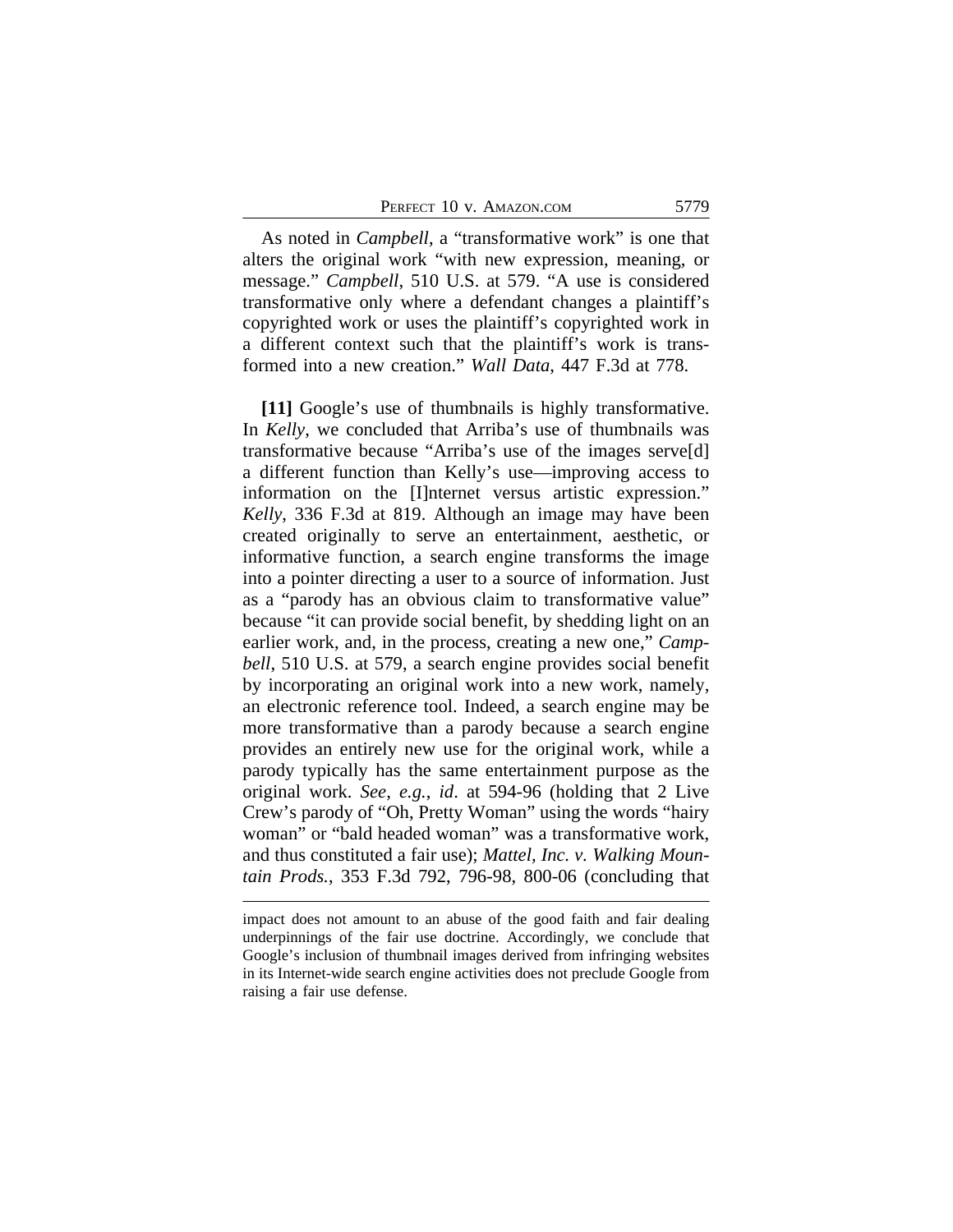photos parodying Barbie by depicting "nude Barbie dolls juxtaposed with vintage kitchen appliances" was a fair use). In other words, a search engine puts images "in a different context" so that they are "transformed into a new creation." *Wall Data*, 447 F.3d at 778.

The fact that Google incorporates the entire Perfect 10 image into the search engine results does not diminish the transformative nature of Google's use. As the district court correctly noted, *Perfect 10*, 416 F. Supp. 2d at 848-49, we determined in *Kelly* that even making an exact copy of a work may be transformative so long as the copy serves a different function than the original work, *Kelly*, 336 F.3d at 818-19. For example, the First Circuit has held that the republication of photos taken for a modeling portfolio in a newspaper was transformative because the photos served to inform, as well as entertain. *See Nez v. Caribbean Int'l News Corp*., 235 F.3d 18, 22-23 (1st Cir. 2000). In contrast, duplicating a church's religious book for use by a different church was not transformative. *See Worldwide Church of God v. Phila. Church of God, Inc.*, 227 F.3d 1110, 1117 (9th Cir. 2000). Nor was a broadcaster's simple retransmission of a radio broadcast over telephone lines transformative, where the original radio shows were given no "new expression, meaning, or message." *Infinity Broad. Corp. v. Kirkwood*, 150 F.3d 104, 108 (2d Cir. 1998). Here, Google uses Perfect 10's images in a new context to serve a different purpose.

The district court nevertheless determined that Google's use of thumbnail images was less transformative than Arriba's use of thumbnails in *Kelly* because Google's use of thumbnails superseded Perfect 10's right to sell its reduced-size images for use on cell phones. *See Perfect 10*, 416 F. Supp. 2d at 849. The district court stated that "mobile users can download and save the thumbnails displayed by Google Image Search onto their phones," and concluded "to the extent that users may choose to download free images to their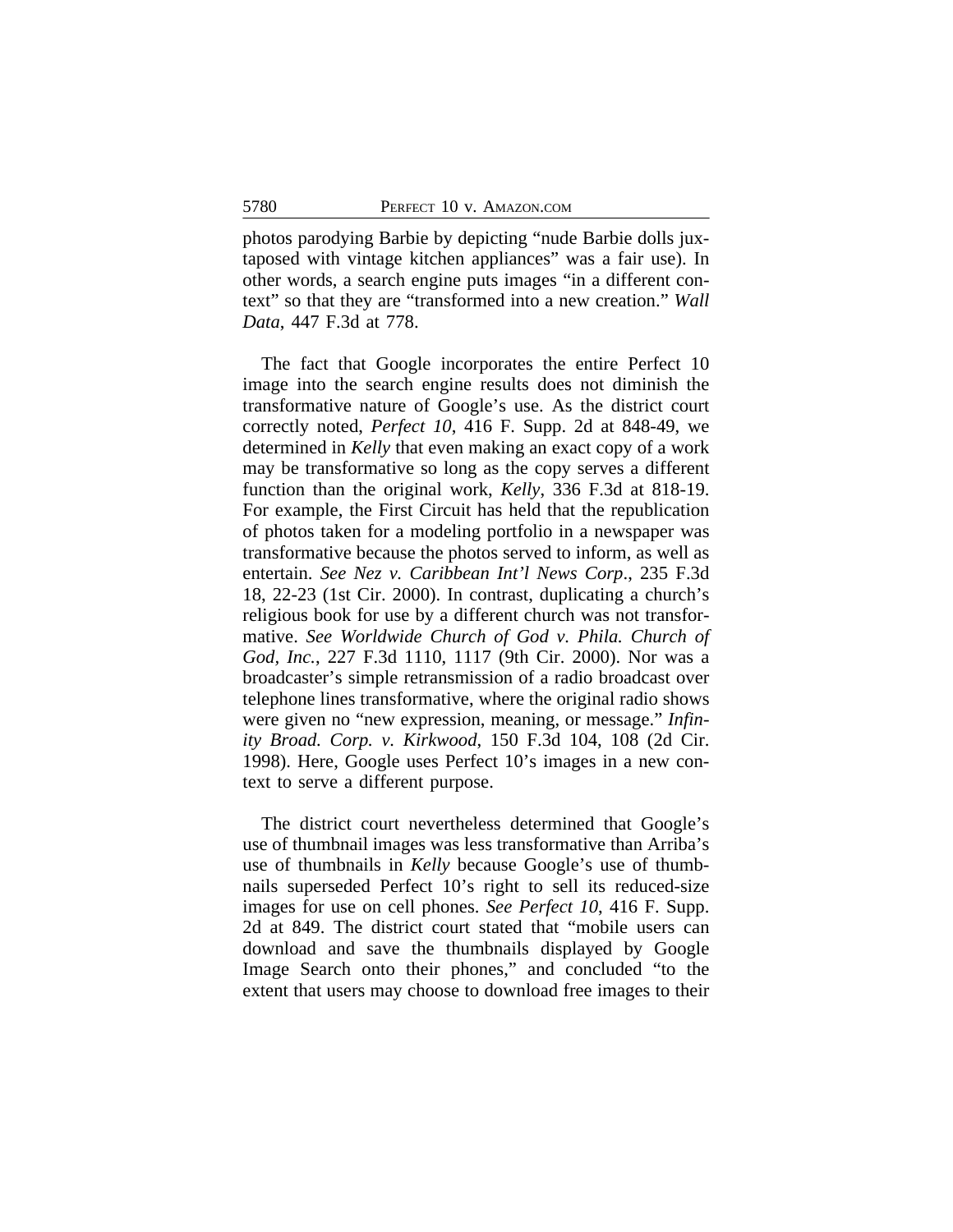phone rather than purchase [Perfect 10's] reduced-size images, Google's use supersedes [Perfect 10's]." *Id*.

Additionally, the district court determined that the commercial nature of Google's use weighed against its transformative nature. *Id*. Although *Kelly* held that the commercial use of the photographer's images by Arriba's search engine was less exploitative than typical commercial use, and thus weighed only slightly against a finding of fair use, *Kelly*, 336 F.3d at 818-20, the district court here distinguished *Kelly* on the ground that some website owners in the AdSense program had infringing Perfect 10 images on their websites, *Perfect 10*, 416 F. Supp. 2d at 846-47. The district court held that because Google's thumbnails "lead users to sites that directly benefit Google's bottom line," the AdSense program increased the commercial nature of Google's use of Perfect 10's images. *Id*. at 847.

In conducting our case-specific analysis of fair use in light of the purposes of copyright, *Campbell,* 510 U.S. at 581, we must weigh Google's superseding and commercial uses of thumbnail images against Google's significant transformative use, as well as the extent to which Google's search engine promotes the purposes of copyright and serves the interests of the public. Although the district court acknowledged the "truism that search engines such as Google Image Search provide great value to the public," *Perfect 10*, 416 F. Supp. 2d at 848- 49, the district court did not expressly consider whether this value outweighed the significance of Google's superseding use or the commercial nature of Google's use. *Id.* at 849. The Supreme Court, however, has directed us to be mindful of the extent to which a use promotes the purposes of copyright and serves the interests of the public. *See Campbell*, 510 U.S. at 579; *Harper & Row*, 471 U.S. at 556-57; *Sony*, 464 U.S. at 431-32.

We note that the superseding use in this case is not significant at present: the district court did not find that any down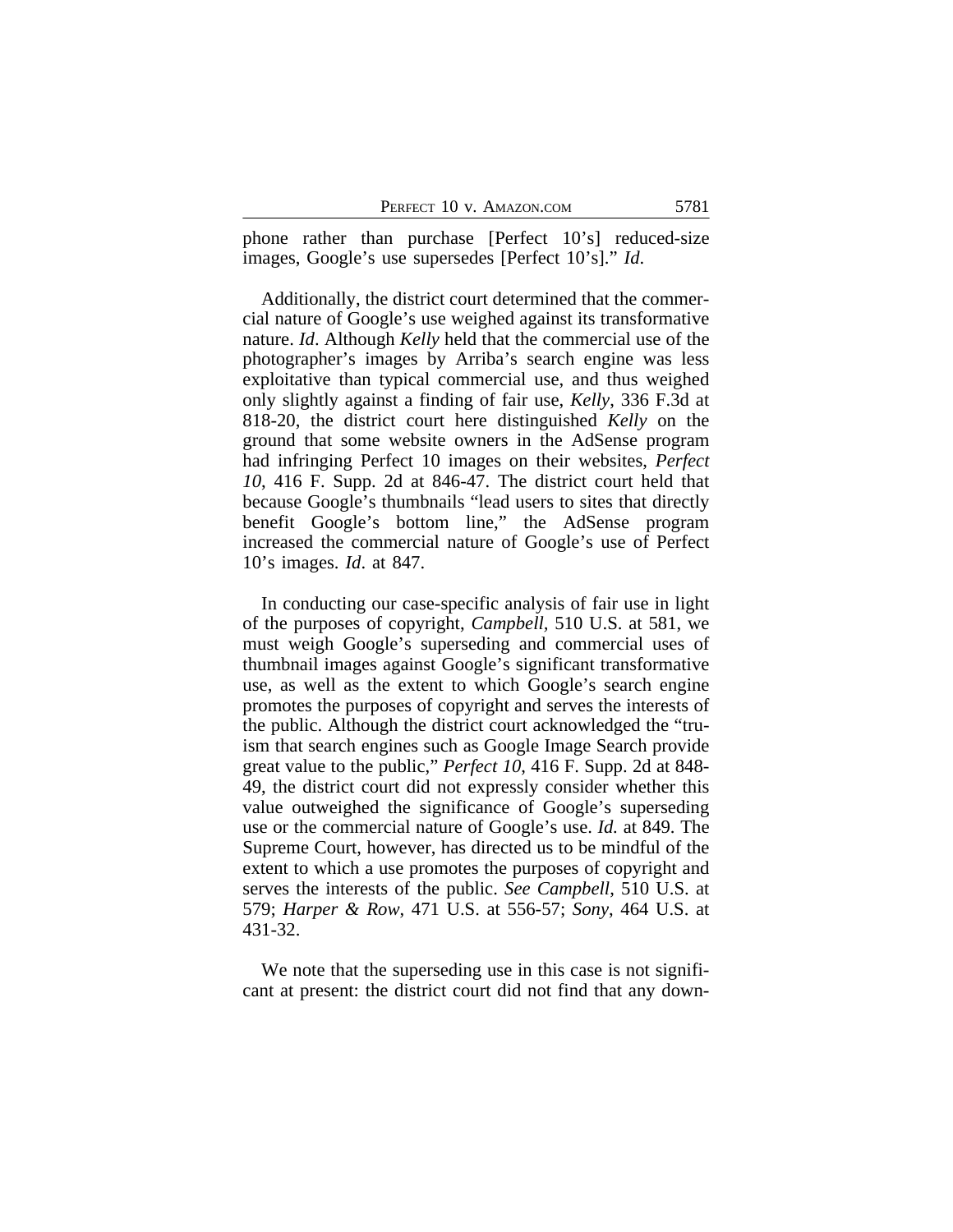loads for mobile phone use had taken place. *See Perfect 10*, 416 F. Supp. 2d at 849. Moreover, while Google's use of thumbnails to direct users to AdSense partners containing infringing content adds a commercial dimension that did not exist in *Kelly*, the district court did not determine that this commercial element was significant. *See id*. at 848-49. The district court stated that Google's AdSense programs as a whole contributed "\$630 million, or 46% of total revenues" to Google's bottom line, but noted that this figure did not "break down the much smaller amount attributable to websites that contain infringing content." *Id*. at 847 & n.12 (internal quotation omitted).

**[12]** We conclude that the significantly transformative nature of Google's search engine, particularly in light of its public benefit, outweighs Google's superseding and commercial uses of the thumbnails in this case. In reaching this conclusion, we note the importance of analyzing fair use flexibly in light of new circumstances. *Sony*, 464 U.S. at 431-32; *id*. at 448 n.31 (" '[Section 107] endorses the purpose and general scope of the judicial doctrine of fair use, but there is no disposition to freeze the doctrine in the statute, especially during a period of rapid technological change.' ") (quoting H.R. Rep. No. 94-1476, p. 65-66 (1976), U.S. Code Cong. & Admin. News 1976, p. 5680)). We are also mindful of the Supreme Court's direction that "the more transformative the new work, the less will be the significance of other factors, like commercialism, that may weigh against a finding of fair use." *Campbell*, 510 U.S. at 579.

Accordingly, we disagree with the district court's conclusion that because Google's use of the thumbnails could supersede Perfect 10's cell phone download use and because the use was more commercial than Arriba's, this fair use factor weighed "slightly" in favor of Perfect 10. *Perfect 10*, 416 F. Supp. 2d at 849. Instead, we conclude that the transformative nature of Google's use is more significant than any incidental superseding use or the minor commercial aspects of Google's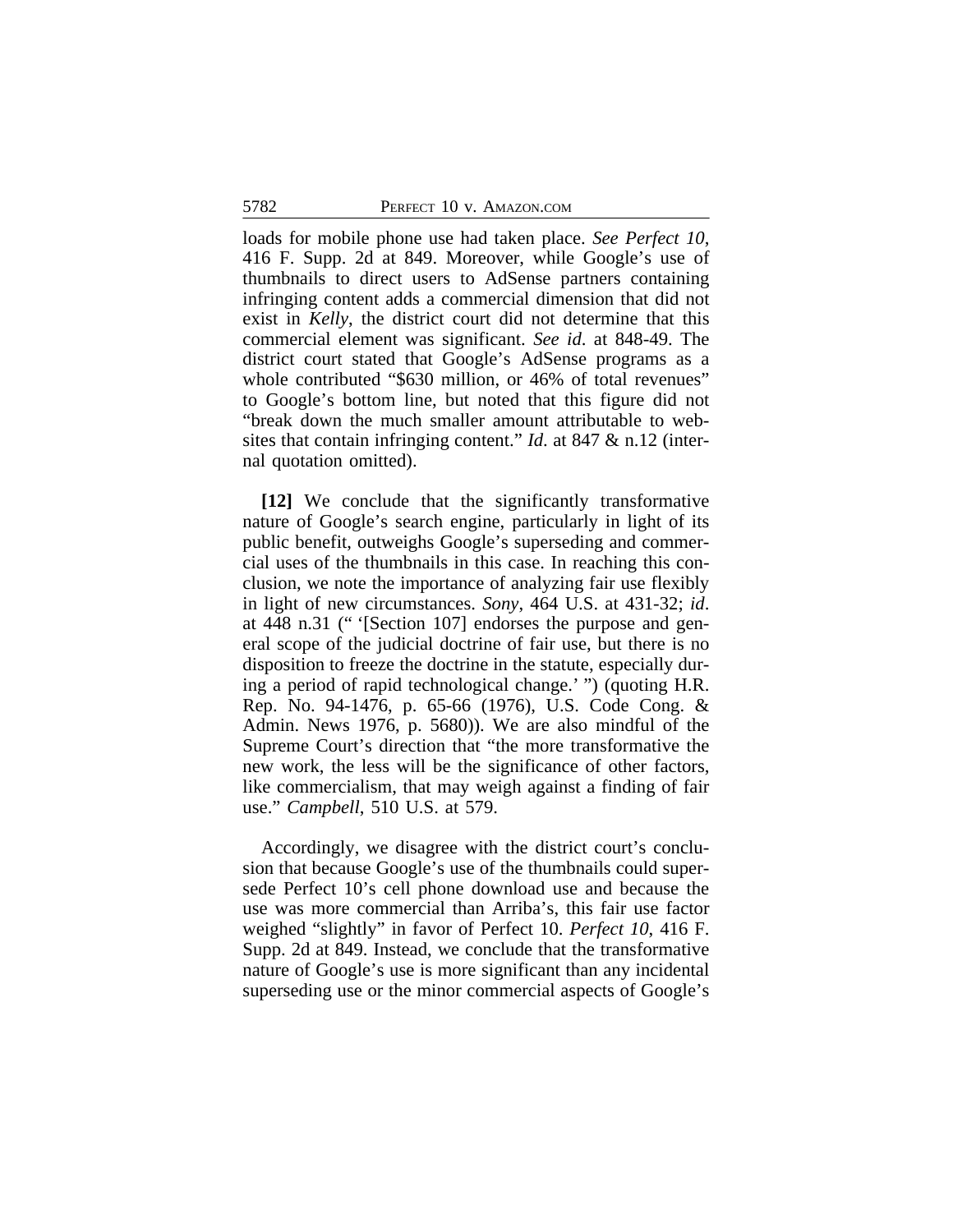search engine and website. Therefore, the district court erred in determining this factor weighed in favor of Perfect 10.

*The nature of the copyrighted work.* With respect to the second factor, "the nature of the copyrighted work," 17 U.S.C. § 107(2), our decision in *Kelly* is directly on point. There we held that the photographer's images were "creative in nature" and thus "closer to the core of intended copyright protection than are more fact-based works." *Kelly*, 336 F.3d at 820 (internal quotation omitted). However, because the photos appeared on the Internet before Arriba used thumbnail versions in its search engine results, this factor weighed only slightly in favor of the photographer. *Id*.

**[13]** Here, the district court found that Perfect 10's images were creative but also previously published. *Perfect 10*, 416 F. Supp. 2d at 850. The right of first publication is "the author's right to control the first public appearance of his expression." *Harper & Row*, 471 U.S. at 564. Because this right encompasses "the choices of when, where, and in what form first to publish a work," *id*., an author exercises and exhausts this one-time right by publishing the work in any medium. *See, e.g.*, *Batjac Prods. Inc. v. GoodTimes Home Video Corp.*, 160 F.3d 1223, 1235 (9th Cir. 1998) (noting, in the context of the common law right of first publication, that such a right "does not entail multiple first publication rights in every available medium"). Once Perfect 10 has exploited this commercially valuable right of first publication by putting its images on the Internet for paid subscribers, Perfect 10 is no longer entitled to the enhanced protection available for an unpublished work. Accordingly the district court did not err in holding that this factor weighed only slightly in favor of Perfect 10.**<sup>9</sup>** *See Perfect 10*, 416 F. Supp. 2d at 849-50.

<sup>&</sup>lt;sup>9</sup>Google contends that Perfect 10's photographic images are less creative and less deserving of protection than the images of the American West in *Kelly* because Perfect 10 boasts of its un-retouched photos showing the natural beauty of its models. Having reviewed the record, we con-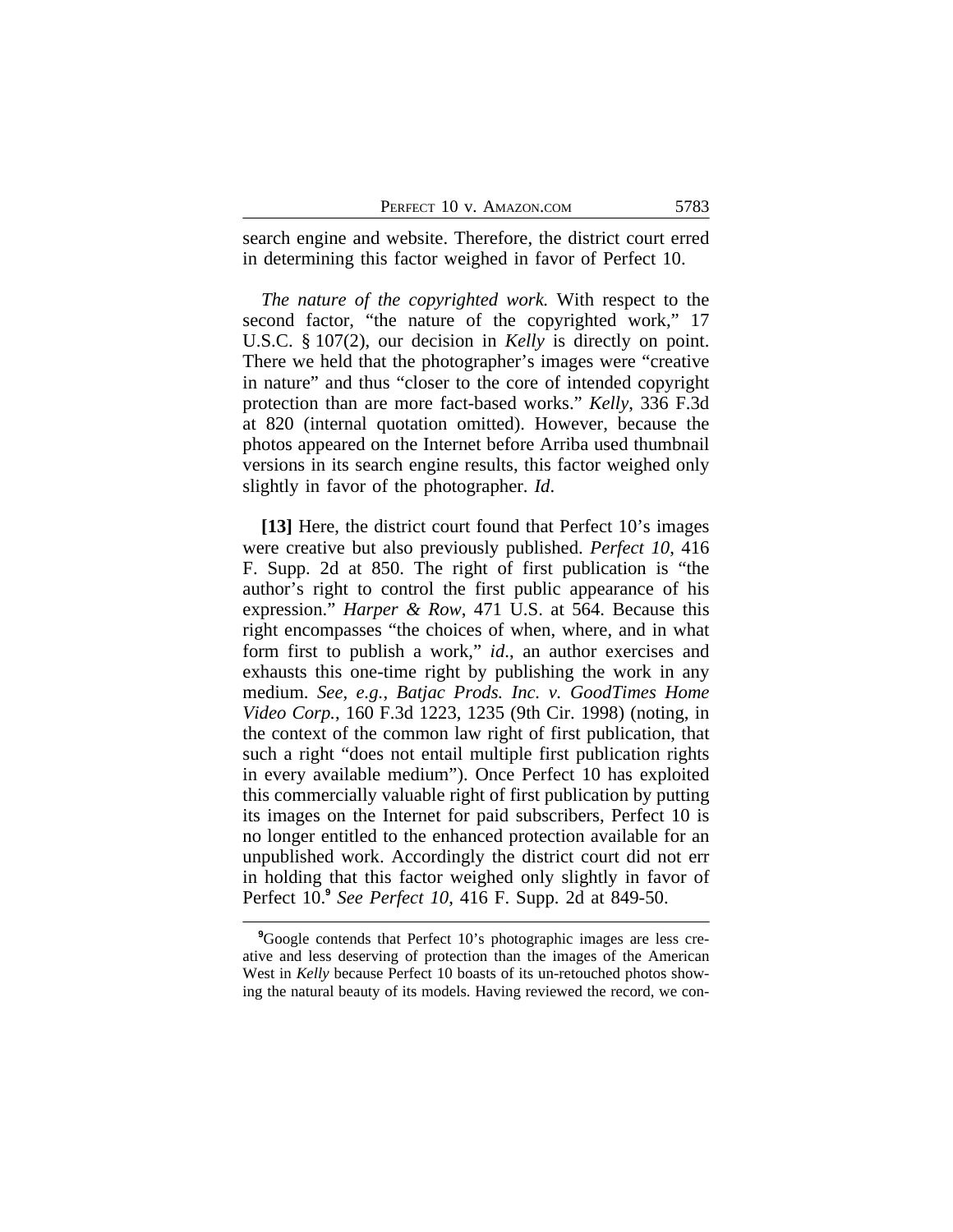**[14]** *The amount and substantiality of the portion used.* "The third factor asks whether the amount and substantiality of the portion used in relation to the copyrighted work as a whole . . . are reasonable in relation to the purpose of the copying." *Campbell*, 510 U.S. at 586 (internal quotation omitted); *see also* 17 U.S.C. § 107(3). In *Kelly*, we held Arriba's use of the entire photographic image was reasonable in light of the purpose of a search engine. *Kelly*, 336 F.3d at 821. Specifically, we noted, "[i]t was necessary for Arriba to copy the entire image to allow users to recognize the image and decide whether to pursue more information about the image or the originating [website]. If Arriba only copied part of the image, it would be more difficult to identify it, thereby reducing the usefulness of the visual search engine." *Id*. Accordingly, we concluded that this factor did not weigh in favor of either party. *Id*. Because the same analysis applies to Google's use of Perfect 10's image, the district court did not err in finding that this factor favored neither party.

*Effect of use on the market.* The fourth factor is "the effect of the use upon the potential market for or value of the copyrighted work." 17 U.S.C. § 107(4). In *Kelly*, we concluded that Arriba's use of the thumbnail images did not harm the market for the photographer's full-size images. *See Kelly*, 336 F.3d at 821-22. We reasoned that because thumbnails were not a substitute for the full-sized images, they did not harm the photographer's ability to sell or license his full-sized images. *Id*. The district court here followed *Kelly*'s reasoning, holding that Google's use of thumbnails did not hurt Perfect 10's market for full-size images. *See Perfect 10*, 416 F. Supp. 2d at 850-51.

clude that the district court's finding that Perfect 10's photographs "consistently reflect professional, skillful, and sometimes tasteful artistry" is not clearly erroneous. *Perfect 10*, 416 F. Supp. 2d at 849 n.15. We agree with the district court that there is no basis for concluding that photos of the American West are more deserving of protection than photos of nude models. *See id*.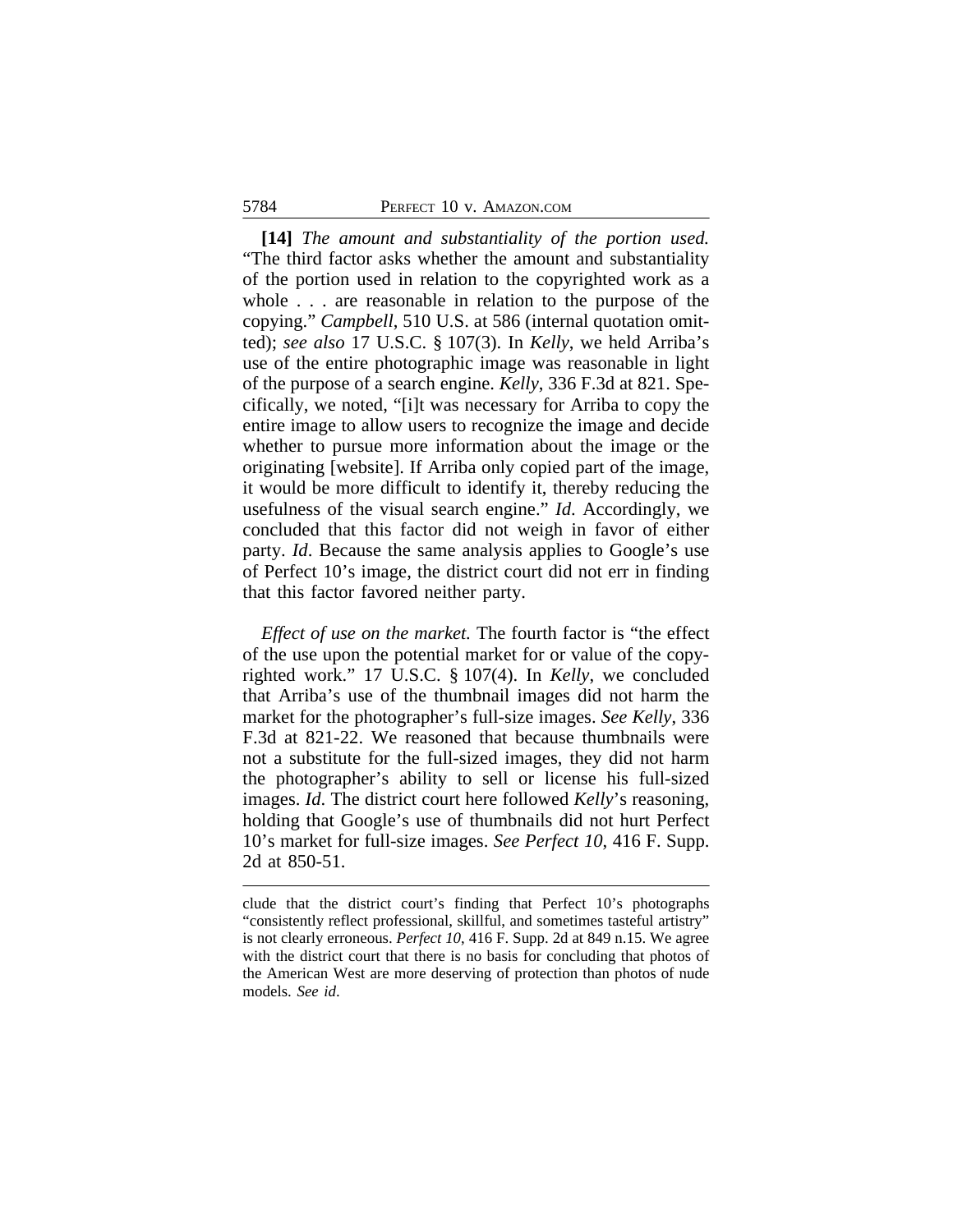Perfect 10 argues that the district court erred because the likelihood of market harm may be presumed if the intended use of an image is for commercial gain. However, this presumption does not arise when a work is transformative because "market substitution is at least less certain, and market harm may not be so readily inferred." *Campbell*, 510 U.S. at 591. As previously discussed, Google's use of thumbnails for search engine purposes is highly transformative. Because market harm cannot be presumed, and because Perfect 10 has not introduced evidence that Google's thumbnails would harm Perfect 10's existing or potential market for full-size images, we reject this argument.

**[15]** Perfect 10 also has a market for reduced-size images, an issue not considered in *Kelly*. The district court held that "Google's use of thumbnails likely does harm the potential market for the downloading of [Perfect 10's] reduced-size images onto cell phones." *Perfect 10*, 416 F. Supp. 2d at 851 (emphasis omitted). The district court reasoned that persons who can obtain Perfect 10 images free of charge from Google are less likely to pay for a download, and the availability of Google's thumbnail images would harm Perfect 10's market for cell phone downloads. *Id*. As we discussed above, the district court did not make a finding that Google users have downloaded thumbnail images for cell phone use. This potential harm to Perfect 10's market remains hypothetical. We conclude that this factor favors neither party.

**[16]** Having undertaken a case-specific analysis of all four factors, we now weigh these factors together "in light of the purposes of copyright." *Campbell*, 510 U.S. at 578; *see also Kelly*, 336 F.3d at 818 ("We must balance [the section 107] factors in light of the objectives of copyright law, rather than view them as definitive or determinative tests."). We note that Perfect 10 has the burden of proving that it would defeat Google's affirmative fair use defense, *see supra* Section II. In this case, Google has put Perfect 10's thumbnail images (along with millions of other thumbnail images) to a use fun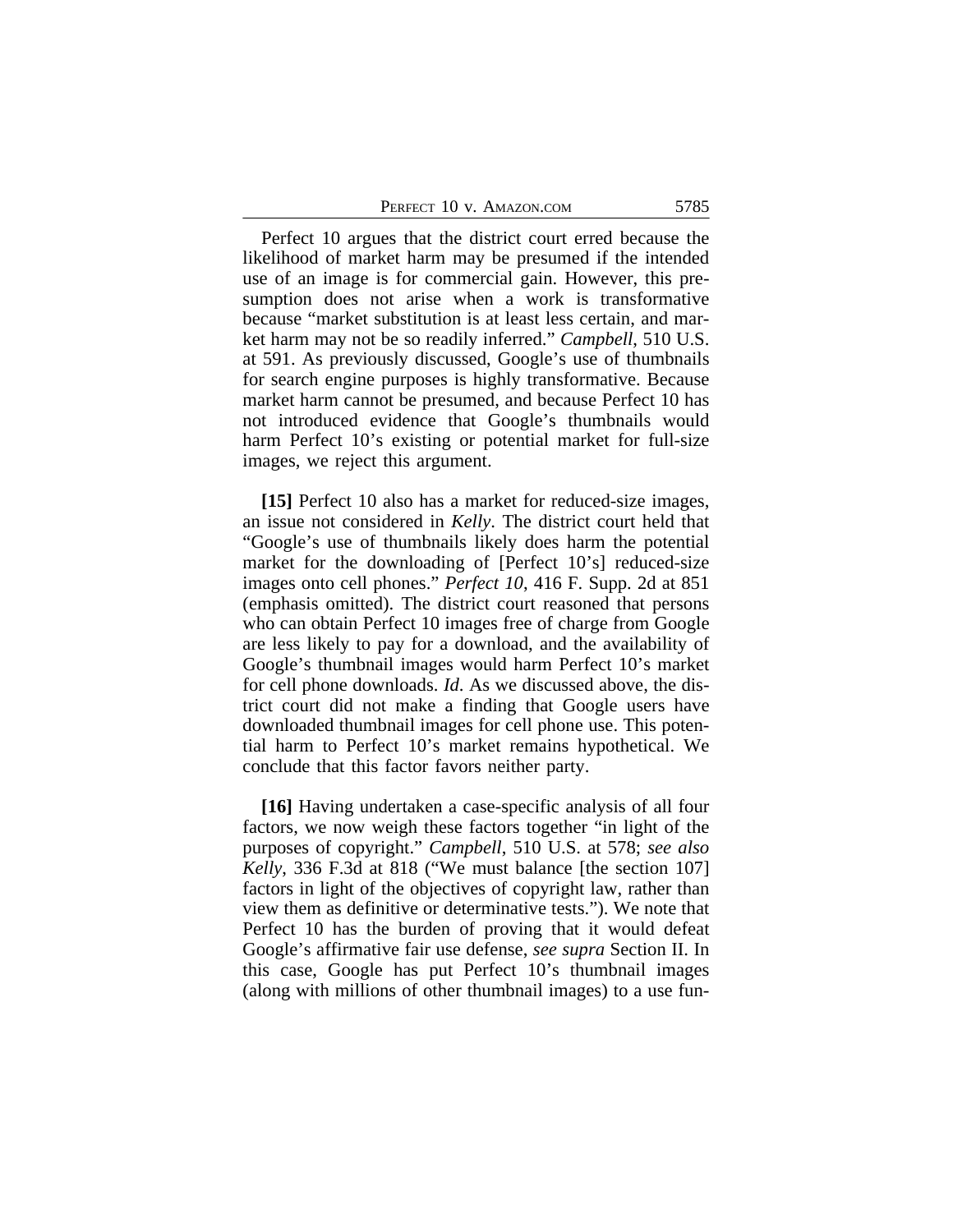damentally different than the use intended by Perfect 10. In doing so, Google has provided a significant benefit to the public. Weighing this significant transformative use against the unproven use of Google's thumbnails for cell phone downloads, and considering the other fair use factors, all in light of the purpose of copyright, we conclude that Google's use of Perfect 10's thumbnails is a fair use. Because the district court here "found facts sufficient to evaluate each of the statutory factors . . . [we] need not remand for further factfinding." *Harper & Row*, 471 U.S. at 560 (internal quotation omitted). We conclude that Perfect 10 is unlikely to be able to overcome Google's fair use defense and, accordingly, we vacate the preliminary injunction regarding Google's use of thumbnail images.

#### IV

# Secondary Liability for Copyright Infringement

**[17]** We now turn to the district court's ruling that Google is unlikely to be secondarily liable for its in-line linking to infringing full-size images under the doctrines of contributory and vicarious infringement.**10** The district court ruled that Perfect 10 did not have a likelihood of proving success on the merits of either its contributory infringement or vicarious infringement claims with respect to the full-size images. *See Perfect 10*, 416 F. Supp. 2d at 856, 858. In reviewing the district court's conclusions, we are guided by the Supreme Court's recent interpretation of secondary liability, namely: "[o]ne infringes contributorily by intentionally inducing or encouraging direct infringement, and infringes vicariously by profiting from direct infringement while declining to exercise

**<sup>10</sup>**Because the district court concluded that Perfect 10 was likely to prevail on its direct infringement claim with respect to Google's use of thumbnails, but not with respect to its in-line linking to full-size images, the district court considered Google's potential secondary liability only on the second issue.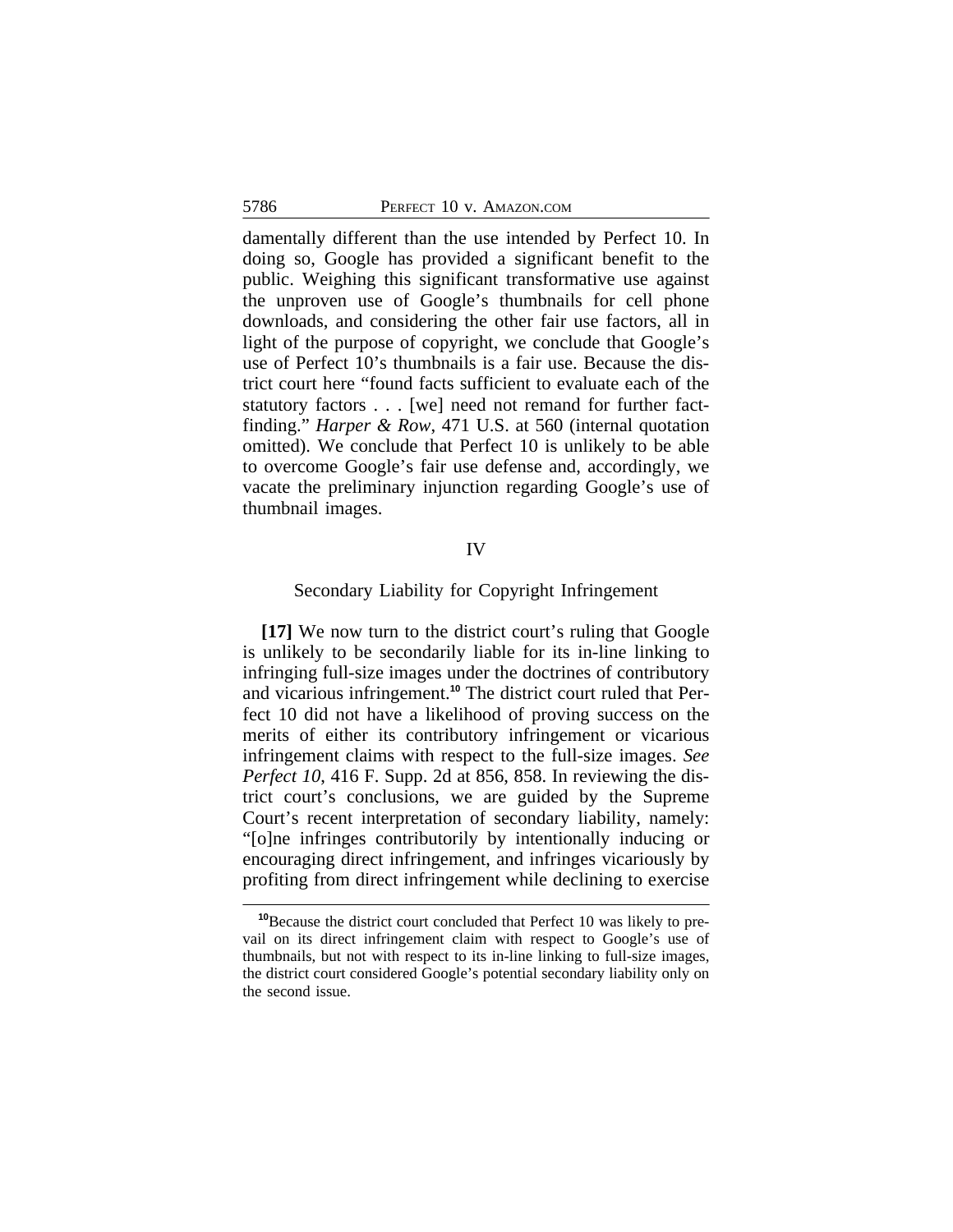a right to stop or limit it." *Grokster*, 545 U.S. at 930 (internal citations omitted).

*Direct Infringement by Third Parties.* As a threshold matter, before we examine Perfect 10's claims that Google is secondarily liable, Perfect 10 must establish that there has been direct infringement by third parties. *See Napster*, 239 F.3d at 1013 n.2 ("Secondary liability for copyright infringement does not exist in the absence of direct infringement by a third party.").

Perfect 10 alleges that third parties directly infringed its images in three ways. First, Perfect 10 claims that third-party websites directly infringed its copyright by reproducing, displaying, and distributing unauthorized copies of Perfect 10's images. Google does not dispute this claim on appeal.

**[18]** Second, Perfect 10 claims that individual users of Google's search engine directly infringed Perfect 10's copyrights by storing full-size infringing images on their computers. We agree with the district court's conclusion that Perfect 10 failed to provide sufficient evidence to support this claim. *See Perfect 10*, 416 F. Supp. 2d at 852. There is no evidence in the record directly establishing that users of Google's search engine have stored infringing images on their computers, and the district court did not err in declining to infer the existence of such evidence.

**[19]** Finally, Perfect 10 contends that users who link to infringing websites automatically make "cache" copies of full size images and thereby directly infringe Perfect 10's reproduction right. The district court rejected this argument, holding that any such reproduction was likely a "fair use." *Id*. at 852 n.17. The district court reasoned that "[l]ocal caching by the browsers of individual users is noncommercial, transformative, and no more than necessary to achieve the objectives of decreasing network latency and minimizing unnecessary bandwidth usage (essential to the [I]nternet). It has a minimal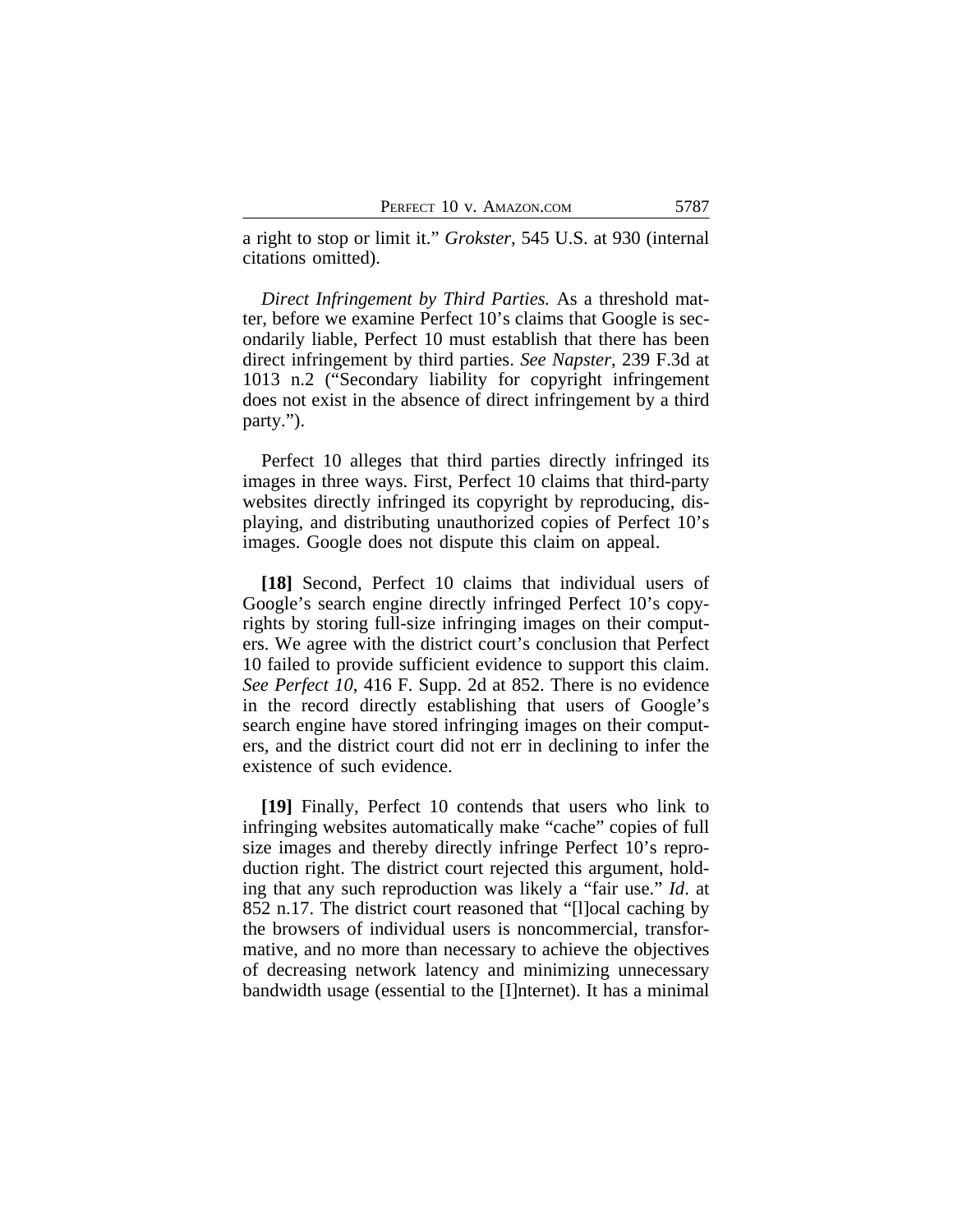impact on the potential market for the original work . . . ." *Id.* We agree; even assuming such automatic copying could constitute direct infringement, it is a fair use in this context. The copying function performed automatically by a user's computer to assist in accessing the Internet is a transformative use. Moreover, as noted by the district court, a cache copies no more than is necessary to assist the user in Internet use. It is designed to enhance an individual's computer use, not to supersede the copyright holders' exploitation of their works. Such automatic background copying has no more than a minimal effect on Perfect 10's rights, but a considerable public benefit. Because the four fair use factors weigh in favor of concluding that cache copying constitutes a fair use, Perfect 10 has not carried its burden of showing that users' cache copies of Perfect 10's full-size images constitute direct infringement.

Therefore, we must assess Perfect 10's arguments that Google is secondarily liable in light of the direct infringement that is undisputed by the parties: third-party websites' reproducing, displaying, and distributing unauthorized copies of Perfect 10's images on the Internet. *Id*. at 852.

# *A. Contributory Infringement*

In order for Perfect 10 to show it will likely succeed in its contributory liability claim against Google, it must establish that Google's activities meet the definition of contributory liability recently enunciated in *Grokster*. Within the general rule that "[o]ne infringes contributorily by intentionally inducing or encouraging direct infringement," *Grokster*, 545 U.S. at 930, the Court has defined two categories of contributory liability: "Liability under our jurisprudence may be predicated on actively encouraging (or inducing) infringement through specific acts (as the Court's opinion develops) or on distributing a product distributees use to infringe copyrights, if the product is not capable of 'substantial' or 'commercially sig-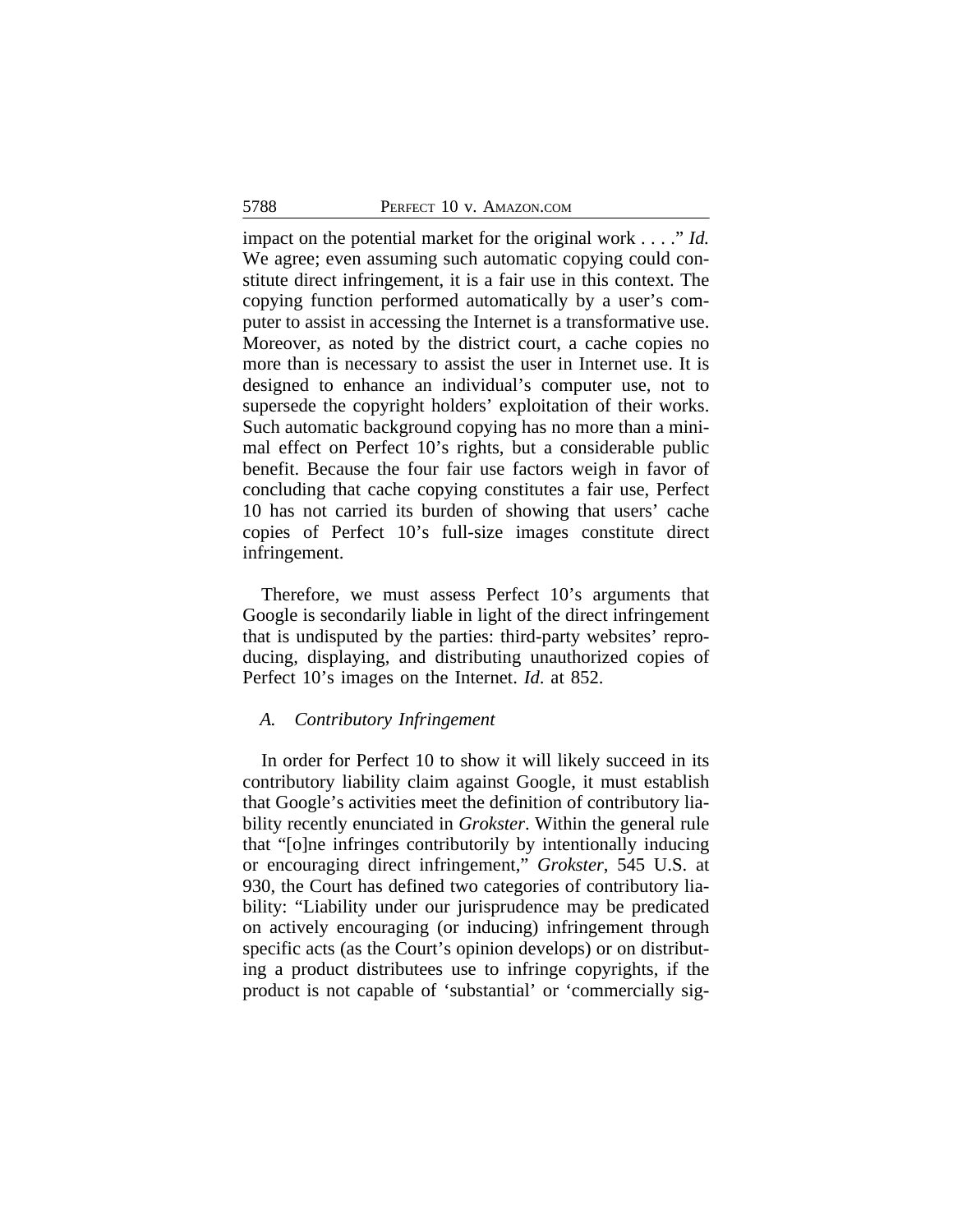|  | PERFECT 10 v. AMAZON.COM | 5789 |
|--|--------------------------|------|
|  |                          |      |

nificant' noninfringing uses." *Id*. at 942 (Ginsburg, J., concurring) (quoting *Sony*, 464 U.S. at 442); *see also id*. at 936-37.

Looking at the second category of liability identified by the Supreme Court (distributing products), Google relies on *Sony*, 464 U.S. at 442, to argue that it cannot be held liable for contributory infringement because liability does not arise from the mere sale of a product (even with knowledge that consumers would use the product to infringe) if the product is capable of substantial non-infringing use. Google argues that its search engine service is such a product. Assuming the principle enunciated in *Sony* is applicable to the operation of Google's search engine, then Google cannot be held liable for contributory infringement *solely* because the design of its search engine facilitates such infringement. *Grokster*, 545 U.S. at 931-32 (discussing *Sony*, 464 U.S. 417). Nor can Google be held liable solely because it did not develop technology that would enable its search engine to automatically avoid infringing images. *See id*. at 939 n.12. However, Perfect 10 has not based its claim of infringement on the design of Google's search engine and the *Sony* rule does not immunize Google from other sources of contributory liability. *See id*. at 933-34.

**[20]** We must next consider whether Google could be held liable under the first category of contributory liability identified by the Supreme Court, that is, the liability that may be imposed for intentionally encouraging infringement through specific acts.**<sup>11</sup>** *Grokster* tells us that contribution to infringement must be intentional for liability to arise. *Grokster*, 545 U.S. at 930. However, *Grokster* also directs us to analyze con-

**<sup>11</sup>**Google's activities do not meet the "inducement" test explained in *Grokster* because Google has not promoted the use of its search engine specifically to infringe copyrights. *See Grokster*, 545 U.S. at 935-37. However, the Supreme Court in *Grokster* did not suggest that a court must find inducement in order to impose contributory liability under common law principles.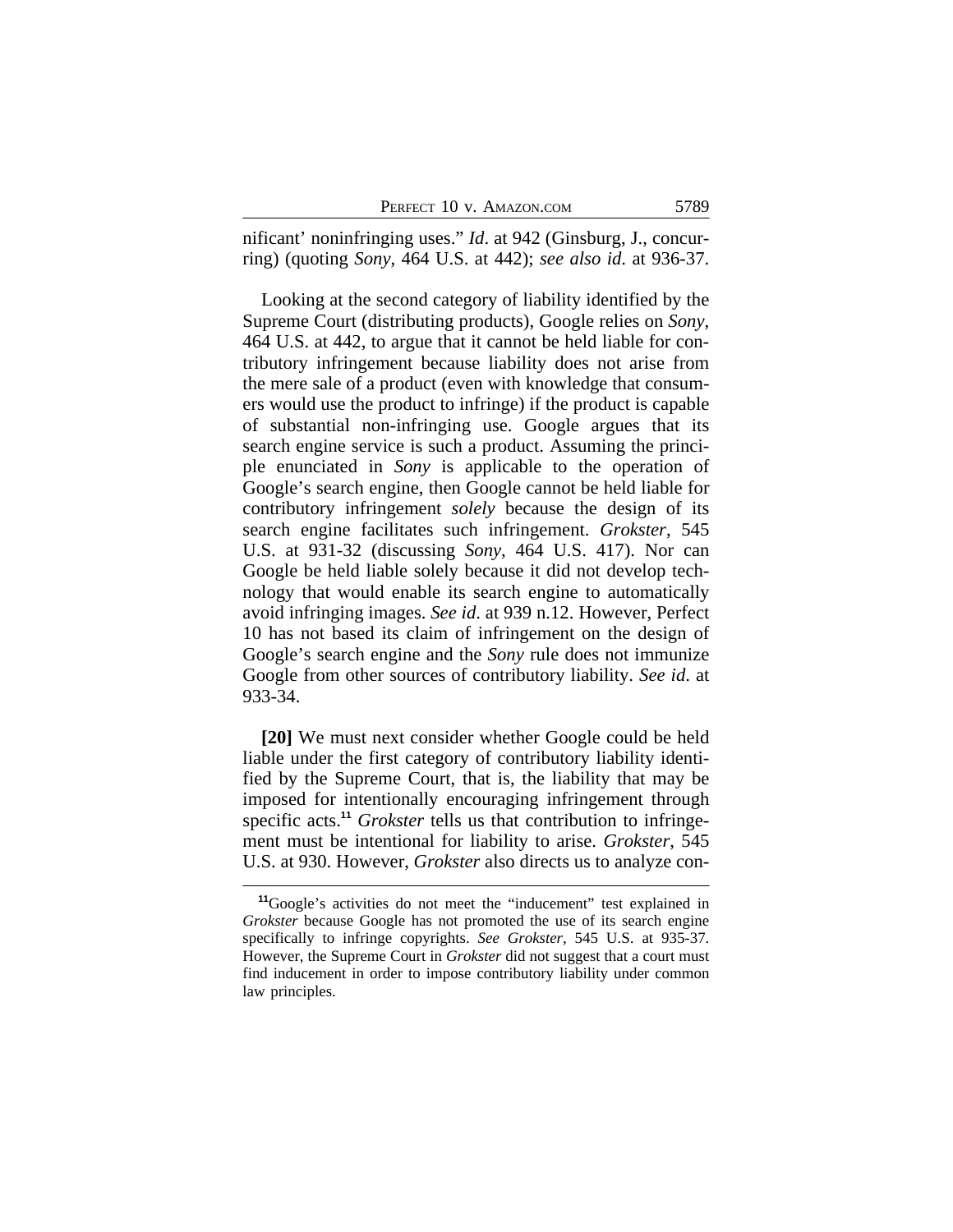tributory liability in light of "rules of fault-based liability derived from the common law," *id*. at 934-35, and common law principles establish that intent may be imputed. "Tort law ordinarily imputes to an actor the intention to cause the natural and probable consequences of his conduct." *DeVoto v. Pac. Fid. Life Ins. Co.*, 618 F.2d 1340, 1347 (9th Cir. 1980); RESTATEMENT (SECOND) OF TORTS § 8A cmt. b (1965) ("If the actor knows that the consequences are certain, or substantially certain, to result from his act, and still goes ahead, he is treated by the law as if he had in fact desired to produce the result."). When the Supreme Court imported patent law's "staple article of commerce doctrine" into the copyright context, it also adopted these principles of imputed intent. *Grok*ster, 545 U.S. at 932 ("The [staple article of commerce] doctrine was devised to identify instances in which it may be presumed from distribution of an article in commerce that the distributor intended the article to be used to infringe another's patent, and so may justly be held liable for that infringement."). Therefore, under *Grokster*, an actor may be contributorily liable for intentionally encouraging direct infringement if the actor knowingly takes steps that are substantially certain to result in such direct infringement.

Our tests for contributory liability are consistent with the rule set forth in *Grokster.* We have adopted the general rule set forth in *Gershwin Publishing Corp. v. Columbia Artists Management, Inc.*, namely: "one who, with knowledge of the infringing activity, induces, causes or materially contributes to the infringing conduct of another, may be held liable as a 'contributory' infringer," 443 F.2d 1159, 1162 (2d Cir. 1971). *See Ellison*, 357 F.3d at 1076; *Napster*, 239 F.3d at 1019; *Fonovisa, Inc. v. Cherry Auction, Inc.*, 76 F.3d 259, 264 (9th Cir. 1996).

**[21]** We have further refined this test in the context of cyberspace<sup>12</sup> to determine when contributory liability can be

**<sup>12</sup>**"Cyberspace is a popular term for the world of electronic communications over computer networks." *Religious Tech. Ctr. v. Netcom On-Line Commc'n Servs., Inc.*, 907 F. Supp. 1361, 1365 n.1 (N.D. Cal. 1995).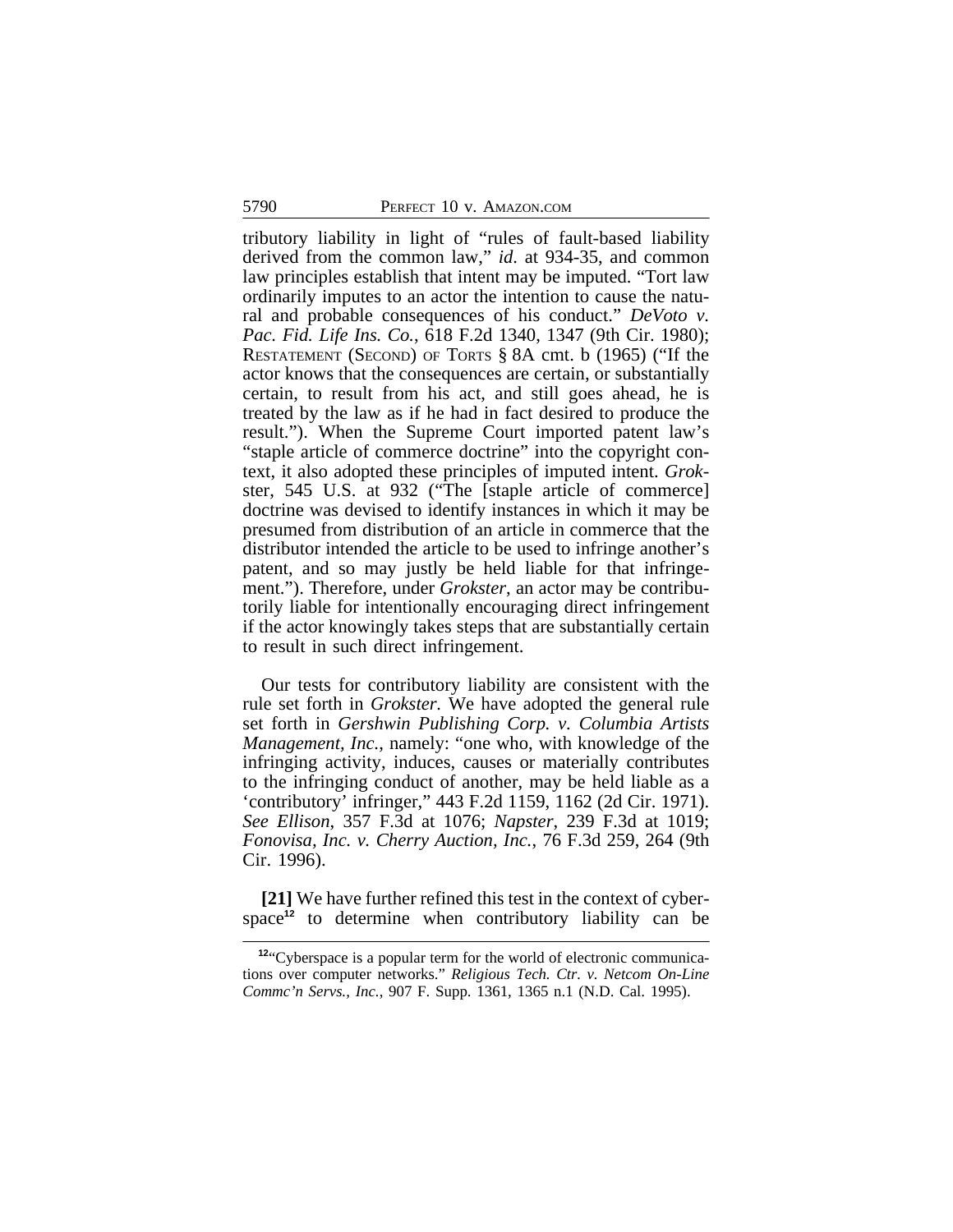PERFECT 10 v. AMAZON.COM 5791

imposed on a provider of Internet access or services. *See Nap*ster, 239 F.3d at 1019-20. In *Napster*, we considered claims that the operator of an electronic file sharing system was contributorily liable for assisting individual users to swap copyrighted music files stored on their home computers with other users of the system. *Napster*, 239 F.3d at 1011-13, 1019-22. We stated that "if a computer system operator learns of specific infringing material available on his system and fails to purge such material from the system, the operator knows of and contributes to direct infringement." *Id.* at 1021. Because Napster knew of the availability of infringing music files, assisted users in accessing such files, and failed to block access to such files, we concluded that Napster materially contributed to infringement. *Id.* at 1022.

The *Napster* test for contributory liability was modeled on the influential district court decision in *Religious Technology Center v. Netcom On-Line Communication Services, Inc.* (*Netcom*), 907 F. Supp. 1361, 1365-66 (N.D. Cal. 1995). *See Napster*, 239 F.3d at 1021. In *Netcom*, a disgruntled former Scientology minister posted allegedly infringing copies of Scientological works on an electronic bulletin board service. *Netcom*, 907 F. Supp. at 1365-66. The messages were stored on the bulletin board operator's computer, then automatically copied onto Netcom's computer, and from there copied onto other computers comprising "a worldwide community" of electronic bulletin board systems. *Id.* at 1366-67 & n.4 (internal quotation omitted). *Netcom* held that if plaintiffs could prove that Netcom knew or should have known that the minister infringed plaintiffs' copyrights, "Netcom [would] be liable for contributory infringement since its failure to simply cancel [the former minister's] infringing message and thereby stop an infringing copy from being distributed worldwide constitute[d] substantial participation in [the former minister's] public distribution of the message." *Id.* at 1374*.* 

**[22]** Although neither *Napster* nor *Netcom* expressly required a finding of intent, those cases are consistent with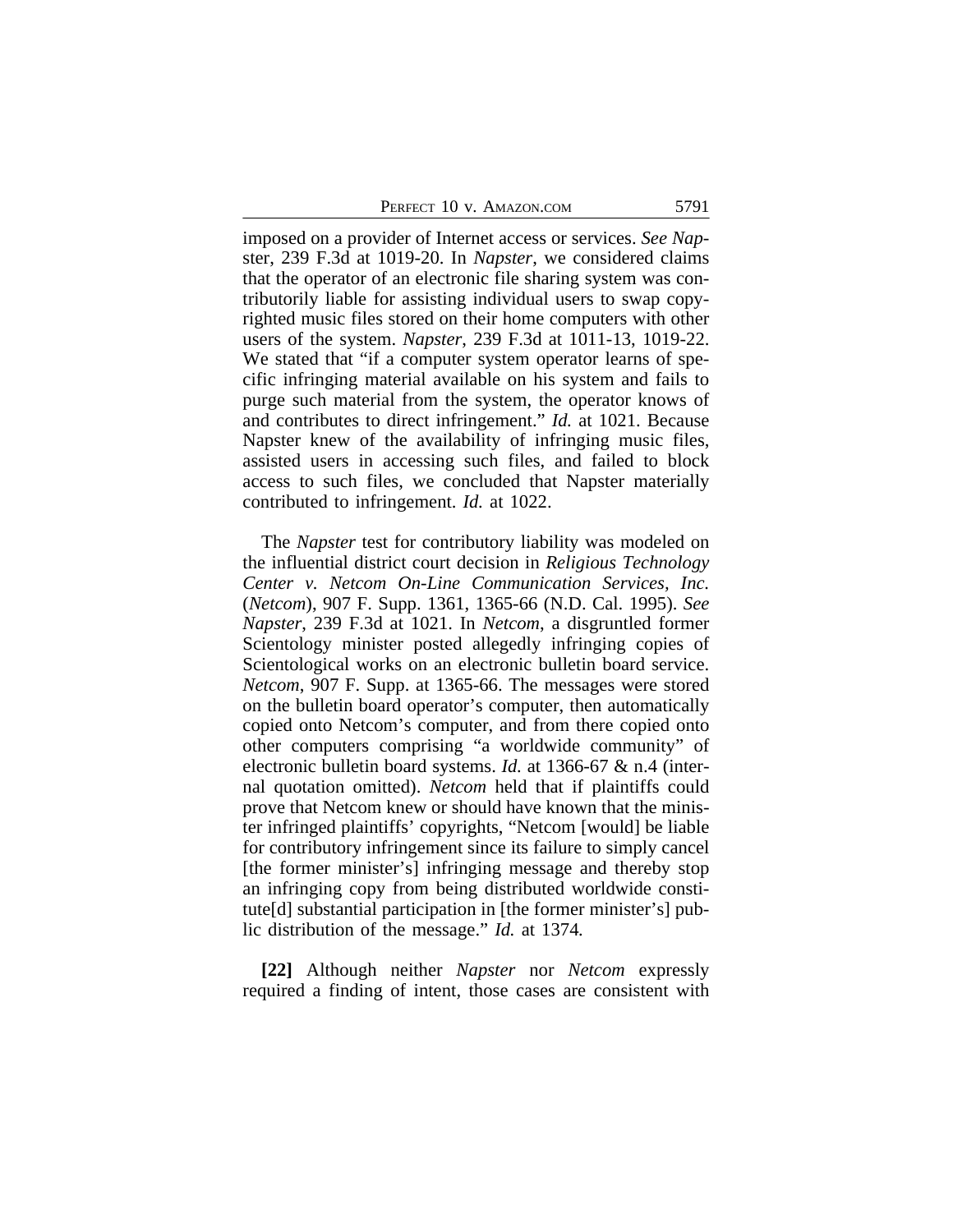*Grokster* because both decisions ruled that a service provider's knowing failure to prevent infringing actions could be the basis for imposing contributory liability. Under such circumstances, intent may be imputed. In addition, *Napster* and *Netcom* are consistent with the longstanding requirement that an actor's contribution to infringement must be material to warrant the imposition of contributory liability. *Gershwin*, 443 F.2d at 1162. Both *Napster* and *Netcom* acknowledge that services or products that facilitate access to websites throughout the world can significantly magnify the effects of otherwise immaterial infringing activities. *See Napster*, 239 F.3d at 1022; *Netcom*, 907 F. Supp. at 1375. The Supreme Court has acknowledged that "[t]he argument for imposing indirect liability" is particularly "powerful" when individuals using the defendant's software could make a huge number of infringing downloads every day. *Grokster*, 545 U.S. at 929. Moreover, copyright holders cannot protect their rights in a meaningful way unless they can hold providers of such services or products accountable for their actions pursuant to a test such as that enunciated in *Napster*. *See id*. at 929-30 ("When a widely shared service or product is used to commit infringement, it may be impossible to enforce rights in the protected work effectively against all direct infringers, the only practical alternative being to go against the distributor of the copying device for secondary liability on a theory of contributory or vicarious infringement."). Accordingly, we hold that a computer system operator can be held contributorily liable if it "has *actual* knowledge that *specific* infringing material is available using its system," *Napster*, 239 F.3d at 1022, and can "take simple measures to prevent further damage" to copyrighted works, *Netcom*, 907 F. Supp. at 1375, yet continues to provide access to infringing works.

Here, the district court held that even assuming Google had actual knowledge of infringing material available on its system, Google did not materially contribute to infringing conduct because it did not undertake any substantial promotional or advertising efforts to encourage visits to infringing web-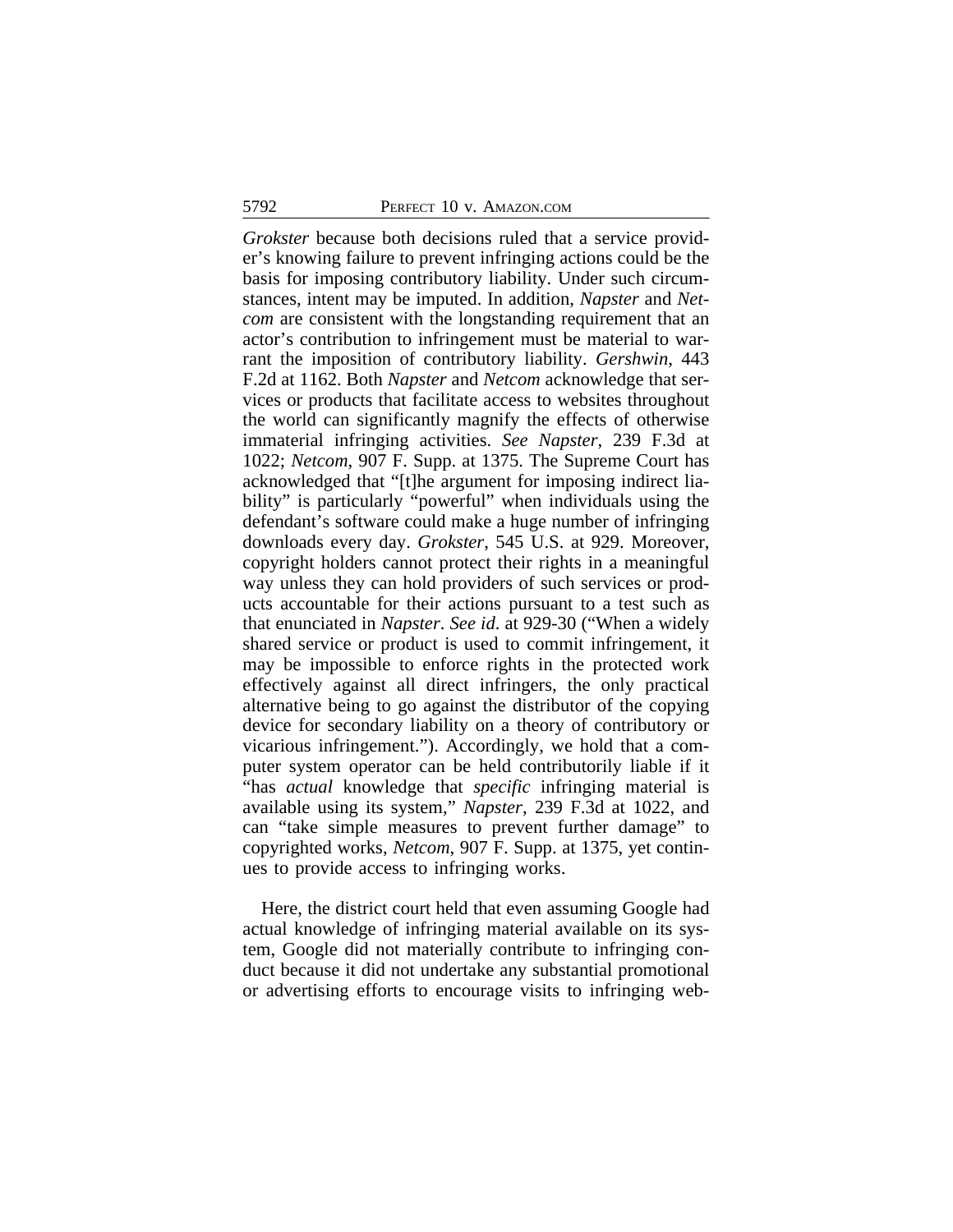| PERFECT 10 v. AMAZON.COM | 5793 |
|--------------------------|------|
|                          |      |

sites, nor provide a significant revenue stream to the infringing websites. *Perfect 10*, 416 F. Supp. 2d at 854-56. This analysis is erroneous. There is no dispute that Google substantially assists websites to distribute their infringing copies to a worldwide market and assists a worldwide audience of users to access infringing materials. We cannot discount the effect of such a service on copyright owners, even though Google's assistance is available to all websites, not just infringing ones. Applying our test, Google could be held contributorily liable if it had knowledge that infringing Perfect 10 images were available using its search engine, could take simple measures to prevent further damage to Perfect 10's copyrighted works, and failed to take such steps.

**[23]** The district court did not resolve the factual disputes over the adequacy of Perfect 10's notices to Google and Google's responses to these notices. Moreover, there are factual disputes over whether there are reasonable and feasible means for Google to refrain from providing access to infringing images. Therefore, we must remand this claim to the district court for further consideration whether Perfect 10 would likely succeed in establishing that Google was contributorily liable for in-line linking to full-size infringing images under the test enunciated today.**<sup>13</sup>**

**<sup>13</sup>**Perfect 10 claims that Google materially contributed to infringement by linking to websites containing unauthorized passwords, which enabled Google users to access Perfect 10's website and make infringing copies of images. However, Perfect 10 points to no evidence that users logging onto the Perfect 10 site with unauthorized passwords infringed Perfect 10's exclusive rights under section 106. In the absence of evidence that Google's actions led to any direct infringement, this argument does not assist Perfect 10 in establishing that it would prevail on the merits of its contributory liability claim. *See Napster*, 239 F.3d at 1013 n.2 ("Secondary liability for copyright infringement does not exist in the absence of direct infringement by a third party.").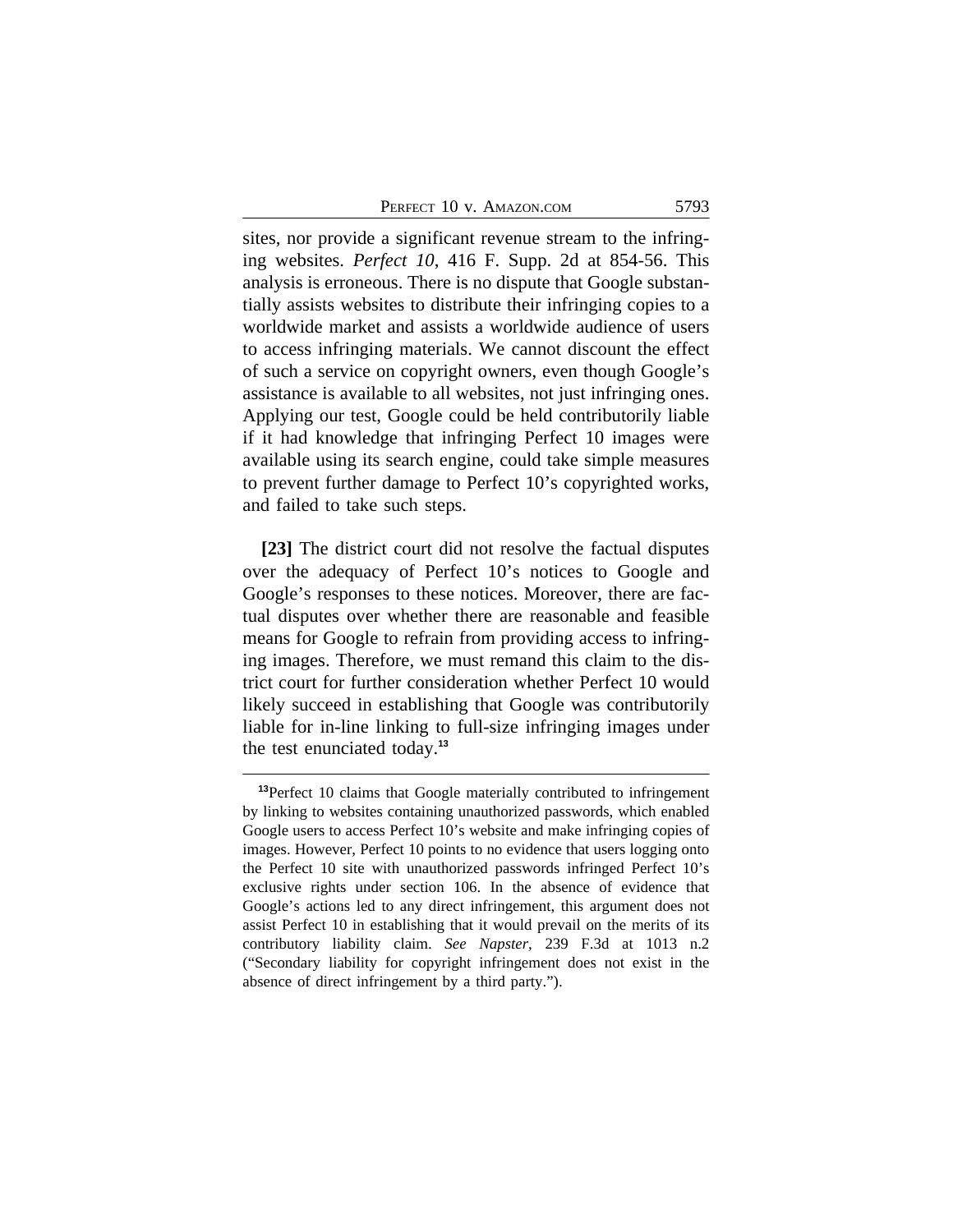#### *B. Vicarious Infringement*

**[24]** Perfect 10 also challenges the district court's conclusion that it is not likely to prevail on a theory of vicarious liability against Google. *Perfect 10*, 416 F. Supp. 2d at 856-58. *Grokster* states that one "infringes vicariously by profiting from direct infringement while declining to exercise a right to stop or limit it." *Grokster*, 545 U.S. at 930. As this formulation indicates, to succeed in imposing vicarious liability, a plaintiff must establish that the defendant exercises the requisite control over the direct infringer and that the defendant derives a direct financial benefit from the direct infringement. *See id*. *Grokster* further explains the "control" element of the vicarious liability test as the defendant's "right and ability to supervise the direct infringer." *Id*. at 930 n.9. Thus, under *Grokster*, a defendant exercises control over a direct infringer when he has both a legal right to stop or limit the directly infringing conduct, as well as the practical ability to do so.

We evaluate Perfect 10's arguments that Google is vicariously liable in light of the direct infringement that is undisputed by the parties, namely, the third-party websites' reproduction, display, and distribution of unauthorized copies of Perfect 10's images on the Internet. *Perfect 10*, 416 F. Supp. 2d at 852; *see supra* Section IV.A. In order to prevail at this preliminary injunction stage, Perfect 10 must demonstrate a likelihood of success in establishing that Google has the right and ability to stop or limit the infringing activities of third-party websites. In addition, Perfect 10 must establish a likelihood of proving that Google derives a direct financial benefit from such activities. Perfect 10 has not met this burden.

With respect to the "control" element set forth in *Grokster*, Perfect 10 has not demonstrated a likelihood of showing that Google has the legal right to stop or limit the direct infringement of third-party websites. *See Grokster*, 545 U.S. at 930. Unlike *Fonovisa*, where by virtue of a "broad contract" with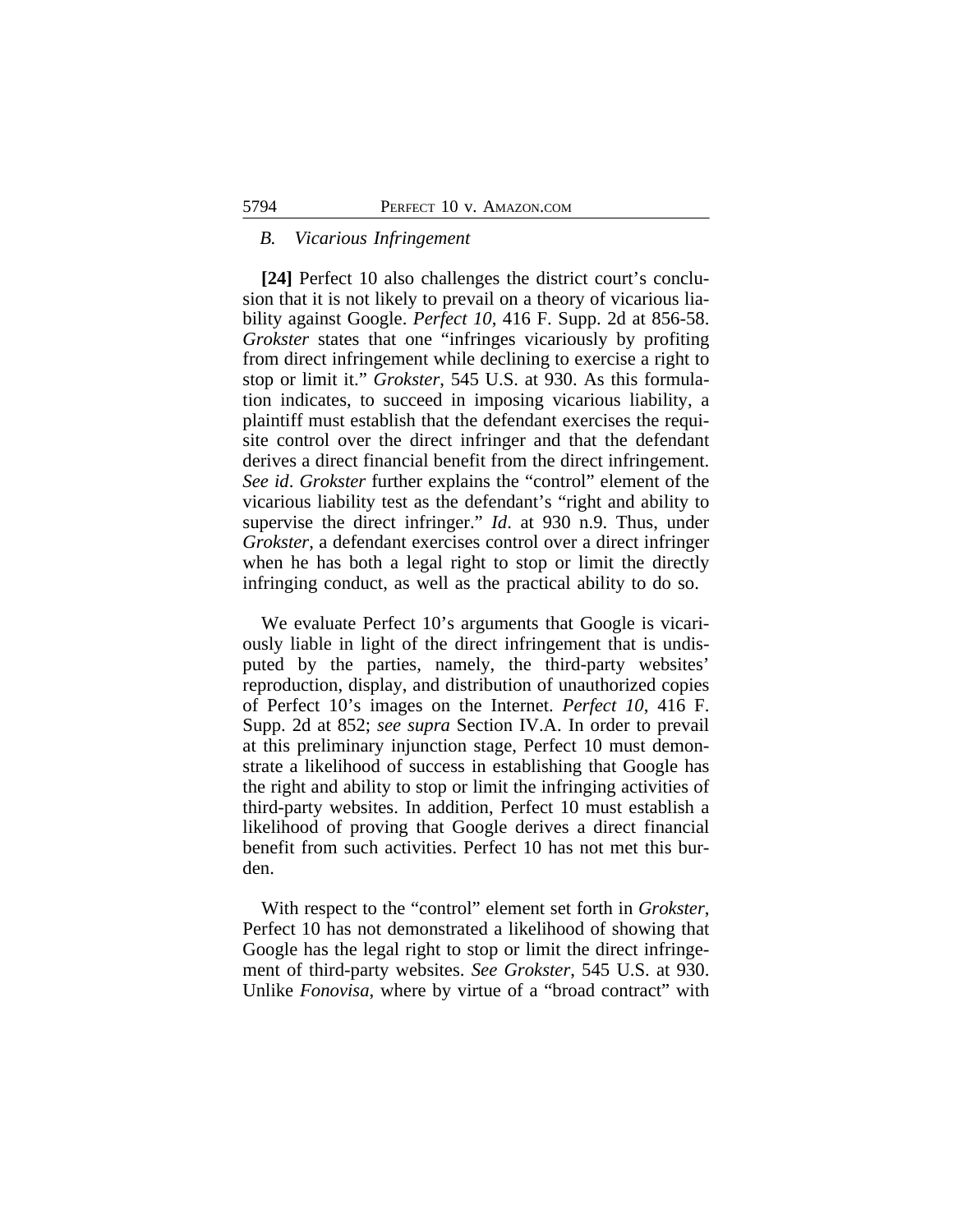its vendors the defendant swap meet operators had the right to stop the vendors from selling counterfeit recordings on its premises, *Fonovisa*, 76 F.3d at 263, Perfect 10 has not shown that Google has contracts with third-party websites that empower Google to stop or limit them from reproducing, displaying, and distributing infringing copies of Perfect 10's images on the Internet. Perfect 10 does point to Google's AdSense agreement, which states that Google reserves "the right to monitor and terminate partnerships with entities that violate others' copyright[s]." *Perfect 10*, 416 F. Supp. 2d at 858. However, Google's right to terminate an AdSense partnership does not give Google the right to stop direct infringement by third-party websites. An infringing third-party website can continue to reproduce, display, and distribute its infringing copies of Perfect 10 images after its participation in the AdSense program has ended.

**[25]** Nor is Google similarly situated to Napster. Napster users infringed the plaintiffs' reproduction and distribution rights through their use of Napster's proprietary music-file sharing system. *Napster*, 239 F.3d at 1011-14. There, the infringing conduct was the use of Napster's "service to download and upload copyrighted music." *Id*. at 1014 (internal quotation omitted). Because Napster had a closed system requiring user registration, and could terminate its users' accounts and block their access to the Napster system, Napster had the right and ability to prevent its users from engaging in the infringing activity of uploading file names and downloading Napster users' music files through the Napster system.**<sup>14</sup>** *Id.* at 1023-24. By contrast, Google cannot stop any

**<sup>14</sup>**Napster's system included "Napster's MusicShare software, available free of charge from Napster's Internet site, and Napster's network servers and server-side software." *Napster*, 239 F.3d at 1011. By downloading Napster's MusicShare software to the user's personal computer, and registering with the Napster system, a user could both upload and download music files. *Id*. at 1011-13. If the Napster user uploaded a list of music files stored on the user's personal computer to the Napster system, such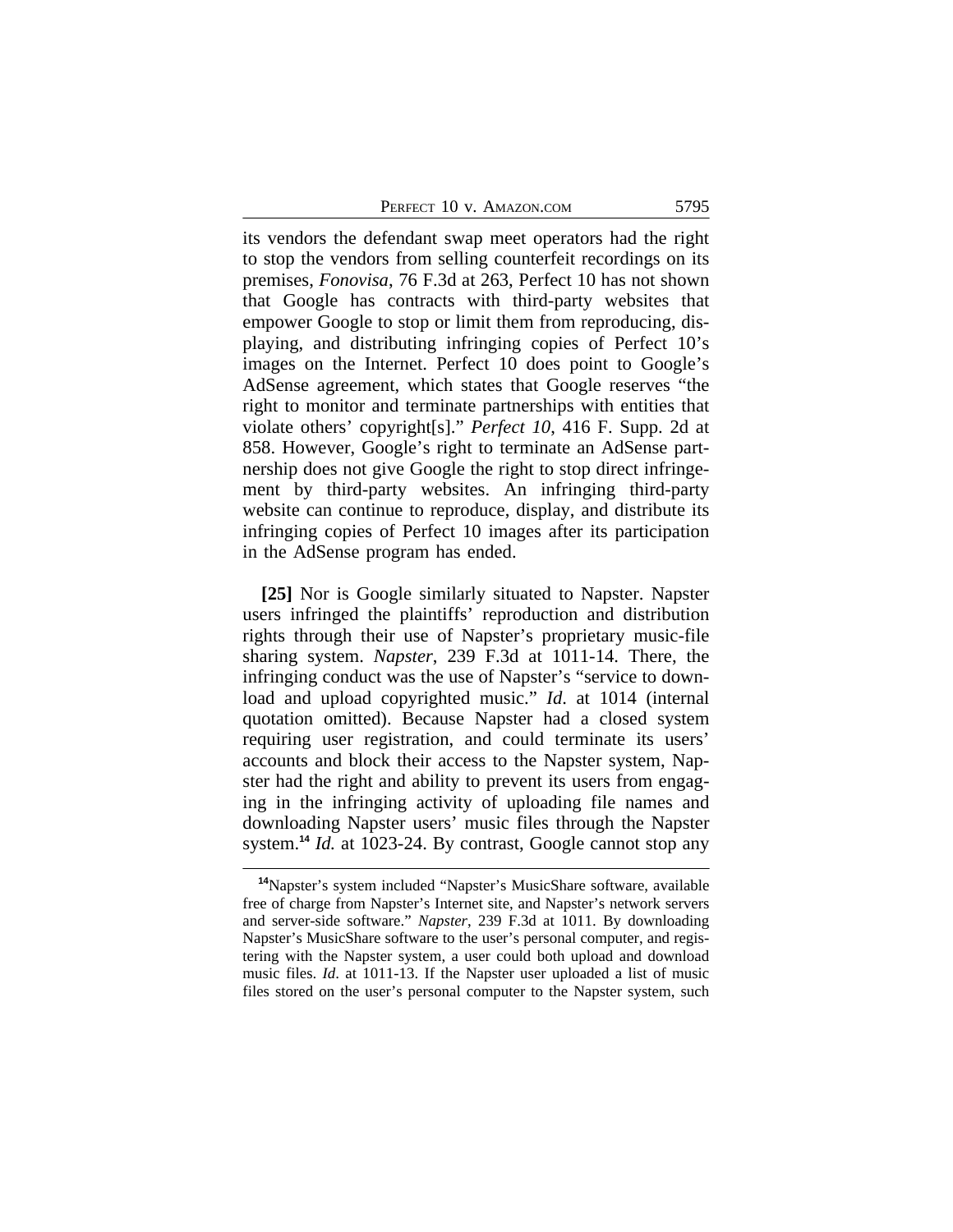of the third-party websites from reproducing, displaying, and distributing unauthorized copies of Perfect 10's images because that infringing conduct takes place on the third-party websites. Google cannot terminate those third-party websites or block their ability to "host and serve infringing full-size images" on the Internet. *Perfect 10*, 416 F. Supp. 2d at 831.

Moreover, the district court found that Google lacks the practical ability to police the third-party websites' infringing conduct. *Id*. at 857-58. Specifically, the court found that Google's supervisory power is limited because "Google's software lacks the ability to analyze every image on the [I]nternet, compare each image to all the other copyrighted images that exist in the world . . . and determine whether a certain image on the web infringes someone's copyright." *Id*. at 858. The district court also concluded that Perfect 10's suggestions regarding measures Google could implement to prevent its web crawler from indexing infringing websites and to block access to infringing images were not workable. *Id*. at 858 n.25. Rather, the suggestions suffered from both "imprecision and overbreadth." *Id*. We hold that these findings are not clearly erroneous. Without image-recognition technology, Google lacks the practical ability to police the infringing activities of third-party websites. This distinguishes Google from the defendants held liable in *Napster* and *Fonovisa*. *See Napster*, 239 F.3d at 1023-24 (Napster had the ability to identify and police infringing conduct by searching its index for song titles); *Fonovisa*, 76 F.3d at 262 (swap meet operator

music files would be automatically available to other Napster users whenever the user was logged on to the Napster system. *Id*. at 1012. In addition, the Napster user could download music files directly from other users' personal computers. *Id*. We explained the infringing conduct as "Napster users who upload file names to the [Napster] search index for others to copy violate plaintiffs' distribution rights. Napster users who download files [through the Napster system] containing copyrighted music violate plaintiffs' reproduction rights." *Id*. at 1014.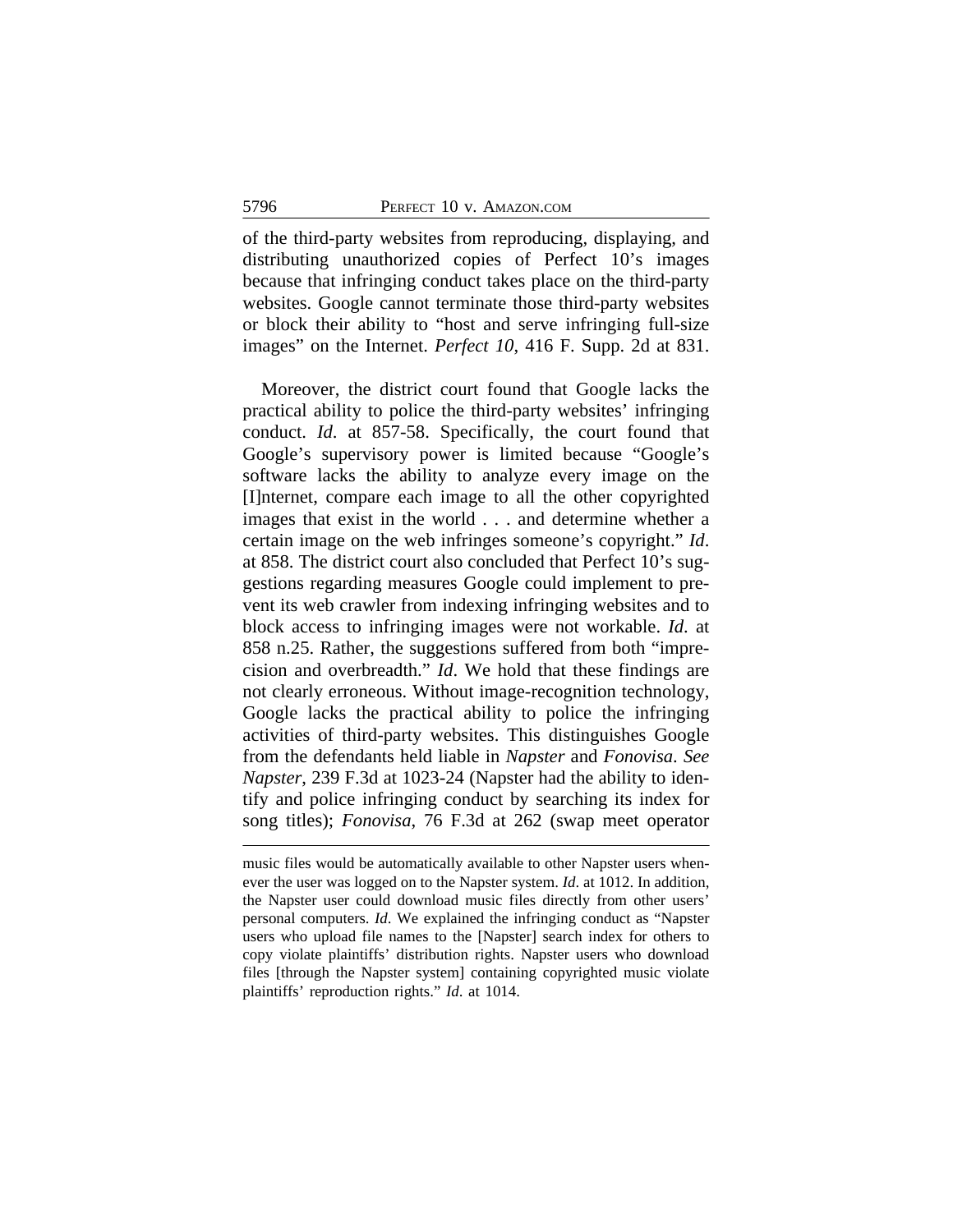had the ability to identify and police infringing activity by patrolling its premises).

Perfect 10 argues that Google could manage its own operations to avoid indexing websites with infringing content and linking to third-party infringing sites. This is a claim of contributory liability, not vicarious liability. Although "the lines between direct infringement, contributory infringement, and vicarious liability are not clearly drawn," *Sony*, 464 U.S. at 435 n.17 (internal quotation omitted), in general, contributory liability is based on the defendant's failure to stop its own actions which facilitate third-party infringement, while vicarious liability is based on the defendant's failure to cause a third party to stop its directly infringing activities. *See, e.g.*, *Ellison*, 357 F.3d at 1077-78; *Fonovisa*, 76 F.3d at 261-64. Google's failure to change its operations to avoid assisting websites to distribute their infringing content may constitute contributory liability, *see supra* Section IV.A. However, this failure is not the same as declining to exercise a right and ability to make third-party websites stop their direct infringement. We reject Perfect 10's efforts to blur this distinction.

**[26]** Because we conclude that Perfect 10 has not shown a likelihood of establishing Google's right and ability to stop or limit the directly infringing conduct of third-party websites, we agree with the district court's conclusion that Perfect 10 "has not established a likelihood of proving the [control] prong necessary for vicarious liability." *Perfect 10*, 416 F. Supp. 2d at 858.**<sup>15</sup>**

### *C. Digital Millennium Copyright Act*

Google claims that it qualifies for the limitations on liability set forth in title II of the DMCA, 17 U.S.C. § 512. In particular, section 512(d) limits the liability of a service provider

**<sup>15</sup>**Having so concluded, we need not reach Perfect 10's argument that Google received a direct financial benefit.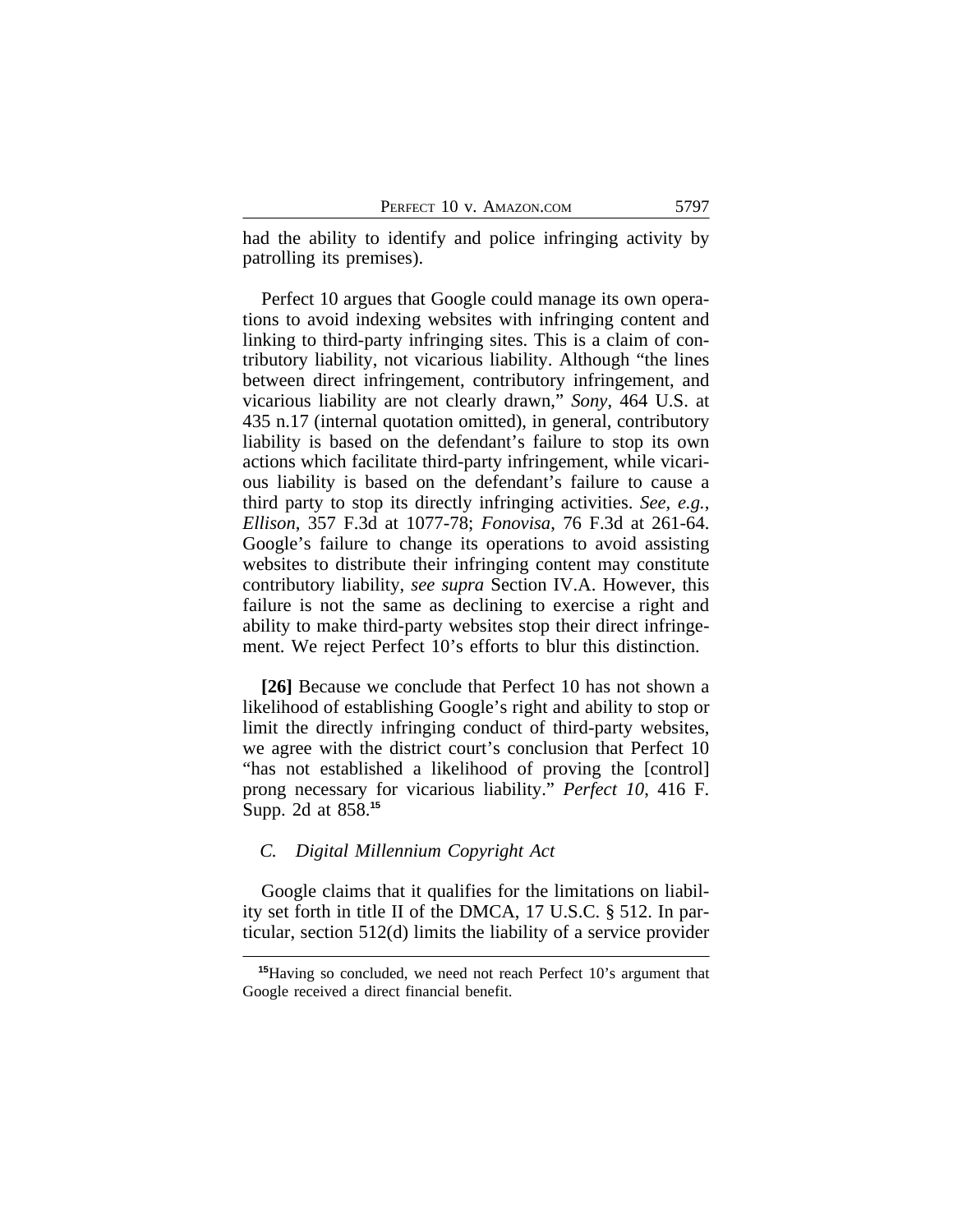"for infringement of copyright by reason of the provider referring or linking users to an online location containing infringing material or infringing activity, by using information location tools, including a directory, index, reference, pointer, or hypertext link" if the service provider meets certain criteria. We have held that the limitations on liability contained in 17 U.S.C. § 512 protect secondary infringers as well as direct infringers. *Napster*, 239 F.3d at 1025.

**[27]** The parties dispute whether Google meets the specified criteria. Perfect 10 claims that it sent qualifying notices to Google and Google did not act expeditiously to remove the infringing material. Google claims that Perfect 10's notices did not comply with the notice provisions of section 512 and were not adequate to inform Google of the location of the infringing images on the Internet or identify the underlying copyrighted work. Google also claims that it responded to all notices it received by investigating the webpages identified by Perfect 10 and suppressing links to any webpages that Google confirmed were infringing.

Because the district court determined that Perfect 10 was unlikely to succeed on its contributory and vicarious liability claims, it did not reach Google's arguments under section 512. In revisiting the question of Perfect 10's likelihood of success on its contributory infringement claims, the district court should also consider whether Perfect 10 would likely succeed in showing that Google was not entitled to the limitations on injunctive relief provided by title II of the DMCA.

## V

#### Amazon.com

Perfect 10 claims that Amazon.com displays and distributes Perfect 10's copyrighted images and is also secondarily liable for the infringements of third-party websites and Amazon.com users. The district court concluded that Perfect 10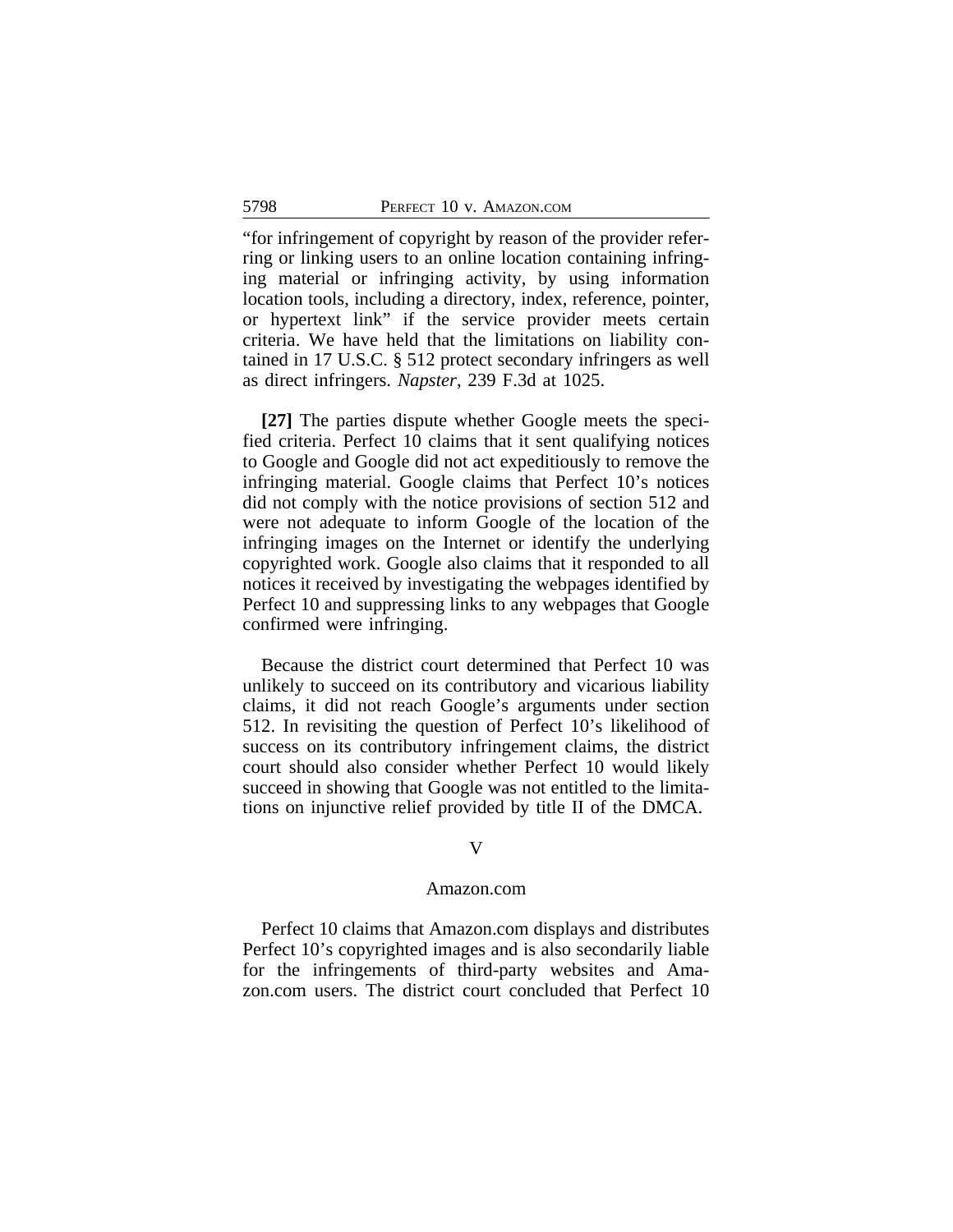was unlikely to succeed in proving that Amazon.com was a direct infringer, because it merely in-line linked to the thumbnails on Google's servers and to the full-size images on thirdparty websites.**<sup>16</sup>** *Perfect 10 v. Amazon*, No. 05-4753, consolidated with 04-9484 (C.D. Cal. February 21, 2006) (order denying preliminary injunction). In addition, the district court concluded that Perfect 10's secondary infringement claims against Amazon.com were likely to fail because Amazon.com had no program analogous to AdSense, and thus did not provide any revenues to infringing sites. *Id*. Finally, the district court determined that Amazon.com's right and ability to control the infringing conduct of third-party websites was substantially less than Google's. *Id*. Therefore, the district court denied Perfect 10's motion for a preliminary injunction against Amazon.com. *Id*.

We agree that Perfect 10 has not shown a likelihood that it would prevail on the merits of its claim that Amazon.com directly infringed its images. Amazon.com communicates to its users only the HTML instructions that direct the users' browsers to Google's computers (for thumbnail images) or to a third party's computer (for full-size infringing images). Therefore, Amazon.com does not display or distribute a copy of the thumbnails or full-size images to its users.

**[28]** We also agree with the district court's conclusion that Amazon.com does not have "the right and ability to supervise the infringing activity" of Google or third parties. The district court did not clearly err in concluding that Amazon.com lacked a direct financial interest in such activities. Therefore, Perfect 10's claim that Amazon.com is vicariously liable for third-party infringement is unlikely to succeed.

**<sup>16</sup>**Amazon.com states that it ended its relationship with Google on April 30, 2006. Perfect 10's action for preliminary injunction against Amazon.com is not moot, however, because Amazon.com has not established "that the allegedly wrongful behavior cannot reasonably be expected to recur." *F.T.C. v. Affordable Media, LLC*, 179 F.3d 1228, 1238 (9th Cir. 1999) (internal quotation omitted).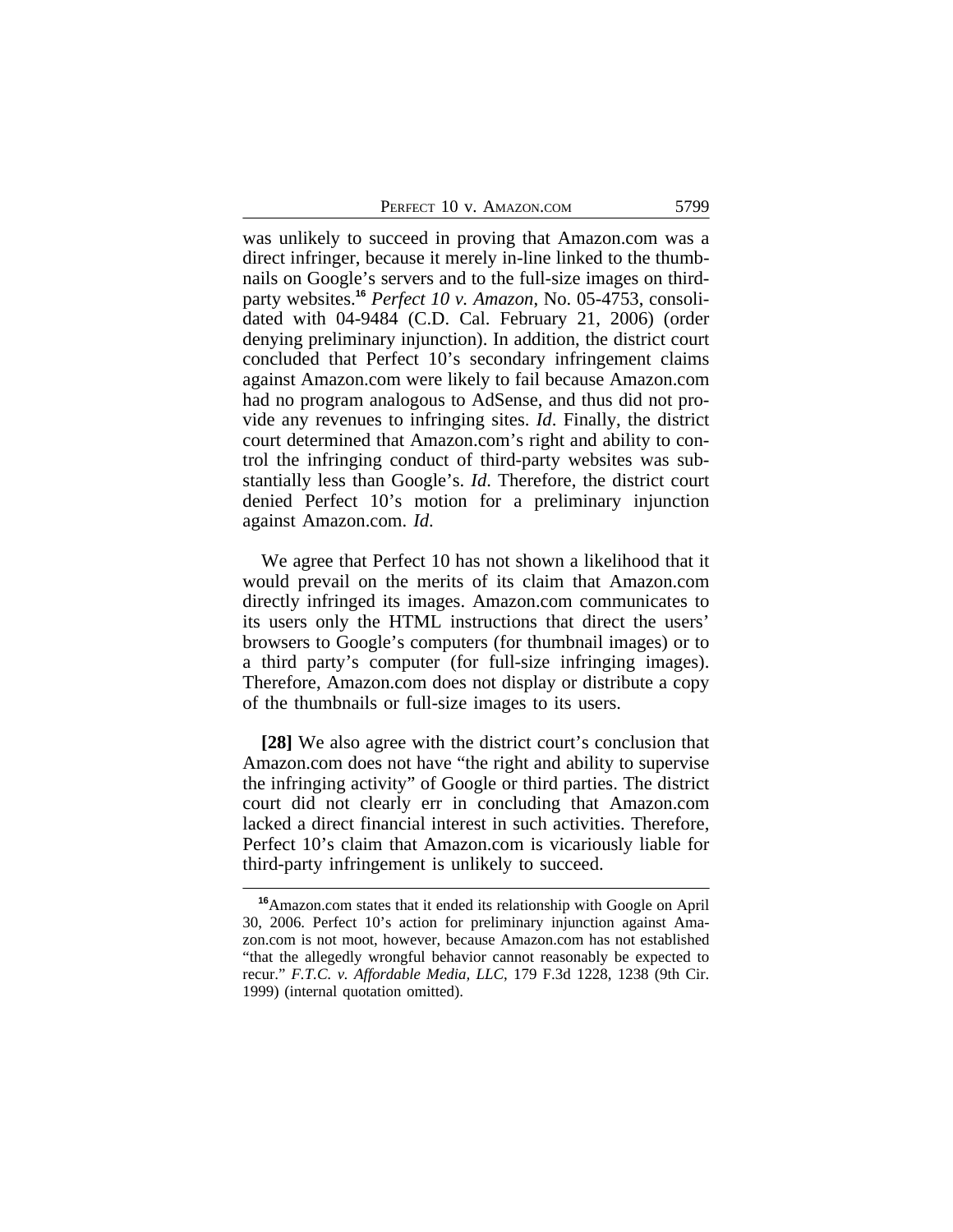#### 5800 PERFECT 10 v. AMAZON.COM

**[29]** However, the district court did not consider whether Amazon.com had "*actual* knowledge that *specific* infringing material is available using its system," *Napster*, 239 F.3d at 1022 (emphasis in original), and could have "take[n] simple measures to prevent further damage" to copyrighted works, *Netcom*, 907 F. Supp. at 1375, yet continued to provide access to infringing works. Perfect 10 has presented evidence that it notified Amazon.com that it was facilitating its users' access to infringing material. It is disputed whether the notices gave Amazon.com actual knowledge of specific infringing activities available using its system, and whether Amazon.com could have taken reasonable and feasible steps to refrain from providing access to such images, but failed to do so. Nor did the district court consider whether Amazon.com is entitled to limit its liability under title II of the DMCA. On remand, the district court should consider Amazon.com's potential contributory liability, as well as possible limitations on the scope of injunctive relief, in light of our rulings today.

### VI

We conclude that Perfect 10 is unlikely to succeed in overcoming Google's fair use defense, and therefore we reverse the district court's determination that Google's thumbnail versions of Perfect 10's images likely constituted a direct infringement. The district court also erred in its secondary liability analysis because it failed to consider whether Google and Amazon.com knew of infringing activities yet failed to take reasonable and feasible steps to refrain from providing access to infringing images. Therefore we must also reverse the district court's holding that Perfect 10 was unlikely to succeed on the merits of its secondary liability claims. Due to this error, the district court did not consider whether Google and Amazon.com are entitled to the limitations on liability set forth in title II of the DMCA. The question whether Google and Amazon.com are secondarily liable, and whether they can limit that liability pursuant to title II of the DMCA, raise factintensive inquiries, potentially requiring further fact finding,